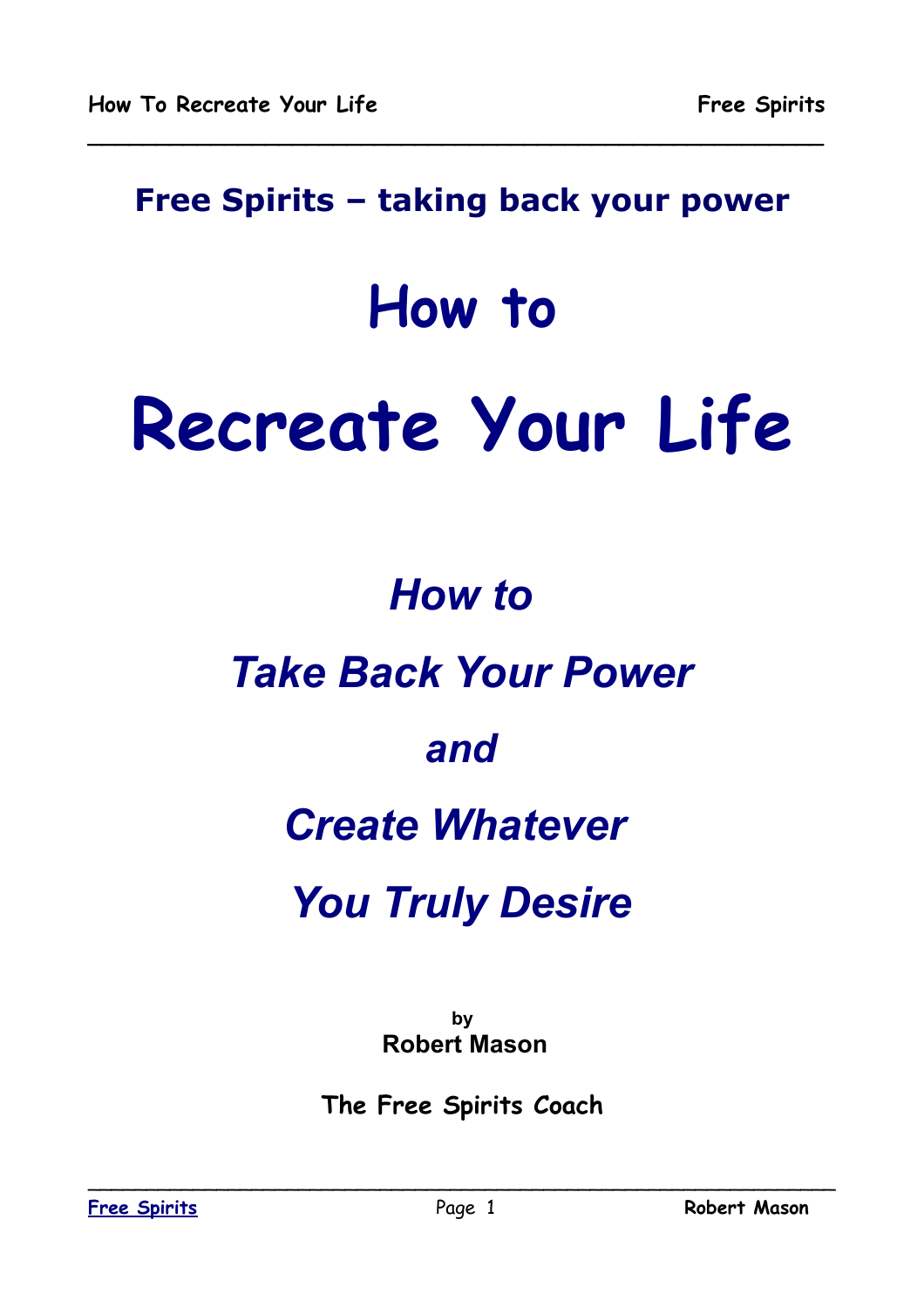All Rights Reserved © Robert Mason / Free Spirits

**\_\_\_\_\_\_\_\_\_\_\_\_\_\_\_\_\_\_\_\_\_\_\_\_\_\_\_\_\_\_\_\_\_\_\_\_\_\_\_\_\_\_\_\_\_\_\_\_\_\_\_\_\_\_**

NOTICE: Sorry But You Do NOT Have the Right to Reprint or Resell this Report!

You Also MAY NOT Give Away, Sell or Share the Content Herein

ALL RIGHTS RESERVED: No part of this publication may be transmitted, reproduced or copied in any form whatsoever, electronic, mechanical, including photocopying, faxing, recording or by any information storage or retrieval system without the express permission (written, signed and dated) of the author(s).

DISCLAIMER AND/OR LEGAL NOTICES:

 The information presented herein represents the view of the author as of the date of publication. Because of the rate with which conditions change, the author reserves the right to alter and update his opinion based on the new conditions.

 The report is for informational purposes only. While every attempt has been made to verify the information provided in this report, neither the author nor his affiliates/ partners assume any responsibility for errors, inaccuracies or omissions.

Any slights of people or organisations are unintentional.

If advice concerning legal or related matters is needed in any way connected with this publication, the services of a fully qualified professional should be sought. This report is not intended for use as a source of legal or accounting advice in any way. You should be aware of any laws which govern business transactions or other business practices in your country and/or state. Any reference to any person or business, whether living or dead, is purely

coincidental.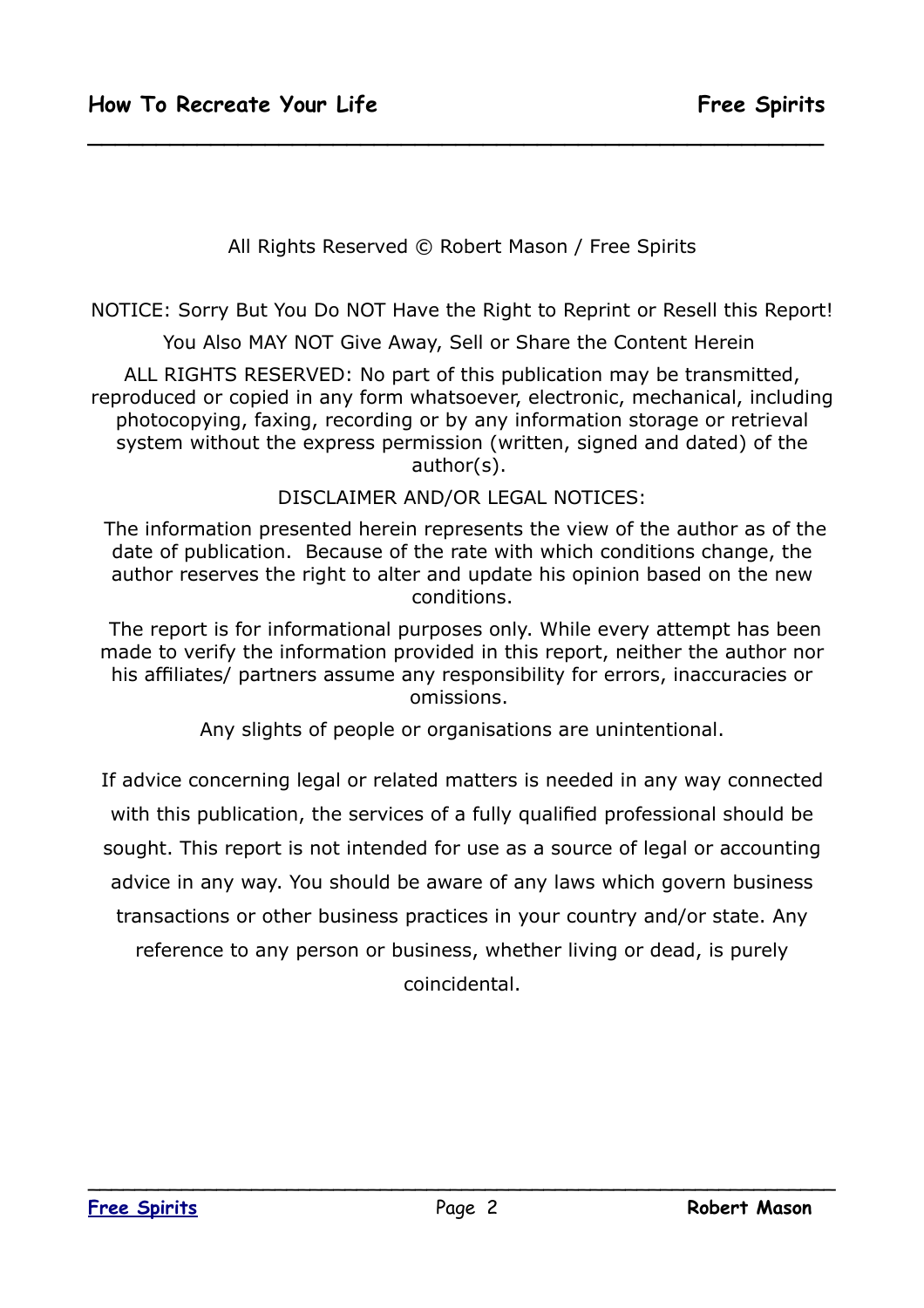### **Table of Contents**

**\_\_\_\_\_\_\_\_\_\_\_\_\_\_\_\_\_\_\_\_\_\_\_\_\_\_\_\_\_\_\_\_\_\_\_\_\_\_\_\_\_\_\_\_\_\_\_\_\_\_\_\_\_\_**

**Introduction**

**Part 1- Free Will – you have the power**

**Part 2 – Living Your Own Life – the life that you choose**

**Part 3 - Recreate Your Life – the step-by-step process**

**3.1 - Where are You Now?**

**3.1.1 - Self Esteem**

**3.1.2 - People in your life**

**3.2 - Removing clutter**

- **3.3 Abundance What is possible**
- **3.4 Inspiration**
- **3.5 Creativity**
- **3.6 Decisions and Goals**
- **3.6.1 Decisions**
- **3.6.2 Goals**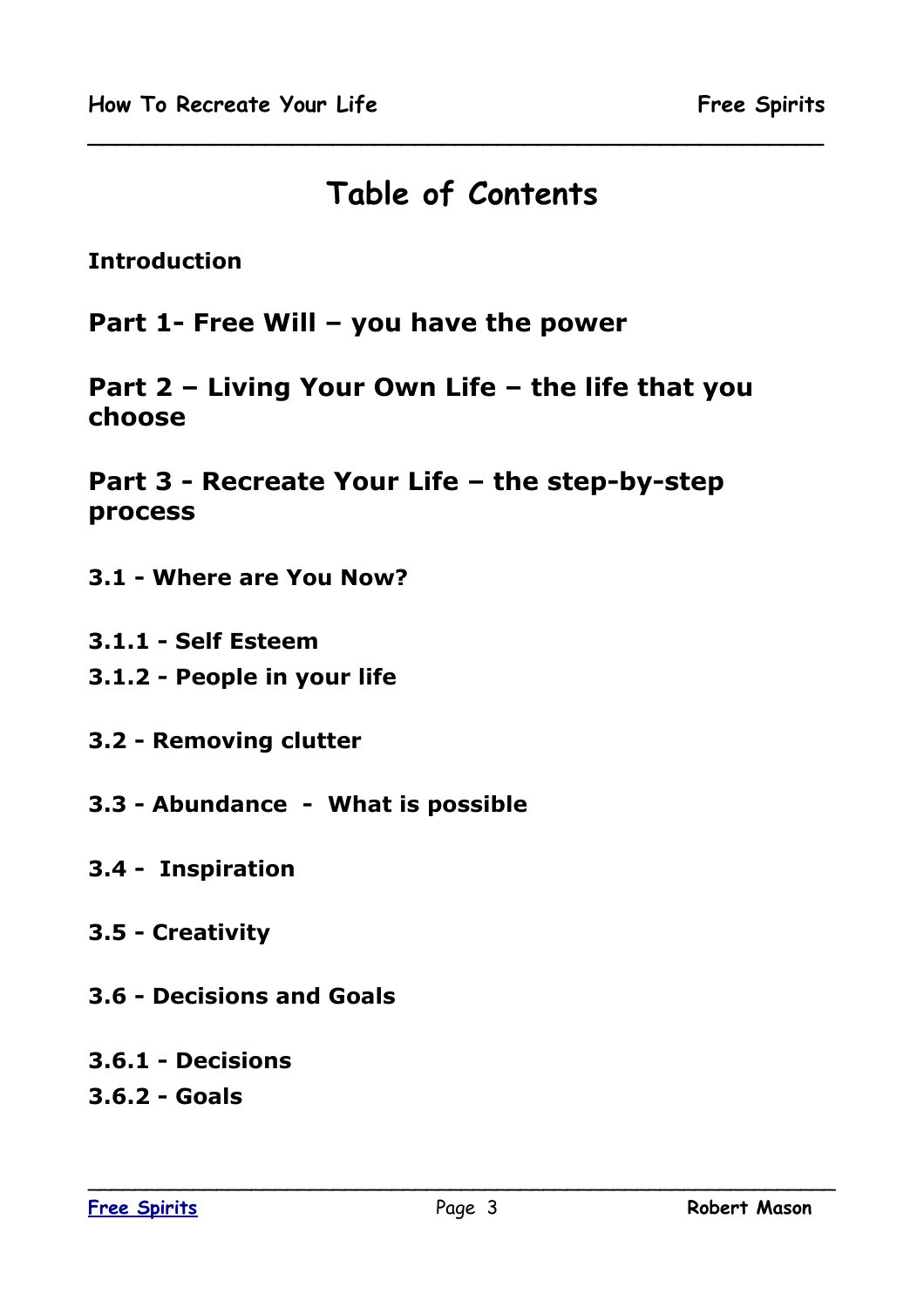#### **3.7 - Desire, Belief and Expectation**

- **3.7.1 Desire**
- **3.7.2 Belief**
- **3.7.3 Expectation**
- **3.8 Writing and Writing Again**
- **3.8.1 Writing**
- **3.8.2 Writing Again**
- **3.9 Affirmations and Visualization**
- **3.9.1 Affirmations**
- **3.9.2 Visualization**
- **3.10 Attitude and Passion**
- **3.11 Appreciation and Gratitude**
- **3.11.1 Gratitude**
- **3.11.2 Honour Yourself**
- **3.12 Life's Work and Life Purpose**
- **3.13 Summary and conclusion**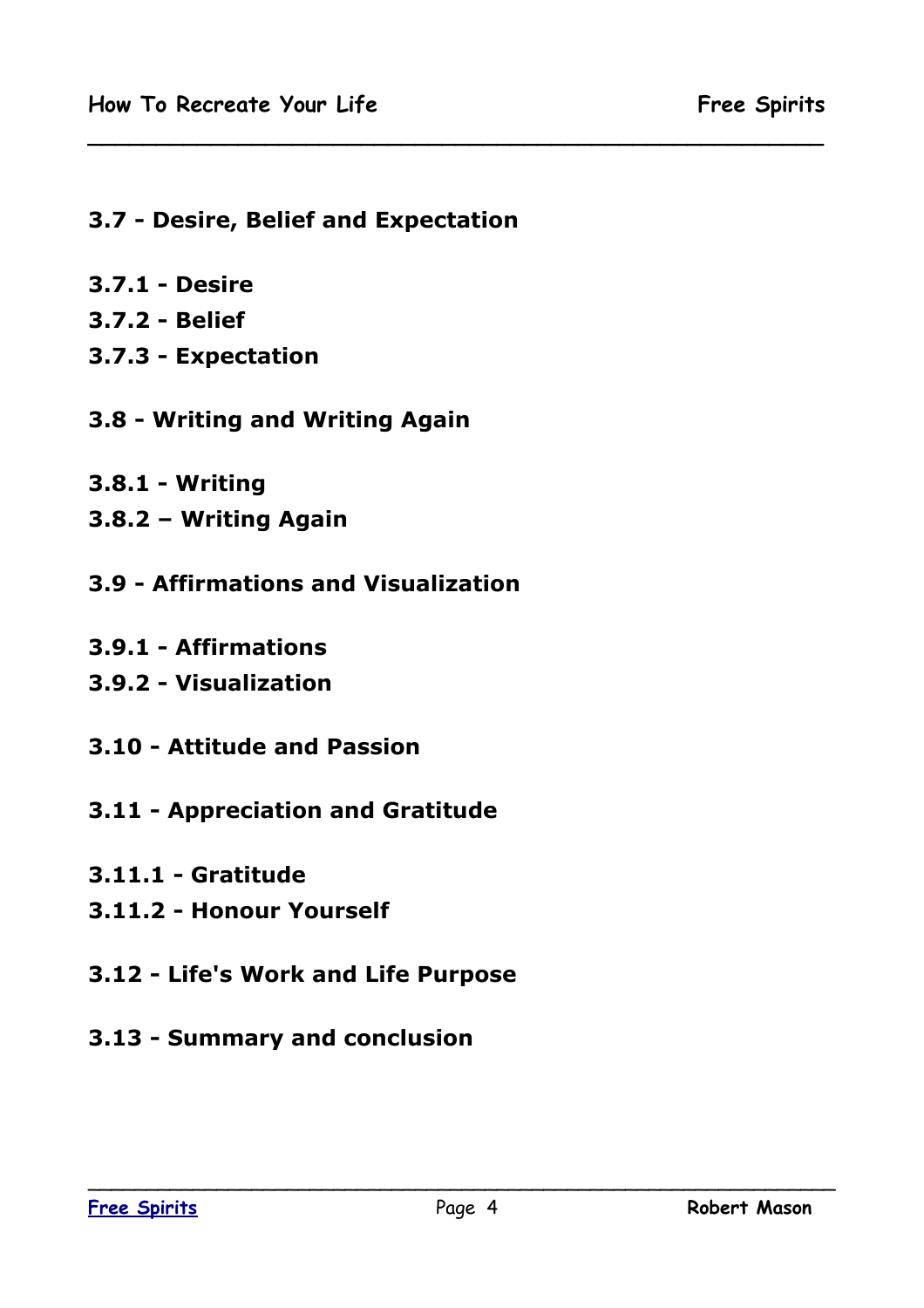## **Introduction**

**\_\_\_\_\_\_\_\_\_\_\_\_\_\_\_\_\_\_\_\_\_\_\_\_\_\_\_\_\_\_\_\_\_\_\_\_\_\_\_\_\_\_\_\_\_\_\_\_\_\_\_\_\_\_**

### **This transformational course consists of three main parts:**

**Part 1- Free Will – you have the power**

#### **Part 2 - Living Your Own Life – the life that you choose**

#### **Part 3 - Recreating Your Life – the step-by-step process**

This is all about creating in your life anything that you truly desire – and so effectively **transforming your life**.

You have been given the free will to choose the life that you wish to live.

*This only works!* You can create huge benefit and 'unfair' advantages by using the tools and techniques here. My intention is to touch the lives of as many people as possible, all around the world, by showing them how to **transform their lives**.

Many people grow up being taught to have limited ambitions for themselves, that all things are not realistically possible. Except for a few fortunate individuals, our expectations of what is possible for each of us became very limited, our personal aspirations became very low, when we were young.

*"The person who says it cannot be done should not interrupt the person doing it."*

 *~~* Chinese proverb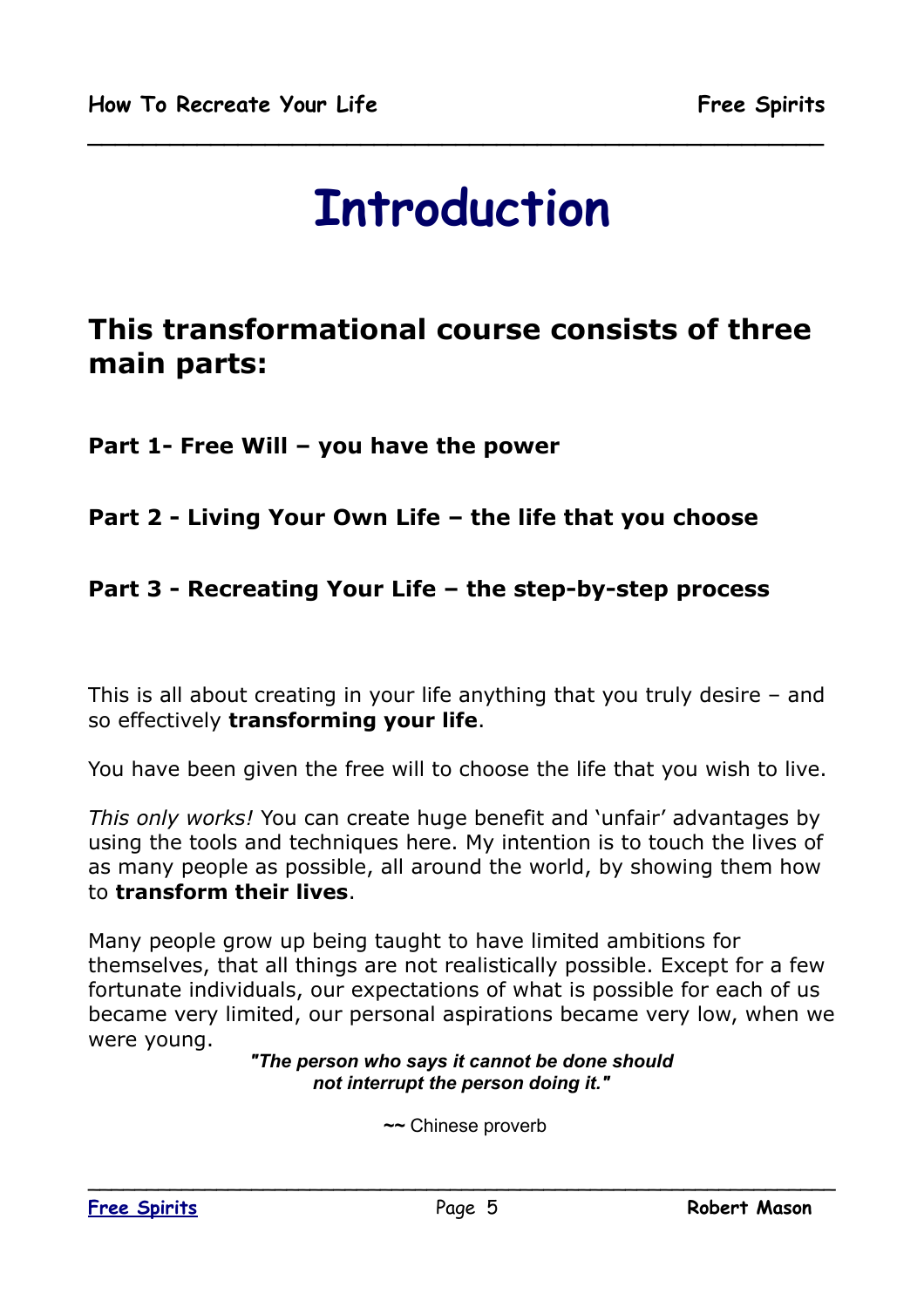However, we know that the average adult uses less than 10 per cent of their potential. Some researchers today say that it is less than 5 per cent. Recent indications suggest it is closer to one or two per cent. And we also know there is a direct relationship between our level of performance and our self concept, between our levels of effectiveness and our concept of ourselves.

**\_\_\_\_\_\_\_\_\_\_\_\_\_\_\_\_\_\_\_\_\_\_\_\_\_\_\_\_\_\_\_\_\_\_\_\_\_\_\_\_\_\_\_\_\_\_\_\_\_\_\_\_\_\_**

One thing in particular we were taught was that failure is not good – in fact, that it is very bad, and to be avoided at all cost! However, the fear of failure is the greatest single obstruction to success in adult life. The fear of failure is what holds more people back from exploring their full potential than any other negative habit pattern or any other factor in human personality.

We are inhibited and afraid to stand out, afraid to be out of the ordinary, afraid to be *extraordinary* – afraid to be **successful!**

#### **I create what I want with energy – good things come to me easily**

I want to tell you that you are an amazing person – and you can create anything that you **truly desire**.

There are no barriers, no limits to what you can have. The only limit is what you can picture for yourself, what you can ask for and believe you can have.

Creating abundance will require that you let go of any remaining beliefs that money and objects are **difficult** to create. They are **not!** You are now ready to begin creating a life of abundance.

#### **I live in an abundant world**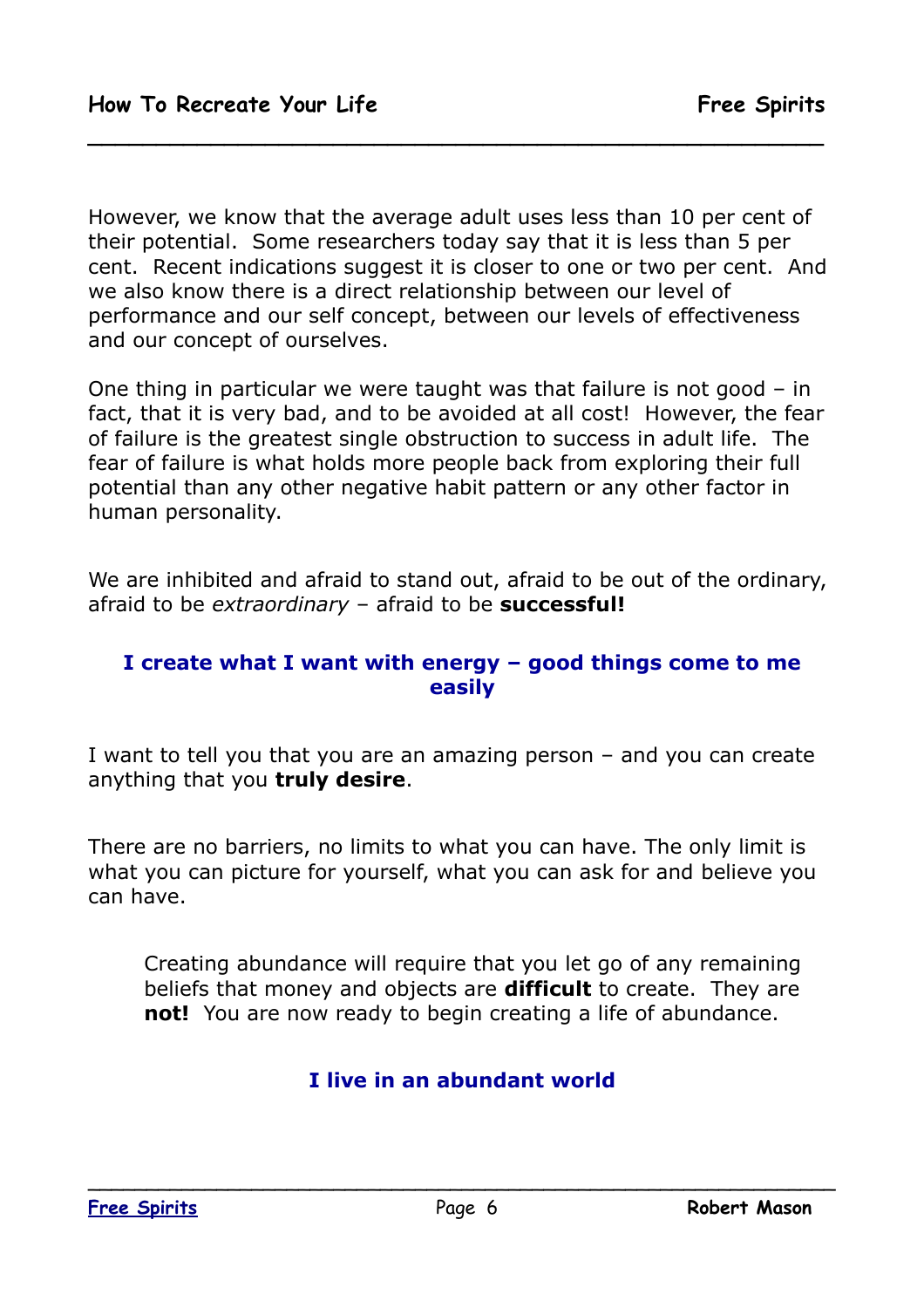We just need to rid ourselves of the negative programming to which we have been subjected since early childhood. And this is much easier than you might think!



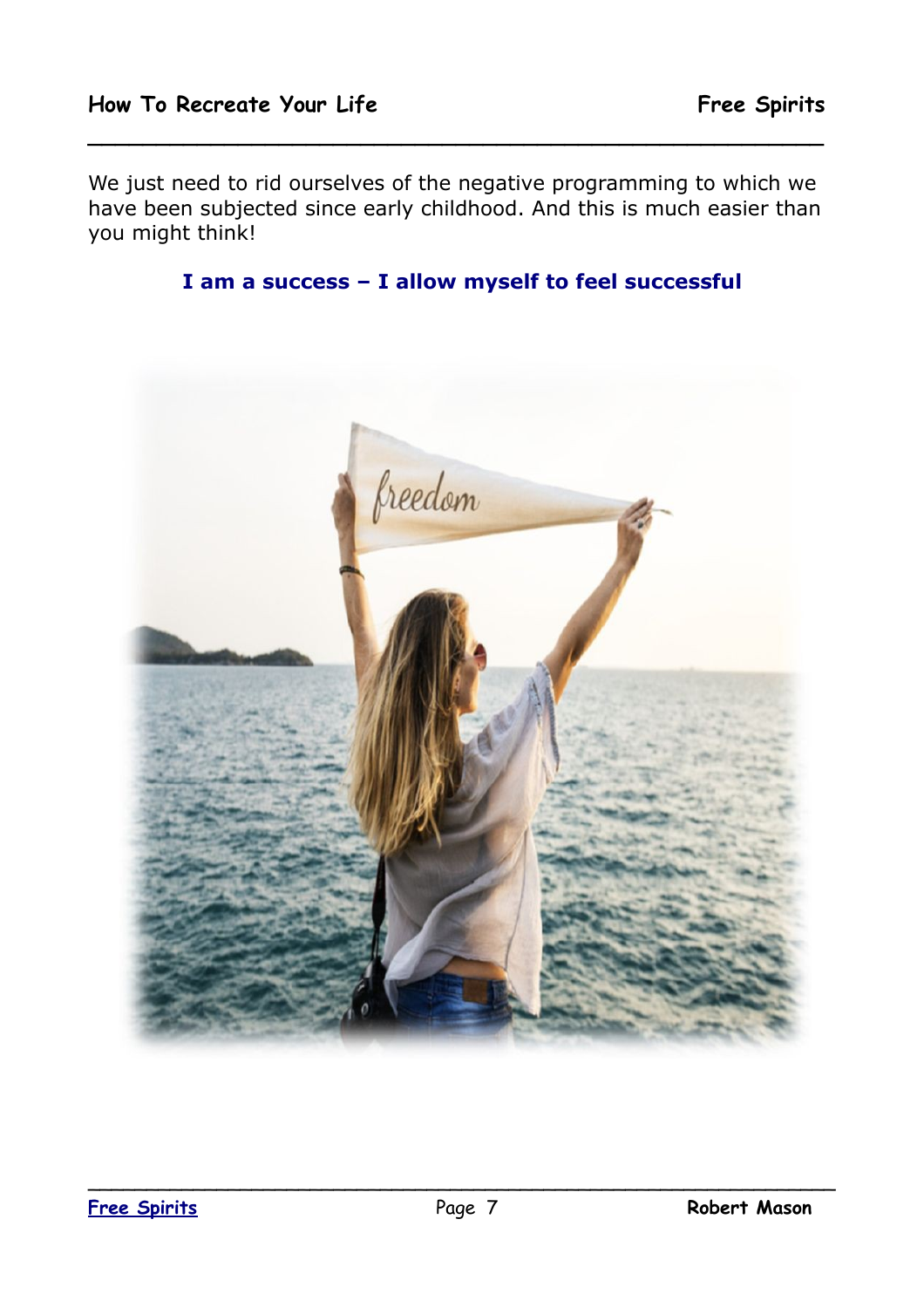## **Part 1**

## **Free Will**

**\_\_\_\_\_\_\_\_\_\_\_\_\_\_\_\_\_\_\_\_\_\_\_\_\_\_\_\_\_\_\_\_\_\_\_\_\_\_\_\_\_\_\_\_\_\_\_\_\_\_\_\_\_\_**

## **- Living a Life of Freedom**

## **Introduction**

How much of your life is predetermined and how much of your life do you live freely? How you choose to live your life and create your destiny is indeed within your control. While many people believe their destiny is already etched in stone, this is not true.

**Fate** is pre-determined.

**Destiny** is under your own control, it is the destination of your life!

The decisions that you make in your life directly affect your destiny.

You are the Creator of your destiny. Through the practice of free will, you have the power to drive your destiny.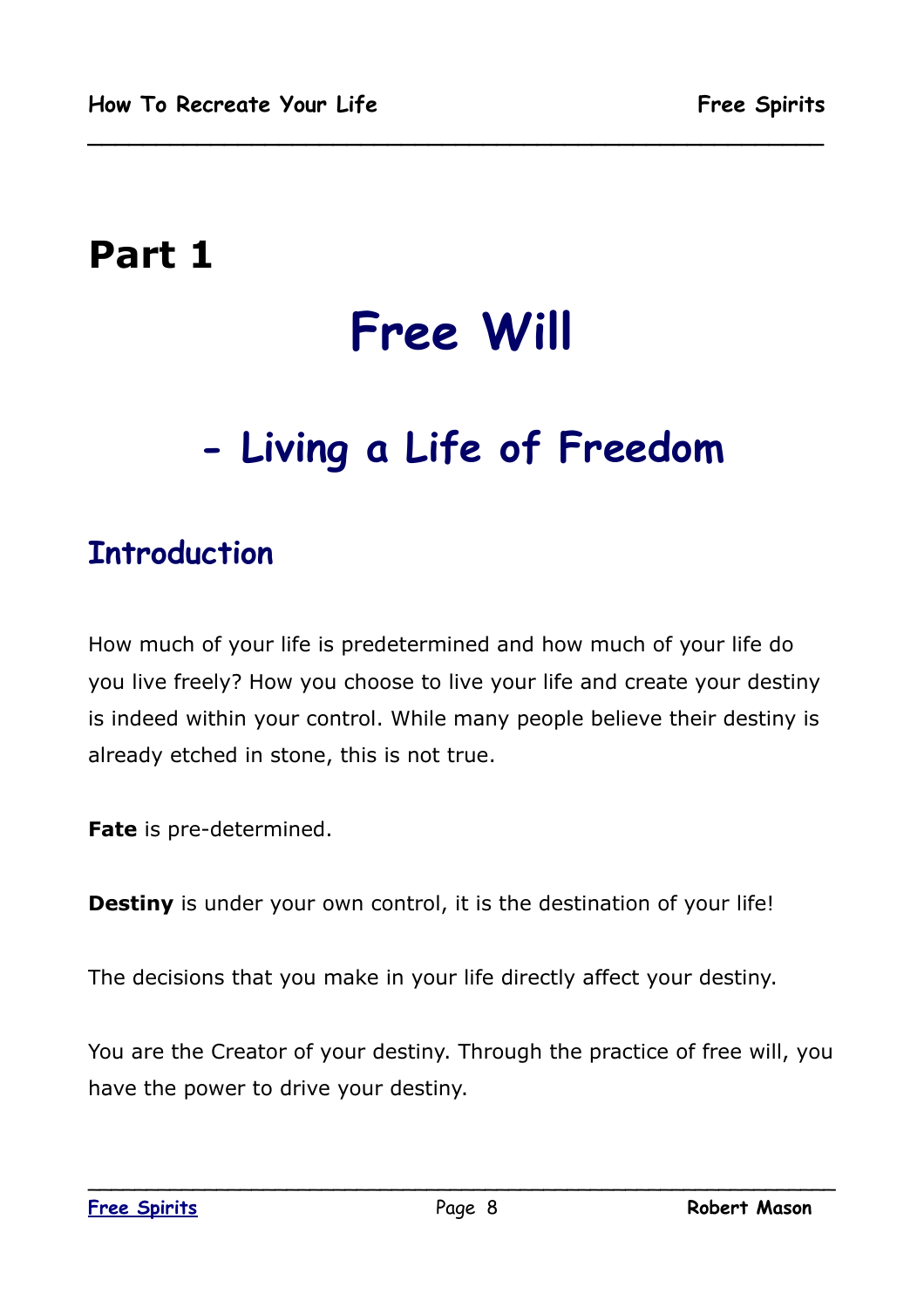## **What Is Free Will?**

We often hear the term free will used loosely but what does it mean? Belief in free will refers to the extent to which people believe human beings genuinely have free will.

**\_\_\_\_\_\_\_\_\_\_\_\_\_\_\_\_\_\_\_\_\_\_\_\_\_\_\_\_\_\_\_\_\_\_\_\_\_\_\_\_\_\_\_\_\_\_\_\_\_\_\_\_\_\_**

#### **The dictionary defines free will as…**

*"the power of acting without the constraint of necessity or fate; the ability to act at one's own discretion."*

synonyms: self-determination, freedom of choice, autonomy, liberty, independence

Our beliefs about free will shape the way we interact with others, as well as the relationships we form externally with others and within ourselves. Some research even suggests that our emotions can play a significant role in how we feel about free will.

Belief in free will embodies the philosophy that human beings can function as individuals. A belief in self-power and self-awareness drives the behaviour of those who believe in free will. Consider this, those who do not accept or practise free will assume that we as individuals are illusions that are ruled by the law of the universe.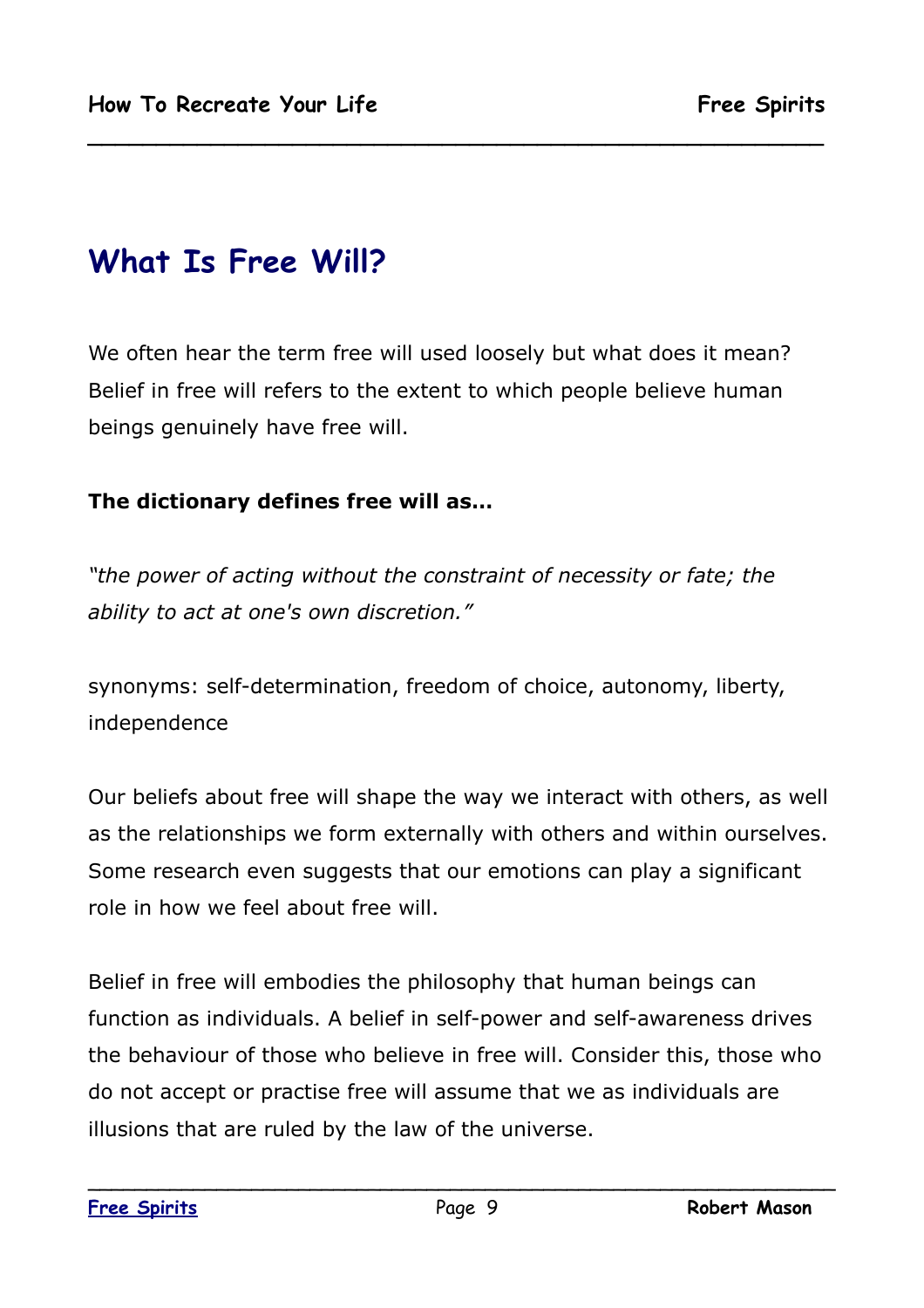In everyday life, we are at the mercy of the situations that we confront minute to minute and hour by hour. Our response is sometimes a voluntary act and, at other times, we must conform to society or otherwise endure conflict and consequences. Those who practise free will possess unique, mental energy that enables them to suppress what others might deem as being a natural response. It is an act of selfcontrol.

**\_\_\_\_\_\_\_\_\_\_\_\_\_\_\_\_\_\_\_\_\_\_\_\_\_\_\_\_\_\_\_\_\_\_\_\_\_\_\_\_\_\_\_\_\_\_\_\_\_\_\_\_\_\_**

#### **Advantages of Free Will**

Free will influences our behaviours and choices. It allows for a sense of accountability to codes of conduct. Trying to change someone's belief or practice of free will may take away or weaken their moral obligations to society, triggering immoral behaviours.

Free will improves our sense of motivation and desire to take action, which contribute to a higher degree and feeling of self-control. These qualities can lead to the achievement of better careers or better job performance.

Other positive effects of free will include life satisfaction, happiness, mindfulness and ambition.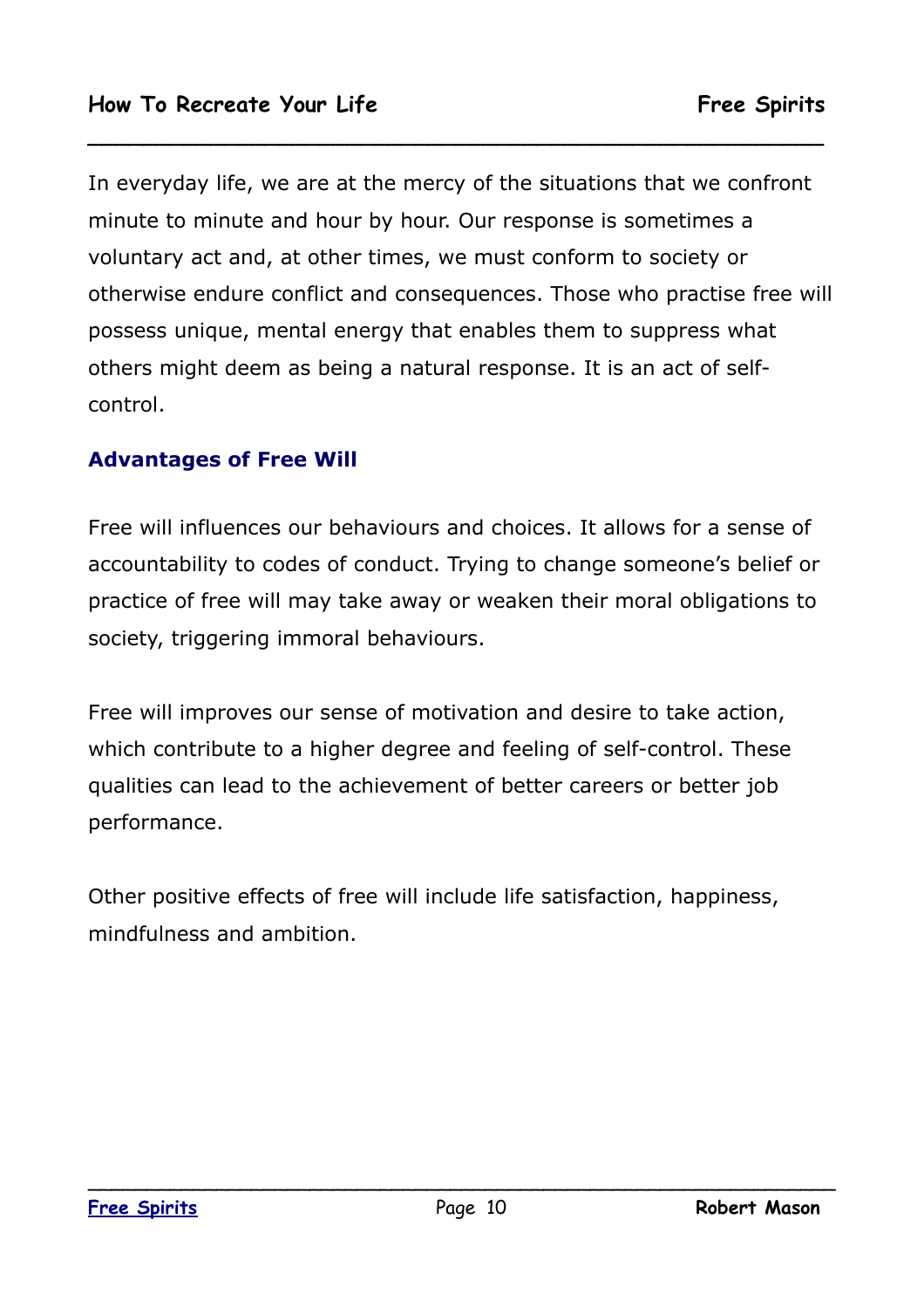## **Free Will And Controlling Your Destiny**

**Each of us can accept our free will and take control of our destiny.**

#### **(See Part 3 for full details about how to do this - see page 29 )**

**\_\_\_\_\_\_\_\_\_\_\_\_\_\_\_\_\_\_\_\_\_\_\_\_\_\_\_\_\_\_\_\_\_\_\_\_\_\_\_\_\_\_\_\_\_\_\_\_\_\_\_\_\_\_**

You have the ultimate power to take control of your destiny – you can map out your future – you choose your path in life. You can set out a precise definition of critical milestones and goals that allow you to achieve great success and happiness – and so create your destiny – achieving your destination!

#### **Get Rid of Negative Energy**

Free will enables you to disregard and get rid of the negative people and energy in your life that could harm your best-laid plans. The best way to take control of your destiny and to exist with free will is to take control of which people live in your inner circle of friends, family, and peers.

#### **Don't Be Average**

Free will grants you the permission to not accept the norm or to be average. Controlling your destiny demands that you do not settle for anything that will hold you back from achieving greatness and living your best life.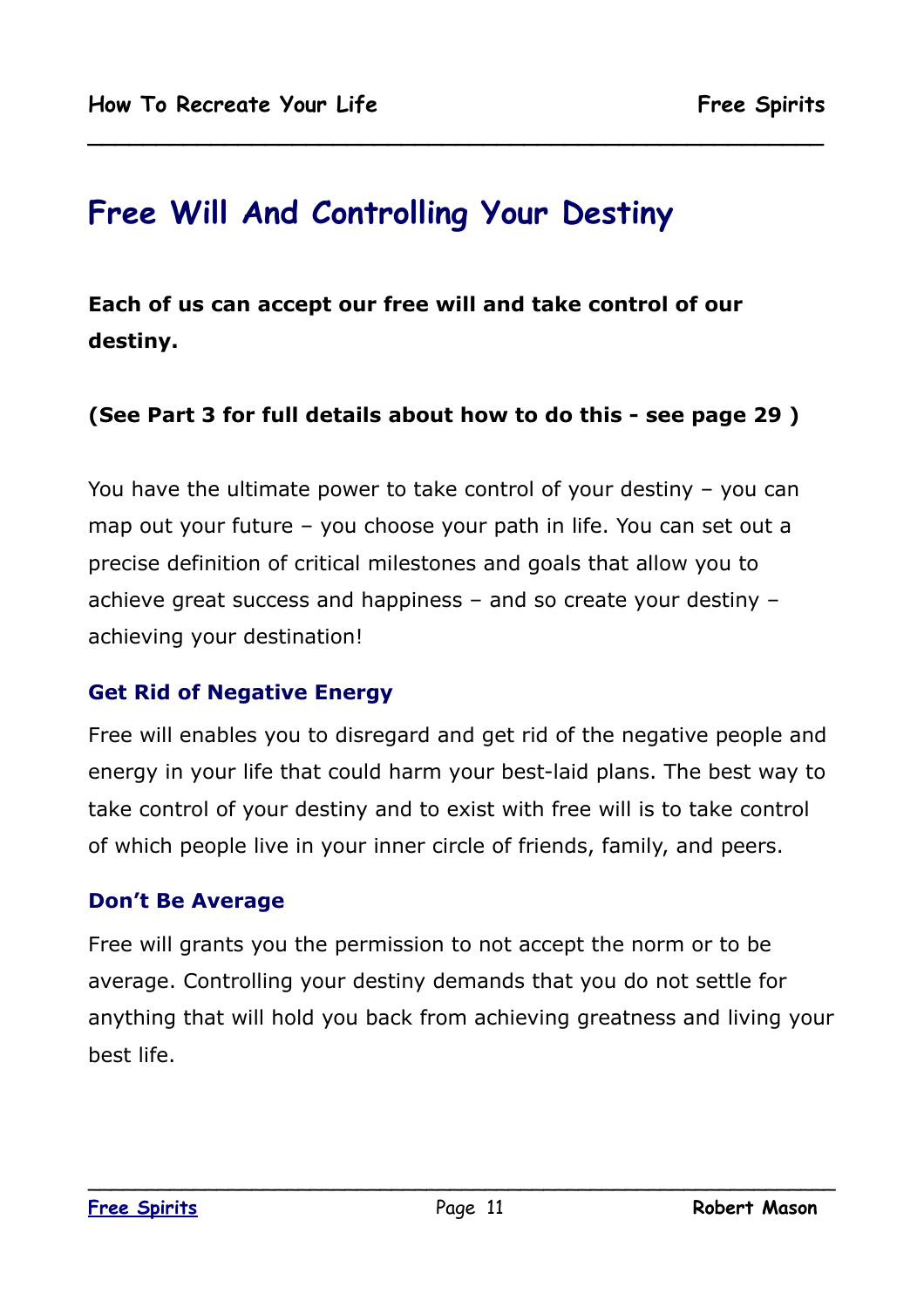#### **Make Powerful Decisions**

With free will, you have the power to make decisions that shape your destiny. Decisions such as changing careers, moving to a new location, getting involved in a new hobby, or meeting new people, can reshape your future in ways you might not have ever considered.

**\_\_\_\_\_\_\_\_\_\_\_\_\_\_\_\_\_\_\_\_\_\_\_\_\_\_\_\_\_\_\_\_\_\_\_\_\_\_\_\_\_\_\_\_\_\_\_\_\_\_\_\_\_\_**

#### **Self-Determination and Self-Awareness**

An excellent way to take control of your destiny is to have selfawareness and to recognize what you are truly capable of achieving.

Never forget what you have already accomplished and always bear in mind what it is that you can ultimately achieve.

Through the practice of free will, you have the ability to control your destiny, by creating the environment and circumstances that can help to bring that about.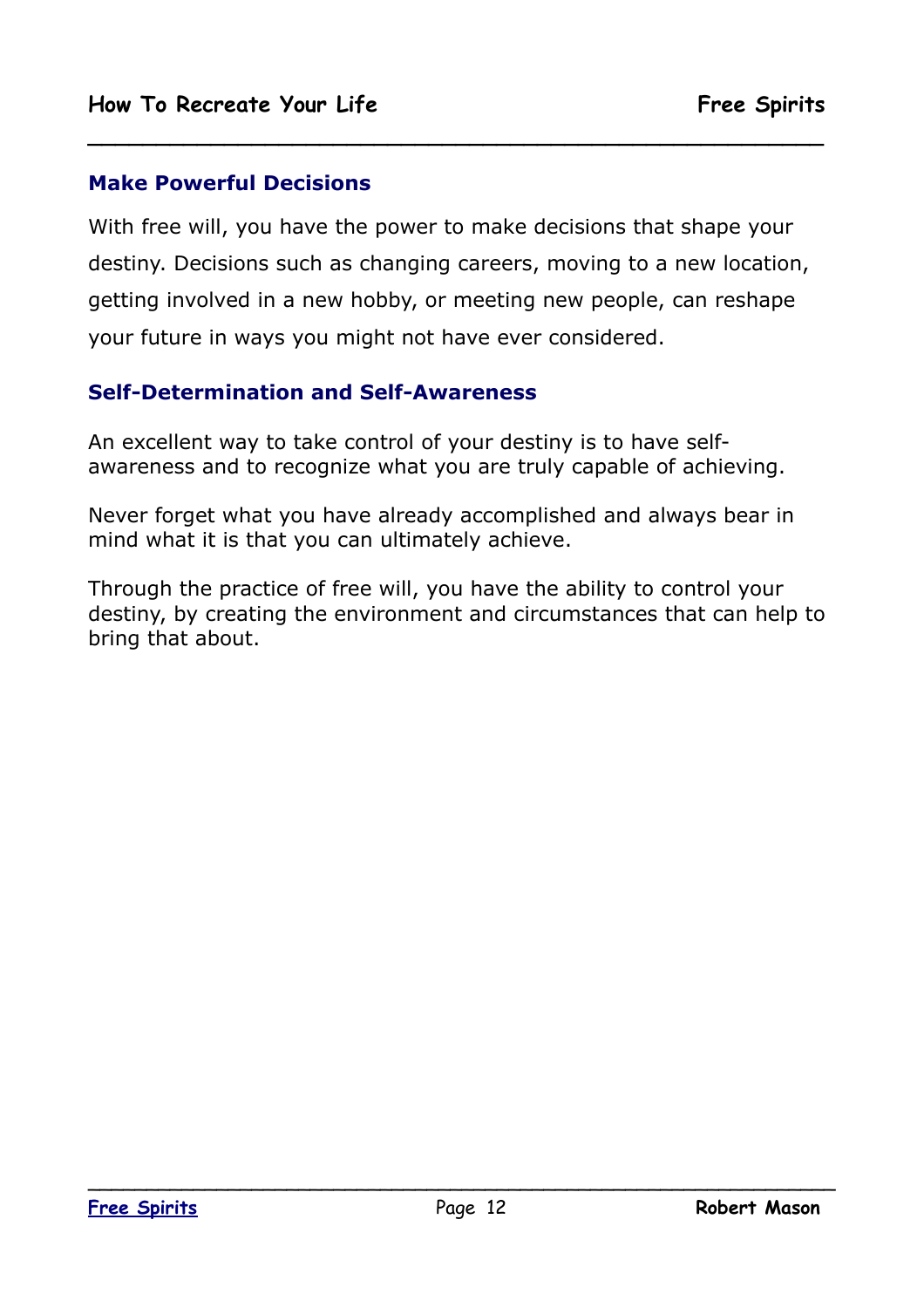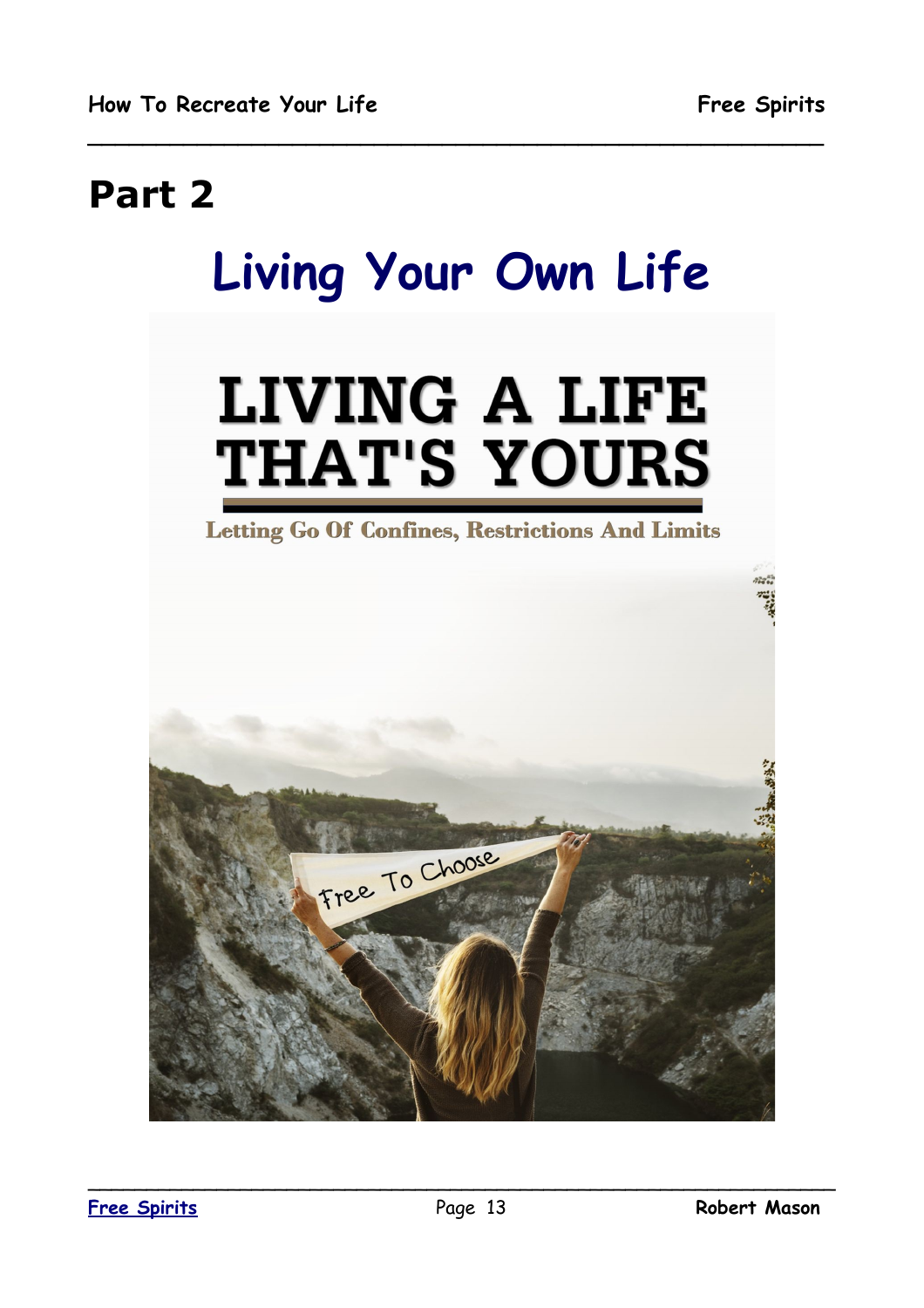Ernest Hemingway's famous words capture how many of us feel in today's world:

**\_\_\_\_\_\_\_\_\_\_\_\_\_\_\_\_\_\_\_\_\_\_\_\_\_\_\_\_\_\_\_\_\_\_\_\_\_\_\_\_\_\_\_\_\_\_\_\_\_\_\_\_\_\_**

 *"Don't you ever get the feeling that all your life is going by and you're not taking advantage of it? Do you realize you've lived nearly half the time you have to live already?"* 

If this describes how you are feeling today, then it is time you started living a life that is truly yours.

Making changes to your life in order to achieve your dreams is not just a matter of learning new things, but also of un-learning old ways. You need to move beyond being a mere participant in your life, to experience real self-awareness and active consciousness - you have to be willing to take risks, make changes and release old attitudes.

**If you are ready to let go of the confines, restrictions and limitations that you and others have placed upon your life - and start living the life you have always wanted - then it is time you learned how to change those limitations and set the course that works for you.** 

If you are ready to realize your dreams, then you are ready to learn the tools and techniques that allow you to achieve everything you desire. **(See page 29)**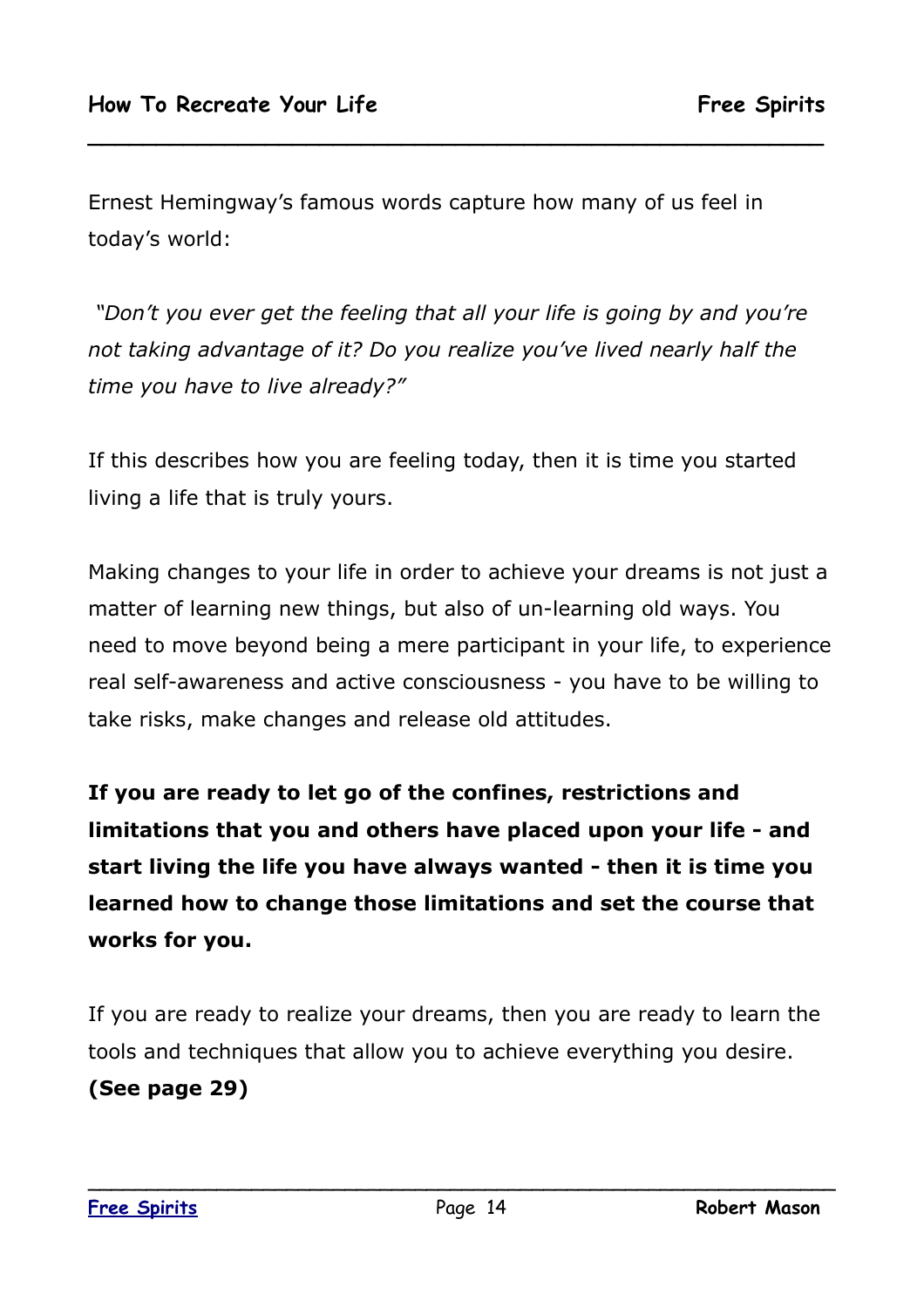### **Understanding Self-Imposed Limitation**

On any day, you probably hear yourself or others say things like, "I'll never be able to…." or "I can't believe I am still figuring this out at my age." Thoughts like these are representative of self-imposed limitations. The difficult thing about these thoughts is that we do not even know we are setting the limitations - and they are very hard to move beyond.

**\_\_\_\_\_\_\_\_\_\_\_\_\_\_\_\_\_\_\_\_\_\_\_\_\_\_\_\_\_\_\_\_\_\_\_\_\_\_\_\_\_\_\_\_\_\_\_\_\_\_\_\_\_\_**

In our lives, we develop a set of understandings and assumptions about life, and these thoughts transform into a reality we firmly believe is real. For example, we all have assumptions about age and how it will affect us going forward. Depending on your background knowledge, experience with older people, family history, and level of health, you probably have many assumptions about what you should be physically capable of doing at any age, but especially 40, 50, 60, and beyond.

These assumptions, though, are just thoughts. They are not real. There is no rule that says you cannot do something past a certain age; it is only we who place that limit upon ourselves or others. We make it so through our beliefs. This is an example of a self-imposed limitation, but many of us are not even aware that we have imposed these limitations on our ideas about ageing. We just accept that this is what will happen and there is nothing we can do.

Once you become aware that thoughts like this are limiting forces in your life, and that you have the power to let go of those limitations and move beyond these barriers, you can reach a new level of self-awareness that involves achieving the dreams you have in life.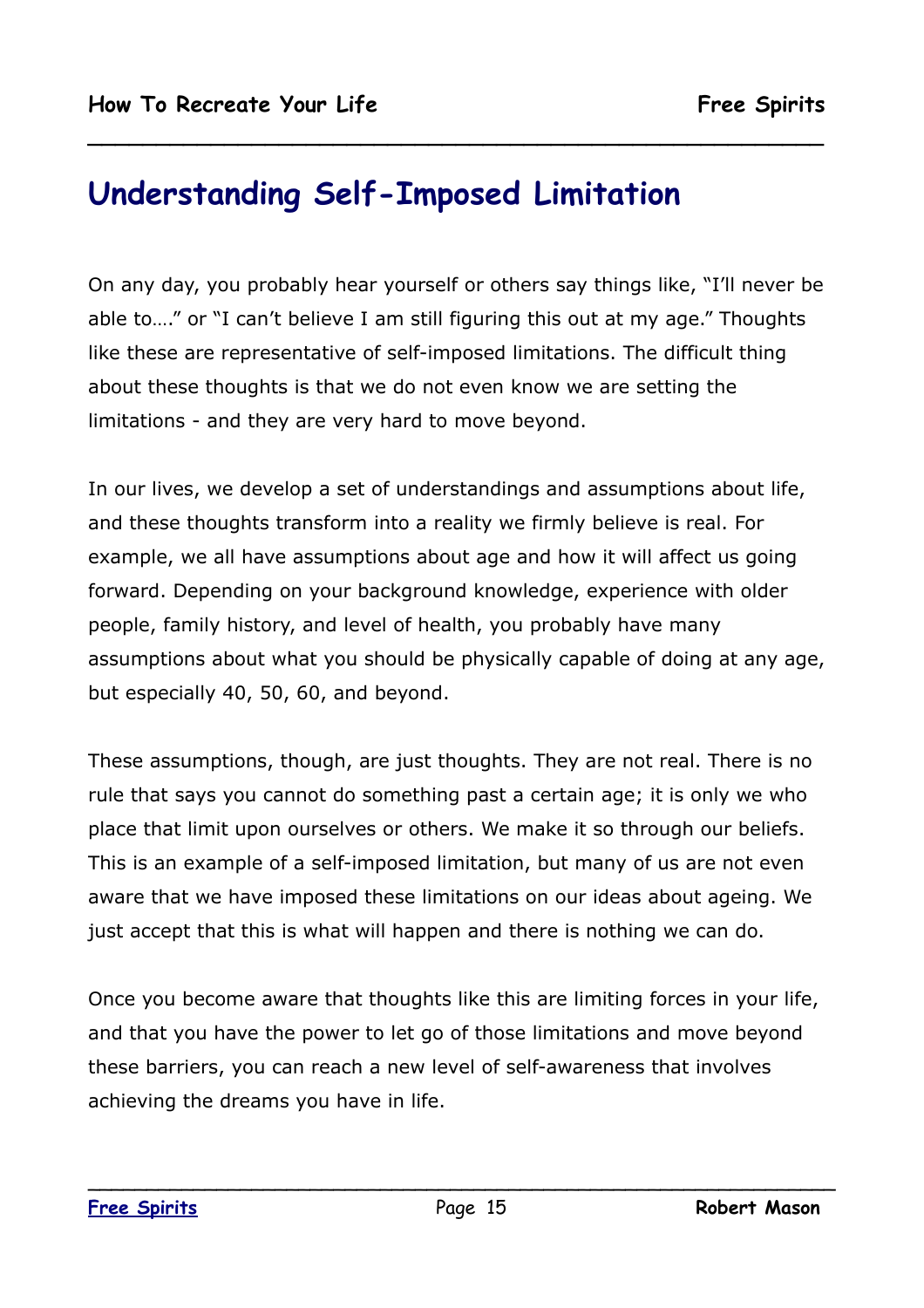Self-awareness enables you to question the veracity of your assumptions and understandings of the world and of other people. At this point, you may start to feel as though the whole world looks completely different, and the possibilities in life begin to open up to you.

**\_\_\_\_\_\_\_\_\_\_\_\_\_\_\_\_\_\_\_\_\_\_\_\_\_\_\_\_\_\_\_\_\_\_\_\_\_\_\_\_\_\_\_\_\_\_\_\_\_\_\_\_\_\_**

Self-awareness allows you to become the true navigator of your life. You are free to make decisions about what is best for you without the limits of selfimposed boundaries that are not real. Self-awareness allows you to become your authentic self and enjoy life in the **present moment**.

#### **The Power of No Limits**

Once you push past your acceptance of the limits that you and others place upon you, you can start enjoying your life and making it into what you want it to be. The present time becomes much more meaningful and important, as you are no longer waiting for the right time or for circumstances to change.

## **We make a living by what we get, but we make a life by what we give. - Winston Churchill**

Letting go of self-imposed limitations, then, is a key to:

1 - helping you to re-examine your life and priorities

2 - shedding the restraints that have been limiting your mind and your dreams

3 - realizing the dreams that will help you to live the life that you came here to live.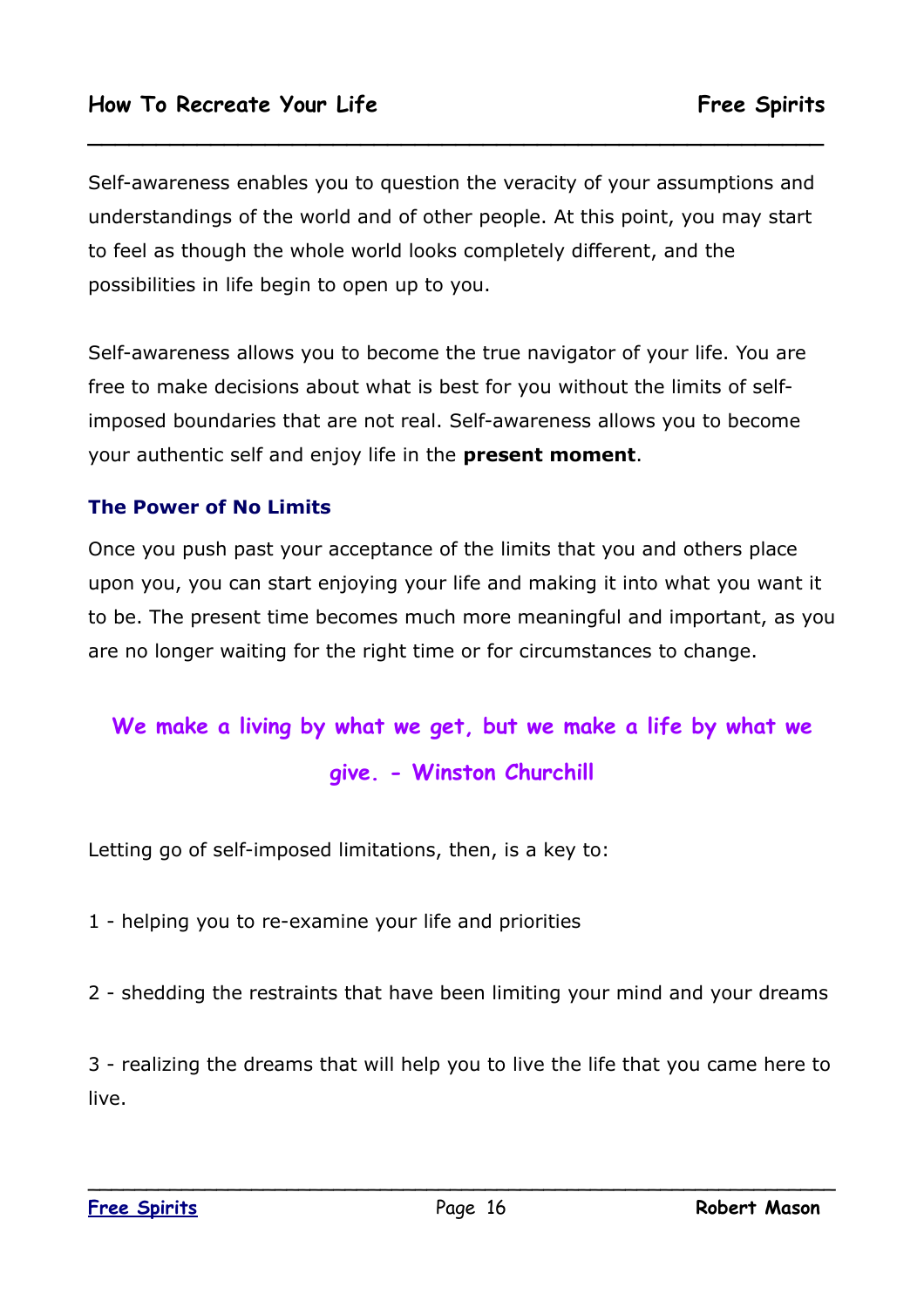## **Reaching Your Full Potential**

To become the person you want to be, to live the life that is yours, it is sometimes necessary to let go of old ways of thinking, so making way for new possibilities.

**\_\_\_\_\_\_\_\_\_\_\_\_\_\_\_\_\_\_\_\_\_\_\_\_\_\_\_\_\_\_\_\_\_\_\_\_\_\_\_\_\_\_\_\_\_\_\_\_\_\_\_\_\_\_**

#### **Stop Caring What Other People Think About You**

The need to be liked, or for others to approve of you, is confining your decisions, and the only one that is unhappy is likely to be you. You do not have to be everyone's cup of tea. They may not like tea. In fact, they may be allergic to tea. So, who cares? The only people that matter are the ones who like you for who you are. You will never make everyone happy, and a life spent trying to accomplish this defeatist goal is a life wasted. Do you like everyone you meet? So, why should everyone who meets you like you?

Release this limitation and remain true to who you want to be. Improve, grow, and learn every day, and when people do not seem to understand what you are about, just remember that it is only because they are the way that they are.

#### **It is not about you!**

#### **Stop Giving Energy to the Wrong People**

When you surround yourself with motivated, accomplished, optimistic people, their influence will raise you up. Reflect carefully on the people in your life with whom you spend the most time and make some honest decisions about who is pulling you down and who is raising you up.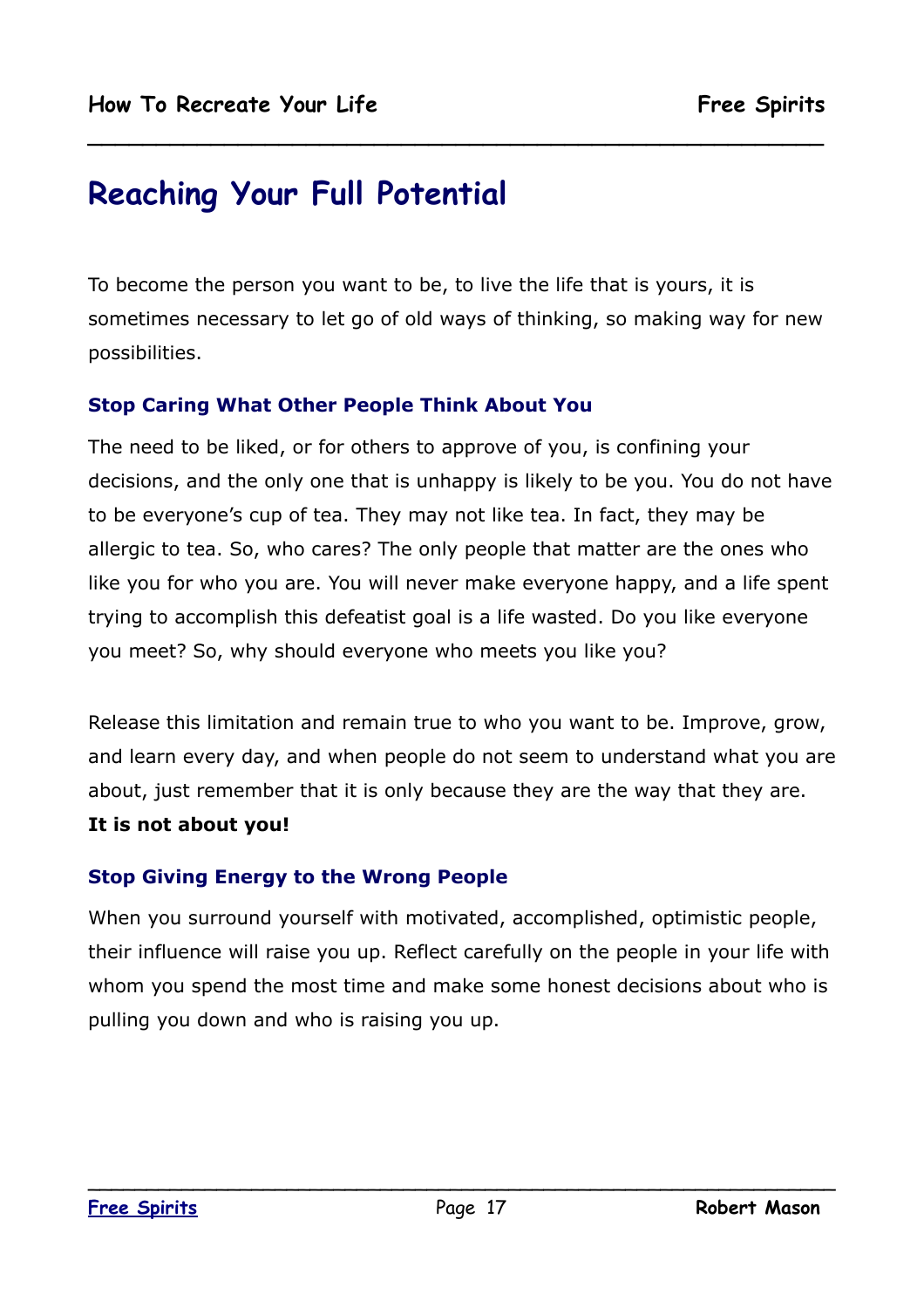#### **Stop Giving Energy to the Wrong Tasks**

When trying to achieve your goals in life, it becomes essential that you place your own needs and priorities above those that others would place upon you. If something does not support your goals or is not in line with your values, say "no." When you turn down demands like these, you are really saying "yes" to yourself. You are redefining the value of your time and energy to focus squarely on accomplishing your goals and realizing your dreams.

**\_\_\_\_\_\_\_\_\_\_\_\_\_\_\_\_\_\_\_\_\_\_\_\_\_\_\_\_\_\_\_\_\_\_\_\_\_\_\_\_\_\_\_\_\_\_\_\_\_\_\_\_\_\_**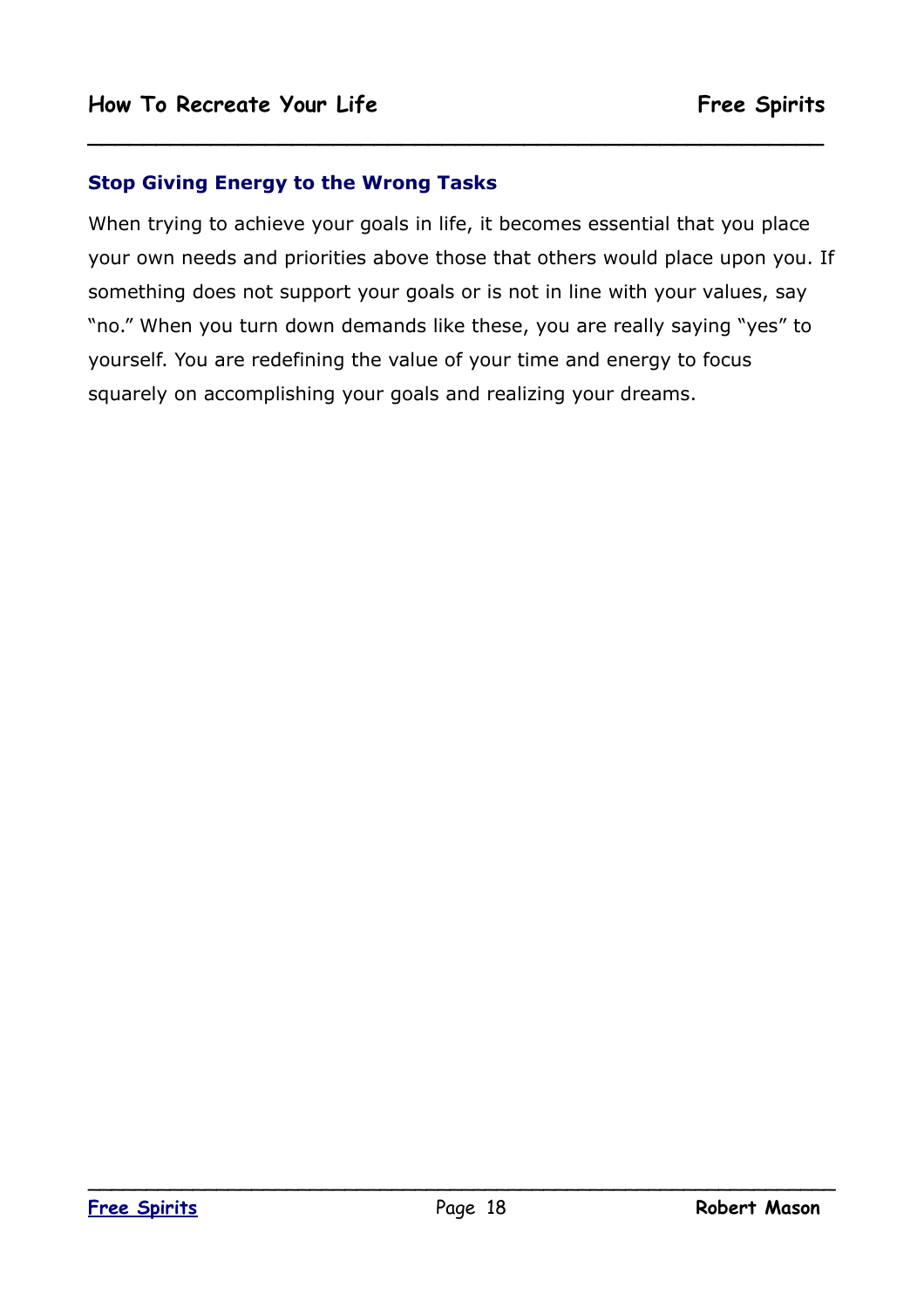## **Begin Living A Life That is Yours**

Happiness is not something that happens to you, it is something you create, and it is an ongoing process throughout your life. If you want to be happy, then you have to start doing something.

**\_\_\_\_\_\_\_\_\_\_\_\_\_\_\_\_\_\_\_\_\_\_\_\_\_\_\_\_\_\_\_\_\_\_\_\_\_\_\_\_\_\_\_\_\_\_\_\_\_\_\_\_\_\_**

Any journey begins with a single step, so if you are ready to live the life that is yours, then choose the first step and get going. Everything you do today will help you to be that much closer to your next big goal, and only by putting in the work and making the necessary efforts can you create the life that you want.

Start by becoming aware of your goals, what it is that you wish to create, and acting each day as if you are already the person you want to become. Every day is an opportunity to expand yourself and build your life into your dream, and the more you visualize this and embody this daily, the more quickly you will start to believe it is yours.

### **The purpose of human life is to serve, and to show compassion and the will to help others. ~ Albert Schweitzer**

However, if you are sacrificing yourself more to help others attain **their** goals to the detriment of **your** own dreams, it may be time to re-evaluate your priorities. Creating a life that is yours involves placing yourself and your dreams above those of others, which can be hard to do.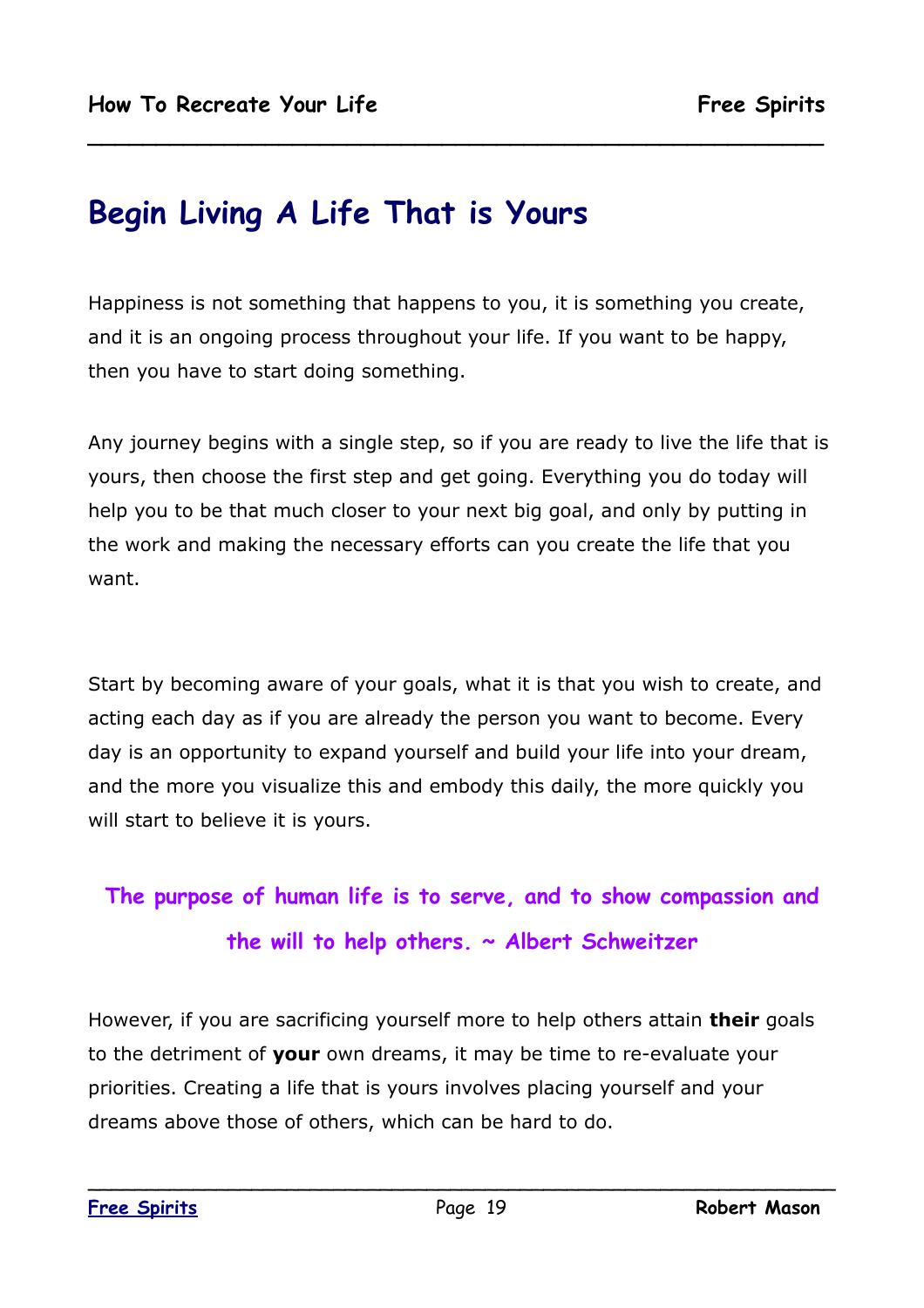While it is certainly all right to live your life to help others sometimes, it should not be where you direct the majority of your attention, **if** this is interfering with **your** happiness and **your** goal attainment. Remember that you are important and therefore redirect your energies when you need to.

**\_\_\_\_\_\_\_\_\_\_\_\_\_\_\_\_\_\_\_\_\_\_\_\_\_\_\_\_\_\_\_\_\_\_\_\_\_\_\_\_\_\_\_\_\_\_\_\_\_\_\_\_\_\_**

Getting anywhere starts with action, so stop waiting for things to change or for the time to be just right. The perfect time is **now**. If the opportunities are not there currently, build them, make them happen

(See action steps in **Part 3, page 29**)

Write down an action plan, making each smaller goal tangible and one step closer to your ultimate aim. If you start moving forward and then realize those are not the right moves, make adjustments or start again, but keep working at it every day.

You are in charge of your own happiness, and only you can control your actions and emotions.

## **Believe that life is worth living and your belief will help to create the fact. ~ William James**

Living each day to its full potential is key to releasing the boundaries and living the life you have always wanted. Make the most of each day, ask yourself each day when you wake up, "What am I going to do today that means I am living the life I want to live – and be the person **whom I truly wish to be**?"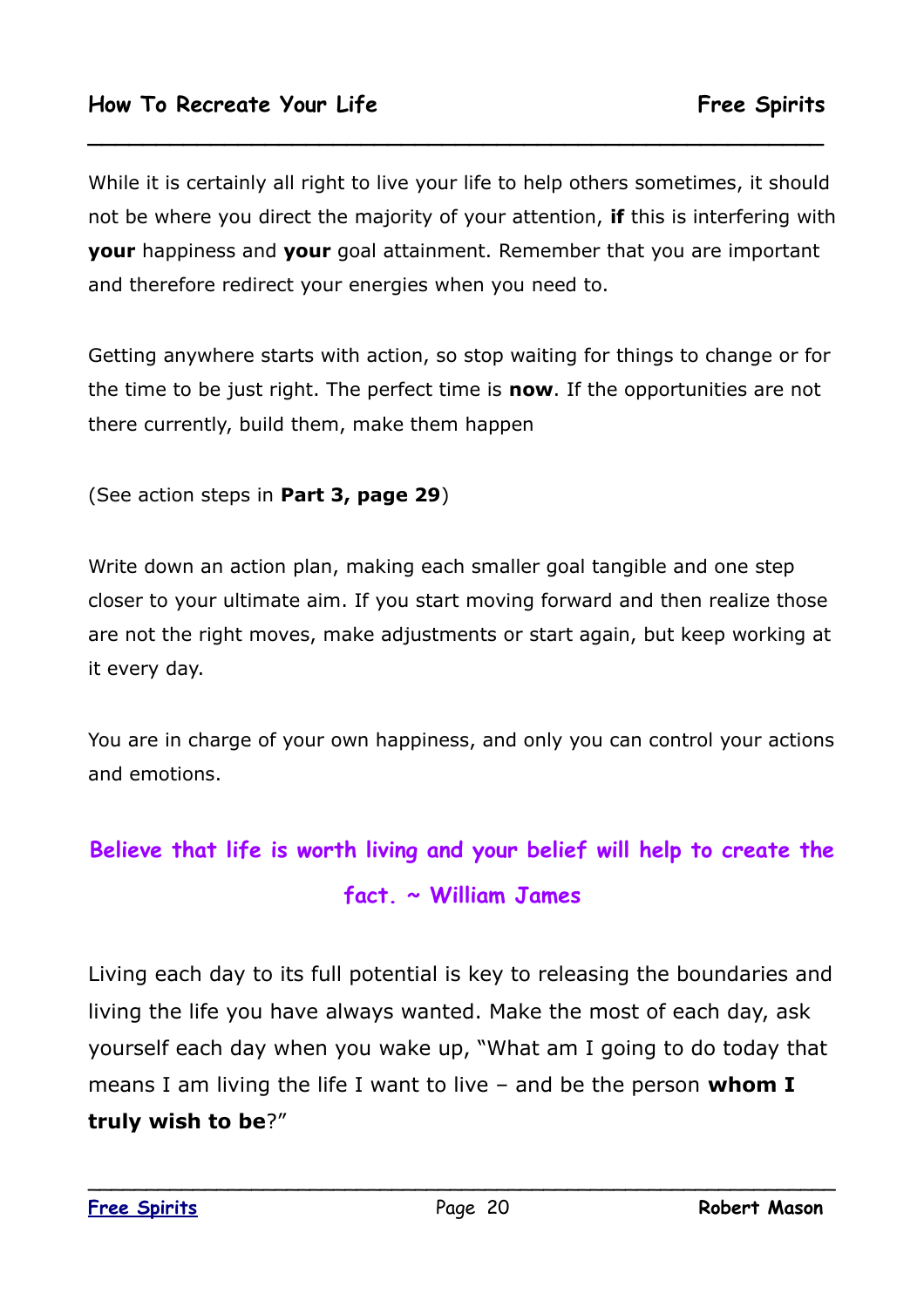**Every single one of us is endowed by nature with the ability to achieve excellence or outstanding accomplishment in at least one specific area – that unique reason why we are here.**

**\_\_\_\_\_\_\_\_\_\_\_\_\_\_\_\_\_\_\_\_\_\_\_\_\_\_\_\_\_\_\_\_\_\_\_\_\_\_\_\_\_\_\_\_\_\_\_\_\_\_\_\_\_\_**

**You are a special, unique person and you have a meaningful contribution to make to the world. Every person is born with a purpose.**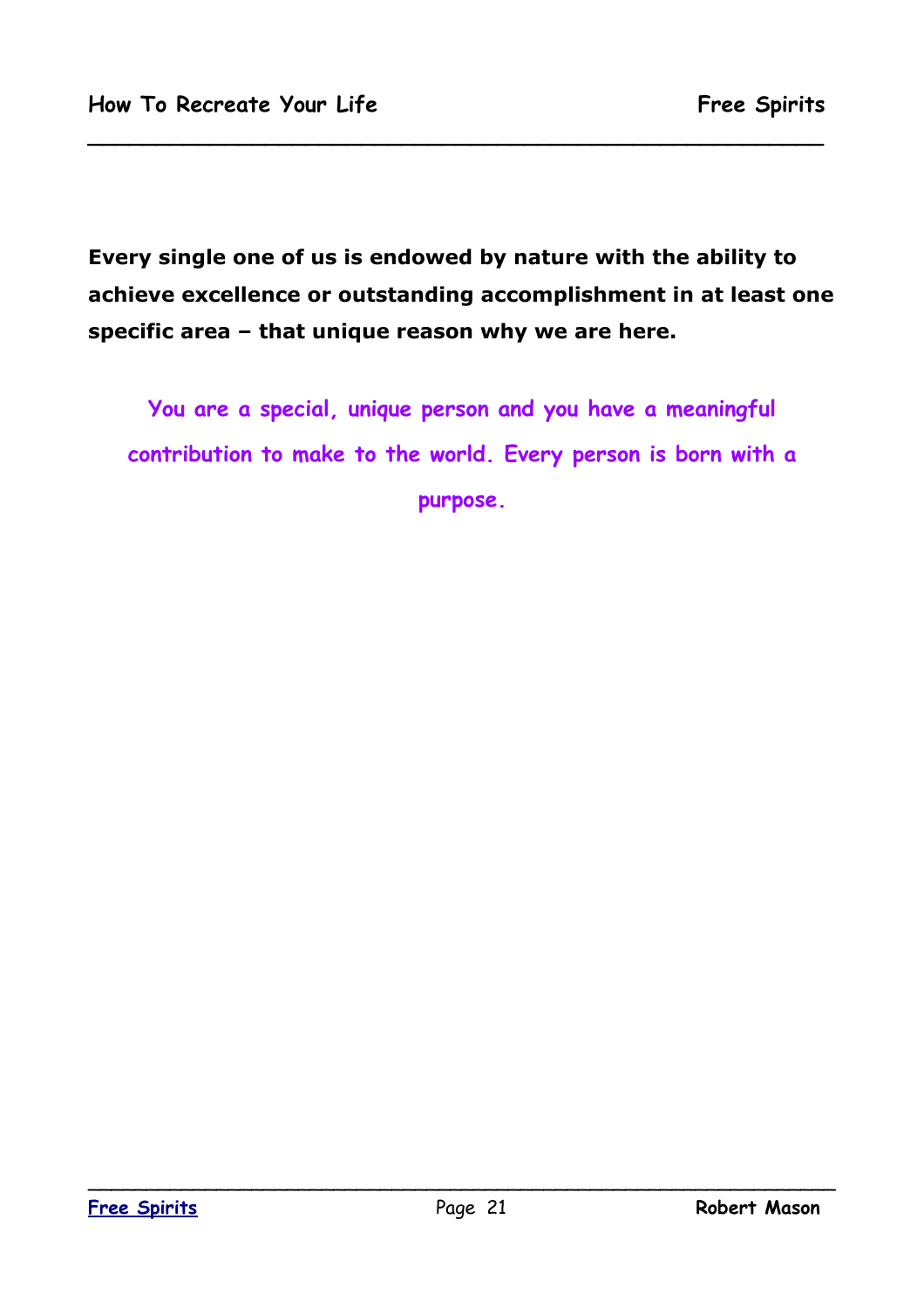## **Life Purpose**

**As a powerful spiritual being, every body has a unique Life Purpose – a unique reason for being here - that only they can fulfill, in their own unique way.**

**\_\_\_\_\_\_\_\_\_\_\_\_\_\_\_\_\_\_\_\_\_\_\_\_\_\_\_\_\_\_\_\_\_\_\_\_\_\_\_\_\_\_\_\_\_\_\_\_\_\_\_\_\_\_**

How many people have discovered their Life Purpose?

- their Calling
- the reason they are here
- their personal mission in life.

#### **Life isn't about finding yourself. Life is about creating yourself. ~ George Bernard Shaw**

#### **Have you ever asked yourself any of these question?**

Is this all there is? Am I entirely on my own? Why don't I seem to get any help? Why don't I ever receive any inspiration? Why do other people receive guidance and I don't? Why doesn't my life seem to be worthwhile? Is there really a reason for me to be here? Is there some important work that I should be doing? What is my life's work? How can I discover my life purpose?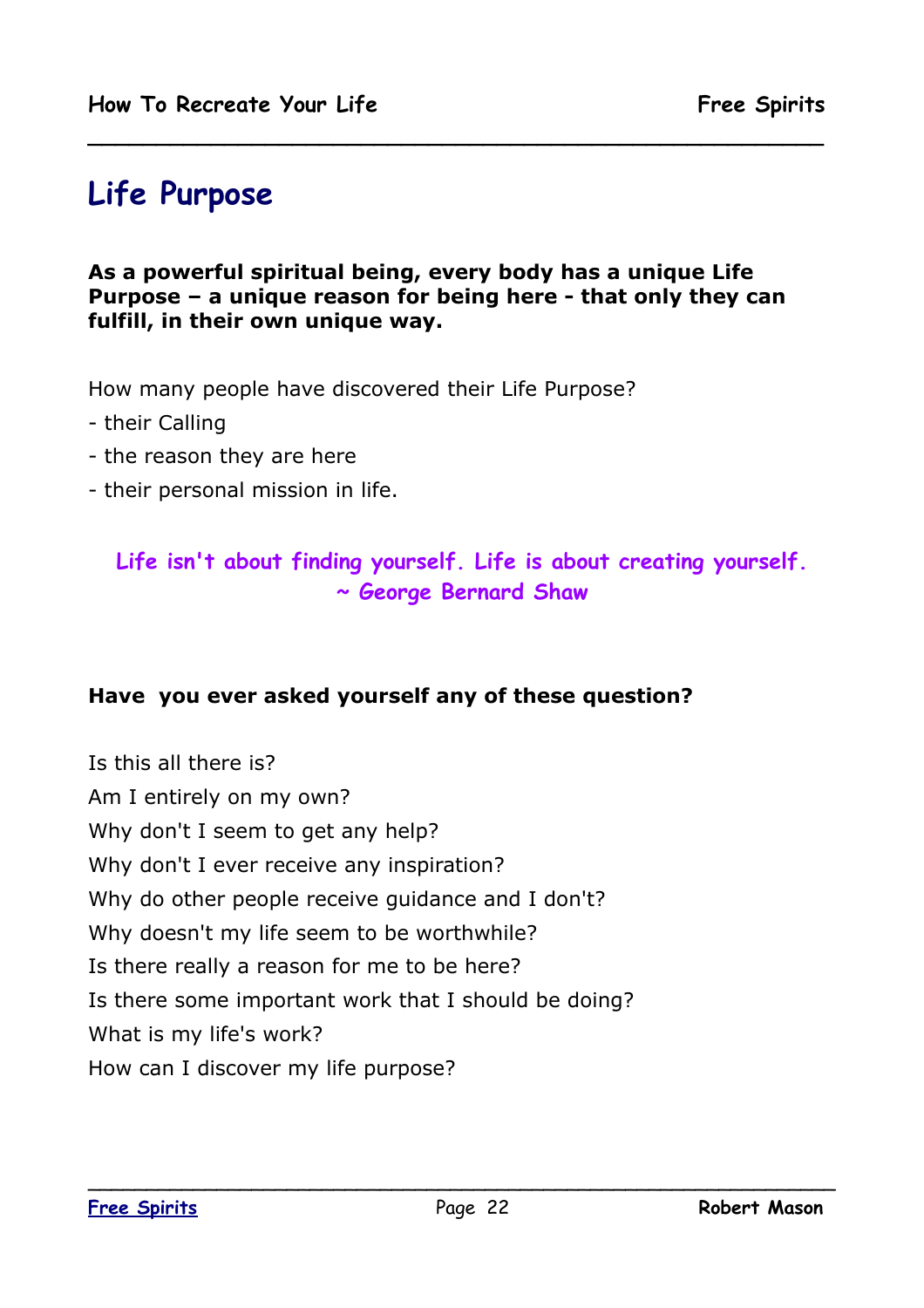#### **What are you doing with your life?**

#### **God gave us the gift of life; it is up to us to give ourselves the gift of living well. ~ Voltaire**

**\_\_\_\_\_\_\_\_\_\_\_\_\_\_\_\_\_\_\_\_\_\_\_\_\_\_\_\_\_\_\_\_\_\_\_\_\_\_\_\_\_\_\_\_\_\_\_\_\_\_\_\_\_\_**

Are you doing precisely the kind of work that makes you want to jump out of bed every morning excited to begin a new day?

Does your work fulfill a need deep inside to express yourself, your talents, your values, your unique and precious gifts?

Does your work allow a balanced life – one that leaves time for family and friends, for physical activity or hobbies for you?

Are you doing what you love?

**There is no greater gift you can give or receive than to honour your calling. It's why you were born. And how you become most truly alive. - Oprah Winfrey**

#### **You are a special, unique person**

**Every one is born as a spiritual being - to be a free spirit**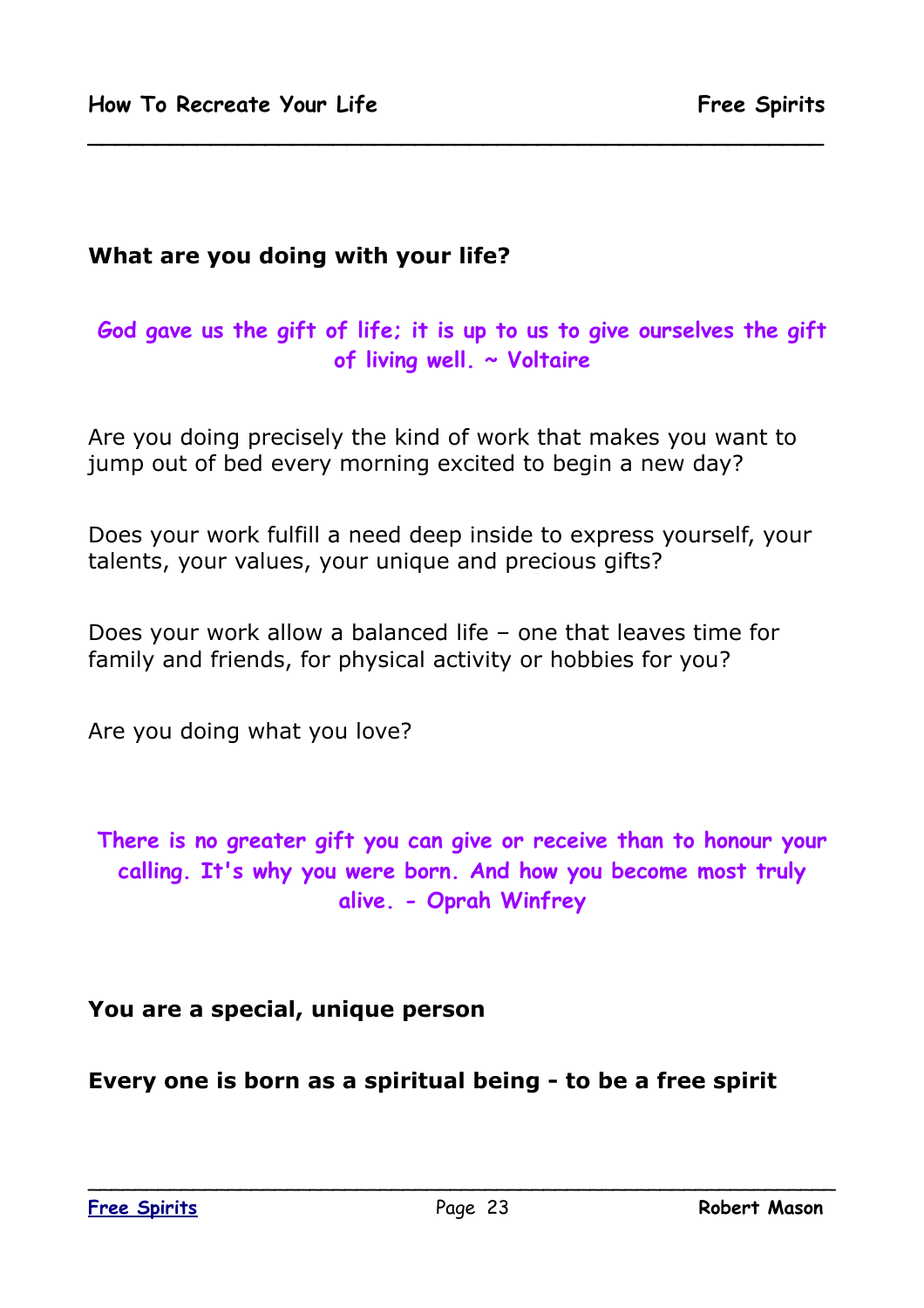You are a special, unique person and you have a meaningful contribution to make to the world. Every person is born with a purpose. There is a reason why you are here – you have a role to play that no one else can fill. The special contribution you came to make is your life purpose – which you fulfill by doing your Life's Work.

**\_\_\_\_\_\_\_\_\_\_\_\_\_\_\_\_\_\_\_\_\_\_\_\_\_\_\_\_\_\_\_\_\_\_\_\_\_\_\_\_\_\_\_\_\_\_\_\_\_\_\_\_\_\_**

When you are doing that work, you are following your higher path, and your life will be filled with increasing joy, abundance and wellbeing. Everybody is here for a unique Life Purpose – that only they can perform in their own unique way.

**The purpose of life is to live a life of purpose. ~ Richard Leider**

#### **Every body is solely responsible for their own life**

**Everything is on purpose** – all is perfect in a perfect world.

Unfortunately, this spiritual awareness and knowledge is 'knocked' out of us from soon after we are born, by parents, school teachers and other 'adults' who have had it taken away from them – and many of us are forced to live in a dull, mundane world – and not the wonderful world of spiritual awareness.

Many people grow up being taught to have limited ambitions for themselves, that all things are not realistically possible. Except for a few fortunate individuals, our expectations of what is possible for each of us became very limited, our personal aspirations became very low.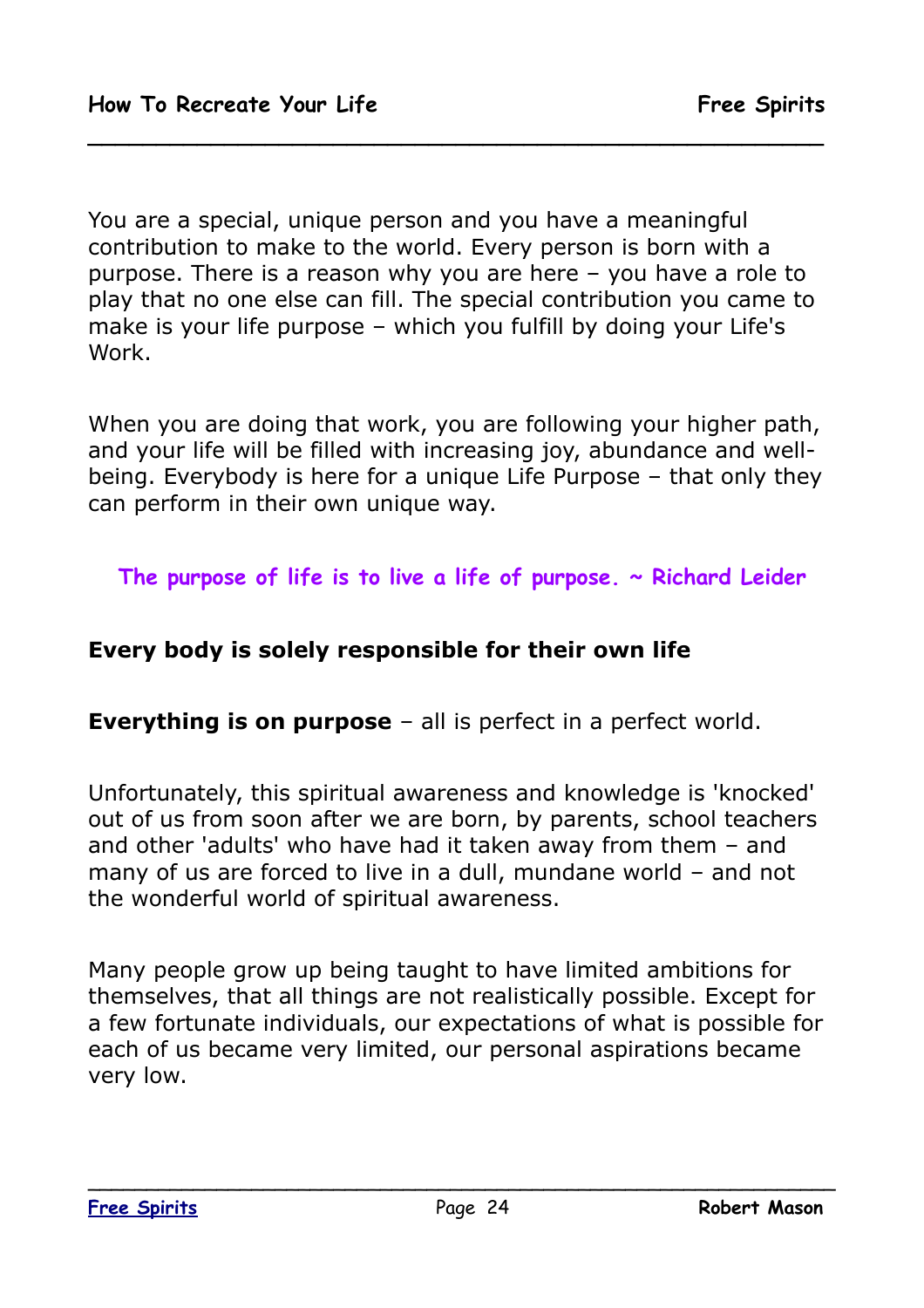### **Discovering Your Life Purpose**

Every single one of us is endowed by nature with the ability to achieve excellence or outstanding accomplishment in at least one specific area – that unique reason why we are here. Nobody is created at random, every one of us has something valuable and special to contribute to the human race in this life-time.

**\_\_\_\_\_\_\_\_\_\_\_\_\_\_\_\_\_\_\_\_\_\_\_\_\_\_\_\_\_\_\_\_\_\_\_\_\_\_\_\_\_\_\_\_\_\_\_\_\_\_\_\_\_\_**

You can tell where your potential area of excellence is:

- by looking at what interests you
- by looking at what attracts your attention

- by looking at the sort of things you would do if you were not being paid for them at all

- by looking at the sort of things you would do if you had no limits whatever on your abilities.

As you do your life's work, you will be creating your own path from day to day. No one is going to structure it or provide a plan for you to follow. You will have a sense of control over your life and know that you are in charge of your destiny.

As you commit to your life's work, you commit to being the builder of your own life. You can design your future by being alert and aware of opportunities, knowing when to take action and when not to take action.

**If you don't design your own life plan, the chances are that you'll fall into someone else's plan. And guess what they have planned for you – not much! ~ Jim Rohn**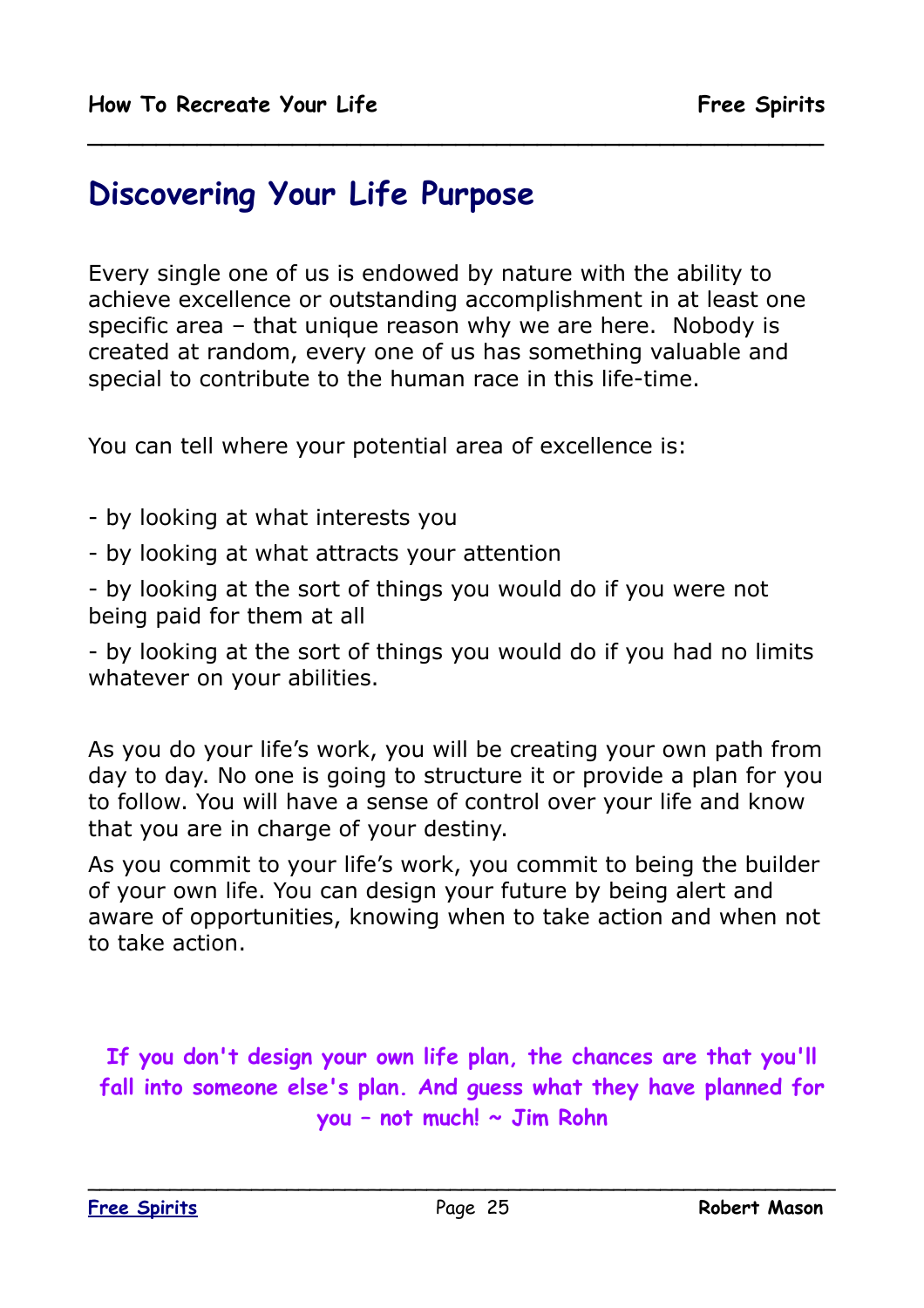You are a spiritual being – with a unique Life Purpose that only you can fulfill.

**\_\_\_\_\_\_\_\_\_\_\_\_\_\_\_\_\_\_\_\_\_\_\_\_\_\_\_\_\_\_\_\_\_\_\_\_\_\_\_\_\_\_\_\_\_\_\_\_\_\_\_\_\_\_**

It is important that you:

- have an absolutely clear **vision** of what is your Life Purpose
- have taken a **decision** to achieve it
- have an absolute **belief** that you will achieve it
- have the **expectation**, the knowledge, that you will create it.

We can only change our world for **ourselves** - we cannot change the world for other people.

As you become specific about what you would like, your subconscious immediately goes out and begins to create it for you. You do not have to know when or how it will come. All you need to do is to get clear about what you want – dare to think big! – and think about it all of the time!

#### **It is so very important that we are not held back by negative people.**

**Trust yourself. Create the kind of self that you will be happy to live with all your life. Make the most of yourself by fanning the tiny, inner sparks of possibility into flames of achievement. ~ Golda Meir**

**Learn to say "No" -** to those people and things that contradict your values and everything that you stand for in your life.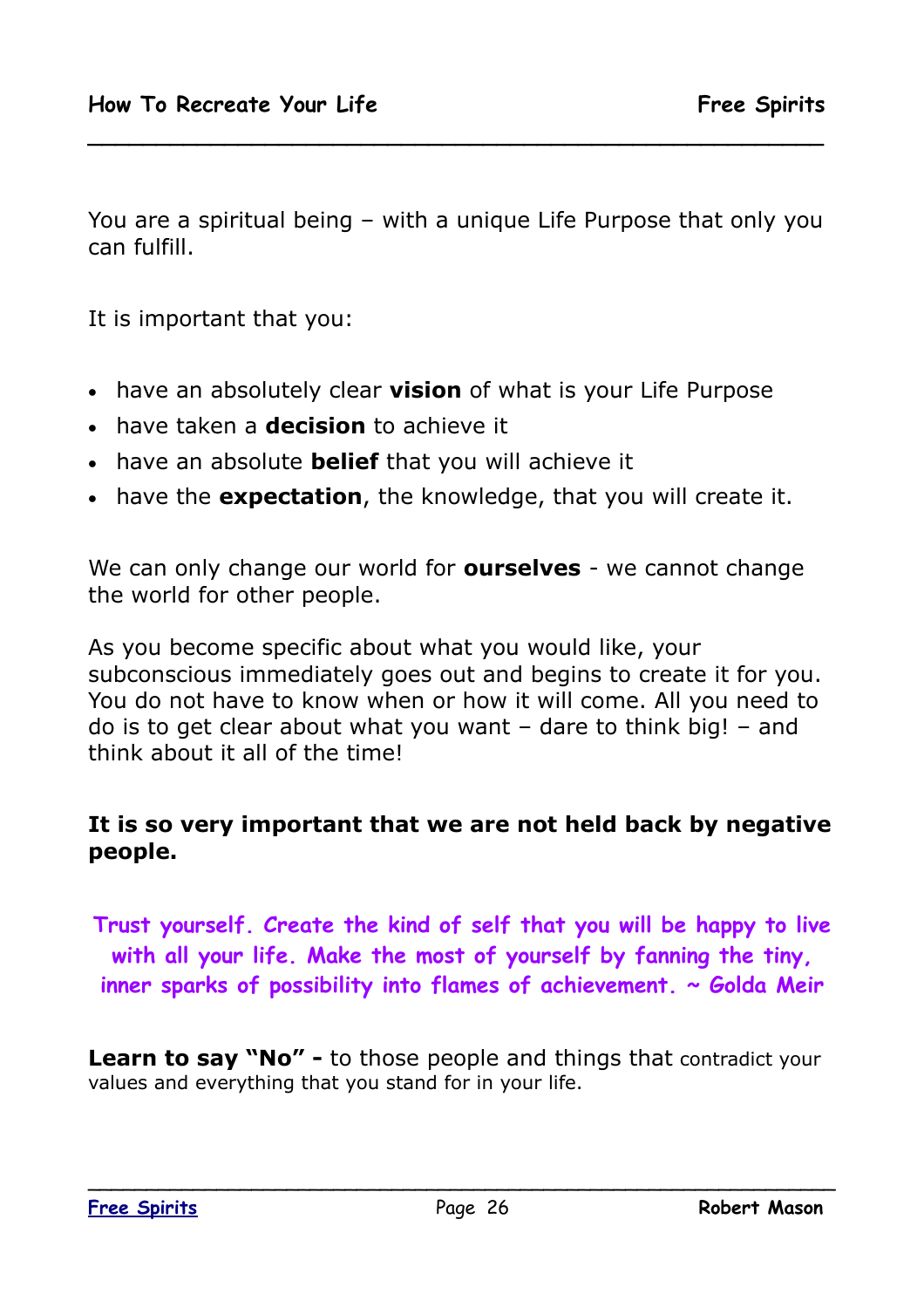Finding a way to say 'no' to a request from a toxic friend, boss, co-worker, family, or even a complete stranger can be complicated for some people. It's human nature to bend over backward to say 'yes' and help other people.

**\_\_\_\_\_\_\_\_\_\_\_\_\_\_\_\_\_\_\_\_\_\_\_\_\_\_\_\_\_\_\_\_\_\_\_\_\_\_\_\_\_\_\_\_\_\_\_\_\_\_\_\_\_\_**

However, saying 'yes' to everyone and specifically toxic, negative people, can prove to be detrimental to your physical, psychological and social well-being.

You are **not** responsible for the happiness of other people – especially when it compromises or affects **your** happiness.

#### **What is Self-Empowerment**

Saying 'no' begins with selfempowerment. What is selfempowerment? Self-empowerment is all about taking control of your life which includes your physical and mental well-being. Self-empowered people never relinquish their power to other people. Instead, they become experts about themselves and what does or does not work.



Self-empowerment means not having to be dependent on someone else for the ups and downs in your life. You are the owner of your happiness, your joy, your successes and what counts as true love.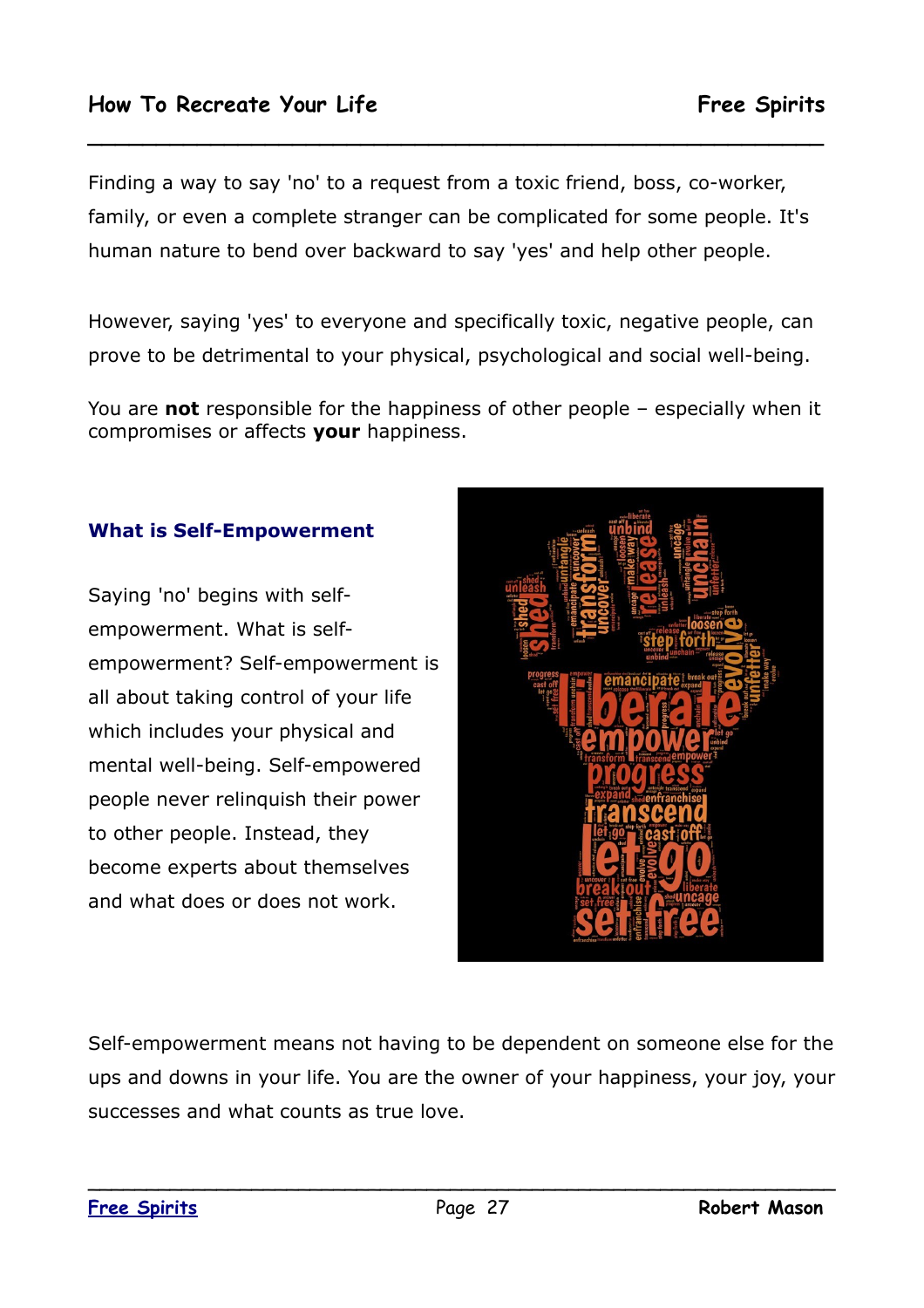Always be positive – it motivates you to want to be better and to do better!

**\_\_\_\_\_\_\_\_\_\_\_\_\_\_\_\_\_\_\_\_\_\_\_\_\_\_\_\_\_\_\_\_\_\_\_\_\_\_\_\_\_\_\_\_\_\_\_\_\_\_\_\_\_\_**

Empowerment will mean that you are an individual who is capable of telling the world how you feel. It will also give you the power to always be truthful. It will lessen your need to endure any feelings of shame or guilt. When you become comfortable with saying 'No,' you will want to stand in your truth.

Everyone has at least one thing they are good at. If you stop and think for a minute, you know what you are best at. Work on increasing that strength. Such as taking classes, getting a better job or to generate additional income. Your goal should be to do the thing that allows you to bask in the glory of what you do well.

Being positive requires far less energy than being negative. Start by practising positive affirmations each day. Find one thing positive to say about yourself. Rebuild your circle of friends and your support network to include positive people and slowly move away from those with toxic energy. Find the people who want to see you succeed, and will not discourage you when you decide to value yourself more highly.

**Start documenting your successes. When something goes really well, write it down.** 

**My mission in life is not merely to survive, but to thrive; and to do so with some passion, some compassion, some humour and some style.**

**~ Maya Angelou**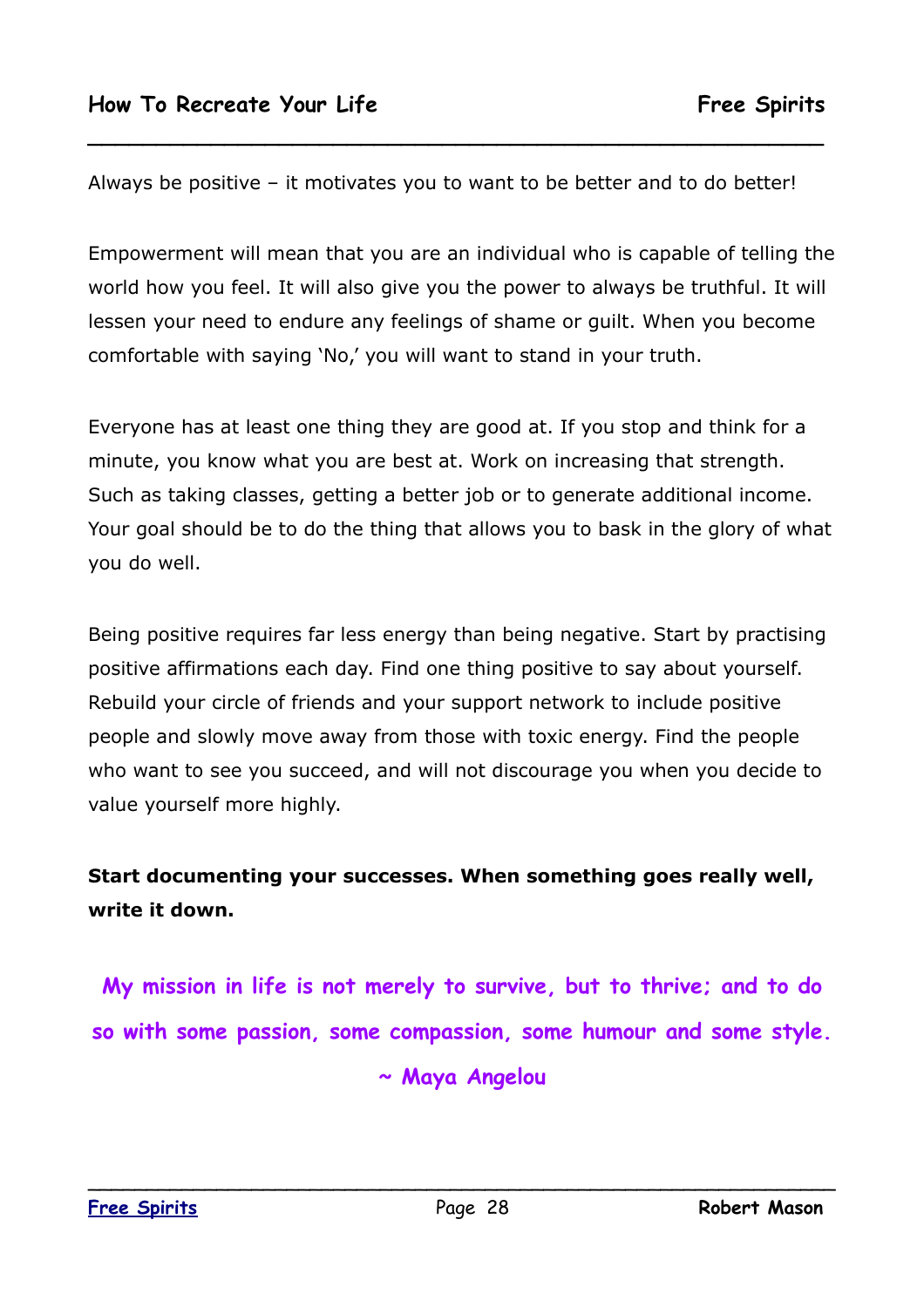## **Part 3**

# **Recreate your Life**

## **– the step-by-step process**

**\_\_\_\_\_\_\_\_\_\_\_\_\_\_\_\_\_\_\_\_\_\_\_\_\_\_\_\_\_\_\_\_\_\_\_\_\_\_\_\_\_\_\_\_\_\_\_\_\_\_\_\_\_\_**

#### **There are fourteen steps to Recreating your Life!**

That is one step each day for two weeks.

However, you can work through the course at your own pace.

It can be useful to read through the whole course, as quickly as you like – perhaps all in one day.

And then read it through more slowly.

Sometimes, only a few of the steps are required, such as when you need to create something very quickly, without notice or fore-warning.

For larger, longer term projects, all fourteen steps might well be necessary.

This might seem to be more 'work' than you would like, but every step is simple – and most take only a few minutes to accomplish each day.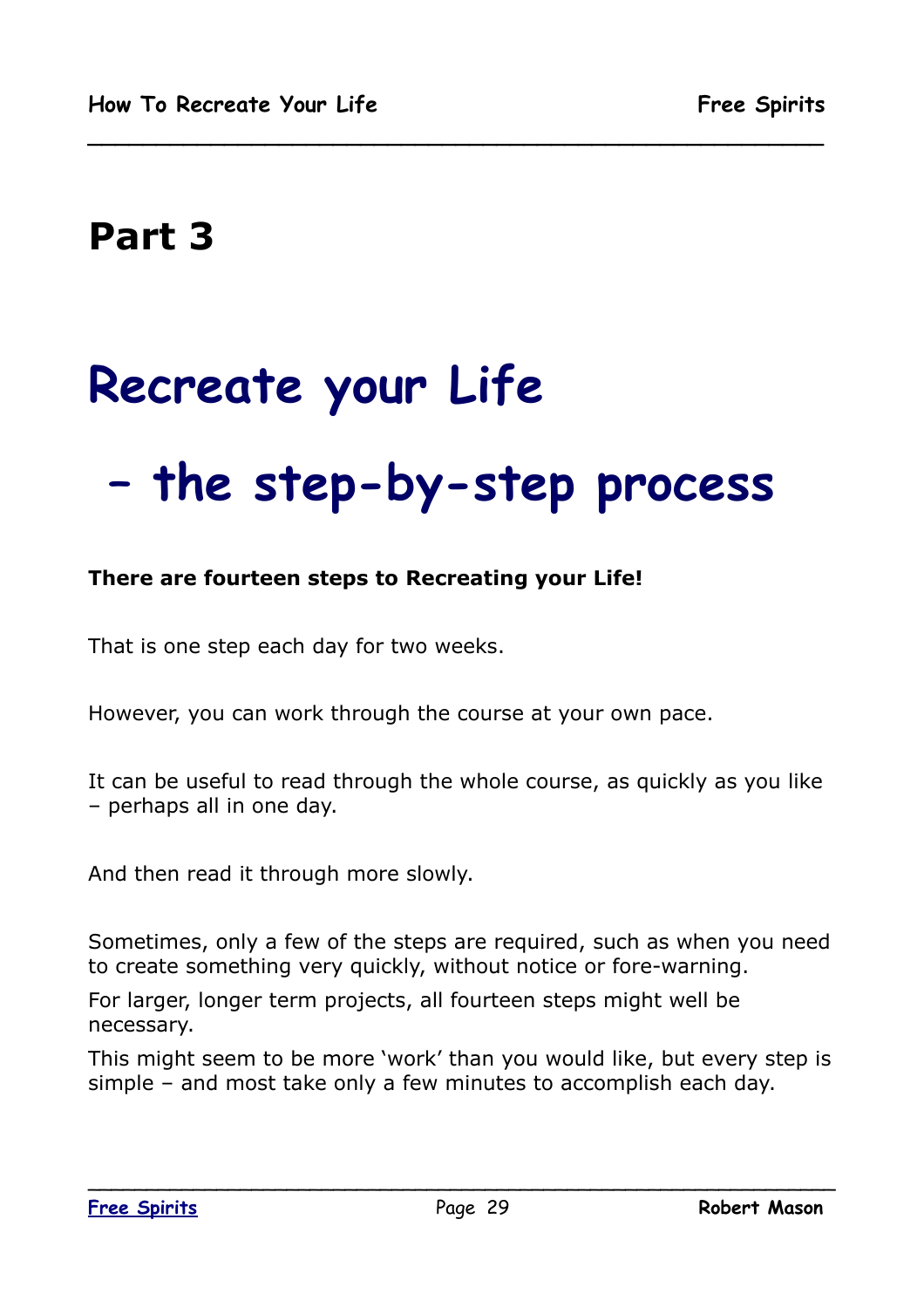### **Step 1**

## **Where Are You Now?**

**\_\_\_\_\_\_\_\_\_\_\_\_\_\_\_\_\_\_\_\_\_\_\_\_\_\_\_\_\_\_\_\_\_\_\_\_\_\_\_\_\_\_\_\_\_\_\_\_\_\_\_\_\_\_**

What you have and where you are today are the results of all the choices and decisions you have made during your life so far. Many of your choices have been passive, made without conscious examination. Many have been based on your past programming, rather than on your new unlimited thinking which is shown by your decision to read this course. You can begin now to make more conscious, self-aware choices.

Acknowledge that where you are today is a result of your past choices, and realize that, at every moment, you are truly creating your reality. If you are not happy with what you have created so far, you can learn to make different choices and change your life into one that brings you joy, aliveness, or whatever else you want.

#### **My beliefs create good things for me**

You will want to allow success into your life so that you can receive what you ask for. Start by taking small actions that honour yourself. Think of something really nurturing and luxurious that you would like to do for yourself. Perhaps you would like to soak in a warm bath, buy flowers for your house, or take a half-hour for yourself every day. Taking the time to do nurturing activities gives your subconscious a message that you are a worthy person who deserves to have your goals met.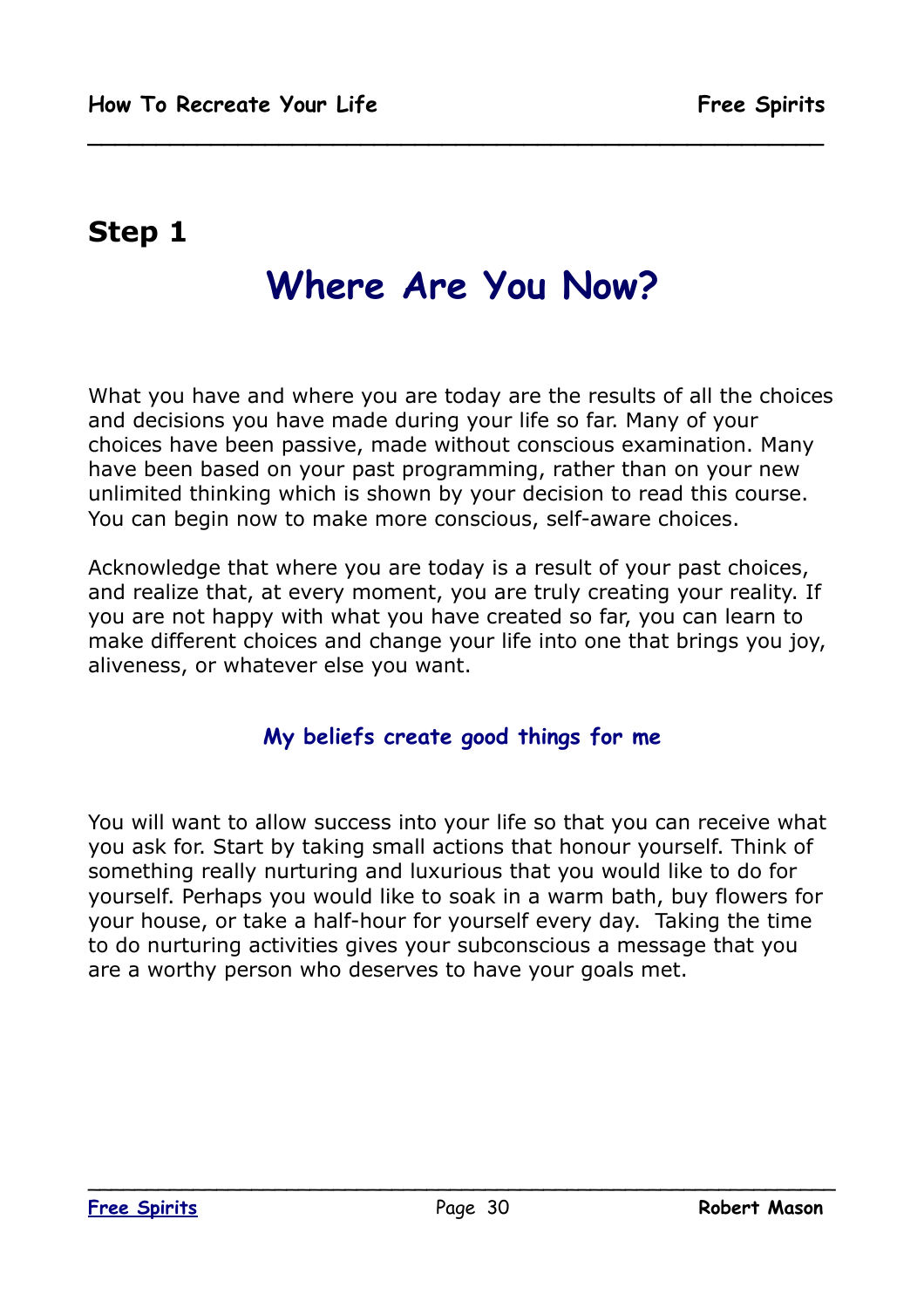#### **I honour myself in everything I do**

**\_\_\_\_\_\_\_\_\_\_\_\_\_\_\_\_\_\_\_\_\_\_\_\_\_\_\_\_\_\_\_\_\_\_\_\_\_\_\_\_\_\_\_\_\_\_\_\_\_\_\_\_\_\_**

The more you feel joyful when you do things and follow your urges, hunches and higher vision, the more quickly and easily you will get what you ask for. As you follow your higher path, the more you will find everything working in miraculous and easy ways. This is not to say that you won't be challenged, for challenges help you to gain strength and confidence. Your dreams will come true as you follow your feelings of joy, delight and self-love.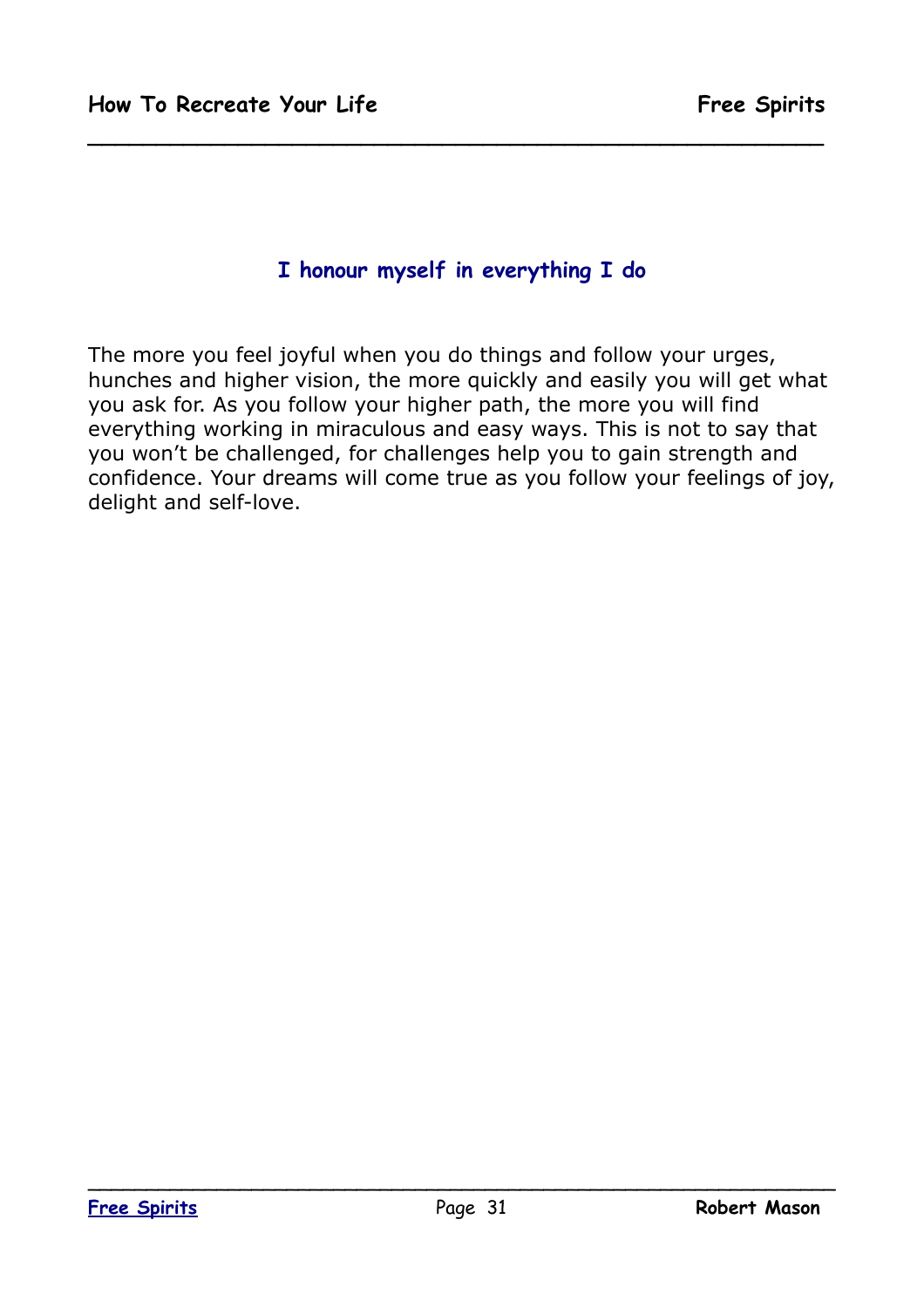#### **Step 2**

## **2.1 – Self-esteem**

## **How Do You Feel About Yourself?**

Self-esteem - how we feel about ourselves - is a very important factor that affects how successful we can be in creating whatever we truly desire.

**\_\_\_\_\_\_\_\_\_\_\_\_\_\_\_\_\_\_\_\_\_\_\_\_\_\_\_\_\_\_\_\_\_\_\_\_\_\_\_\_\_\_\_\_\_\_\_\_\_\_\_\_\_\_**

Our self-ideal may or may not be realistic and our self image may or may not be consistent with reality or consistent with the way other people see us, but our self-esteem, how we feel about ourselves, is always true, whether positive or negative, high or low. It is always true. And the best definition of self-esteem is how much you like yourself.

One very effective way to increase our self-esteem is to use affirmations. These cost nothing, they take very little time to do – and they can produce truly amazing results!

Affirmations are positive thoughts that are repeated over and over. As you repeat them, they go directly to your subconscious where they begin to manifest as your reality.

Saying **"I like myself", "I feel terrific", "I am responsible"**, changes the way you feel about yourself, makes you feel good about yourself, and powers you forward to perform everything that you do much more effectively.

We cover affirmations in more detail later.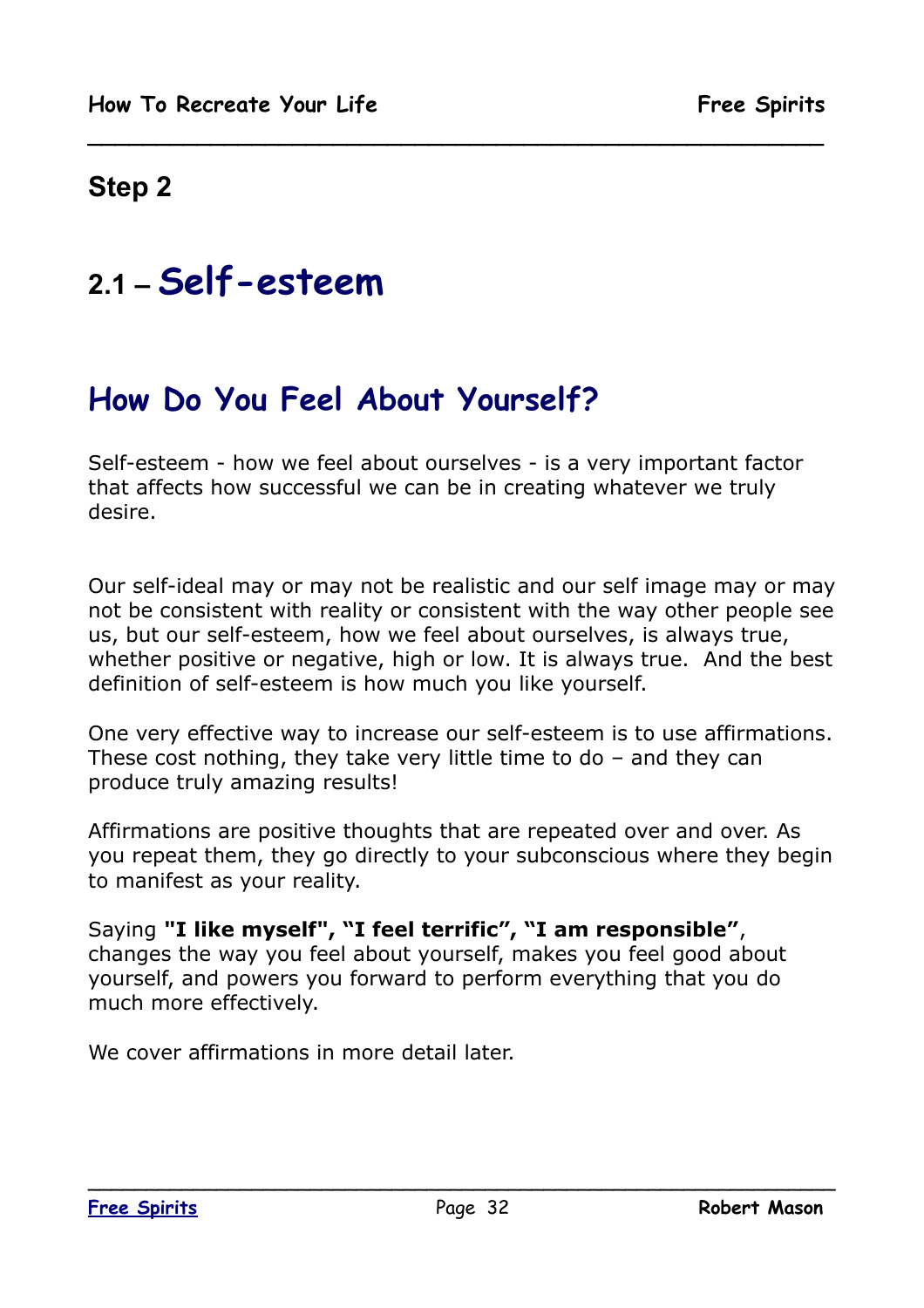## **2.2 - The people in your life**

How are they affecting you, what are they doing? Are they helping, are they hindering? What have you learned from them, what gifts have you received disguised as problems.

**\_\_\_\_\_\_\_\_\_\_\_\_\_\_\_\_\_\_\_\_\_\_\_\_\_\_\_\_\_\_\_\_\_\_\_\_\_\_\_\_\_\_\_\_\_\_\_\_\_\_\_\_\_\_**

In which ways are you stronger now because someone has come into your life? And although we might think that they have been a pain, in what ways have they actually strengthened you and helped you to be more independent?

They are helping you to be and to become the person that you are and the person that you will become. Perhaps they are teaching you understanding, tolerance, patience, forgiveness, love, unconditional love – teaching you how to love without needing to receive anything in return.

It can be interesting  $-$  and useful  $-$  to draw up a list of everything and everybody that we do not like in our lives, the challenges, the problems, the work or the job and the people.

It is important to nurture your self-awareness. Self-awareness entails taking stock of yourself as an individual, your current level of power and surrounding environment, including the people in your circle. With awareness, you can begin to identify those things and people that trigger negative feelings and outcomes, that are holding you back from living your own life. Then you can start to disassociate from them, thereby enabling yourself to '**reclaim your power**'.

*This can enable you to see that perhaps things are not really so bad, that you are learning something from each situation, that everything and everybody is in the right place at the right time to help you to grow.*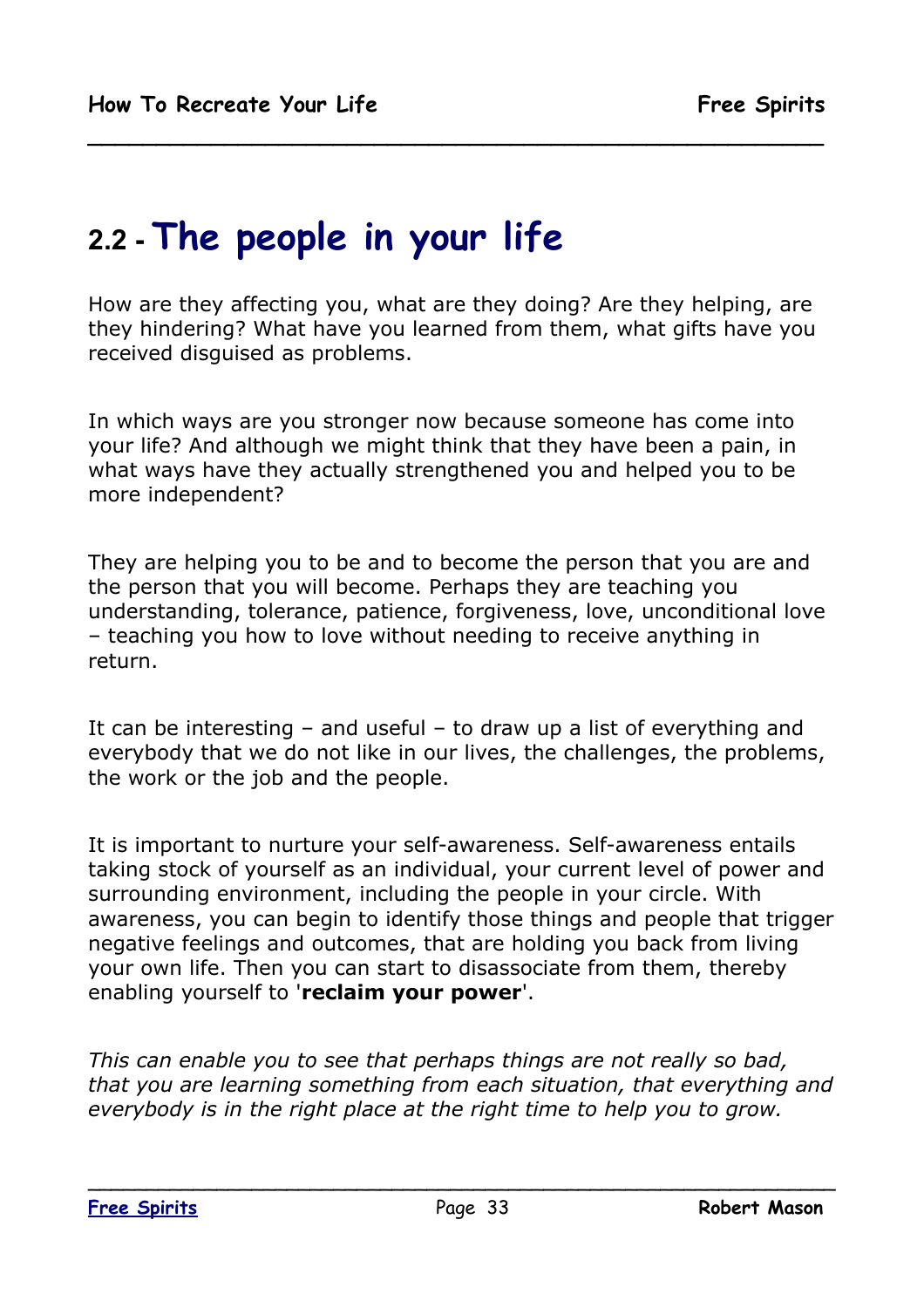*Maybe they are here for a reason, for a purpose, maybe they are there to help you to look at something in a different way – to struggle, to overcome, to endure, to win through.*

**\_\_\_\_\_\_\_\_\_\_\_\_\_\_\_\_\_\_\_\_\_\_\_\_\_\_\_\_\_\_\_\_\_\_\_\_\_\_\_\_\_\_\_\_\_\_\_\_\_\_\_\_\_\_**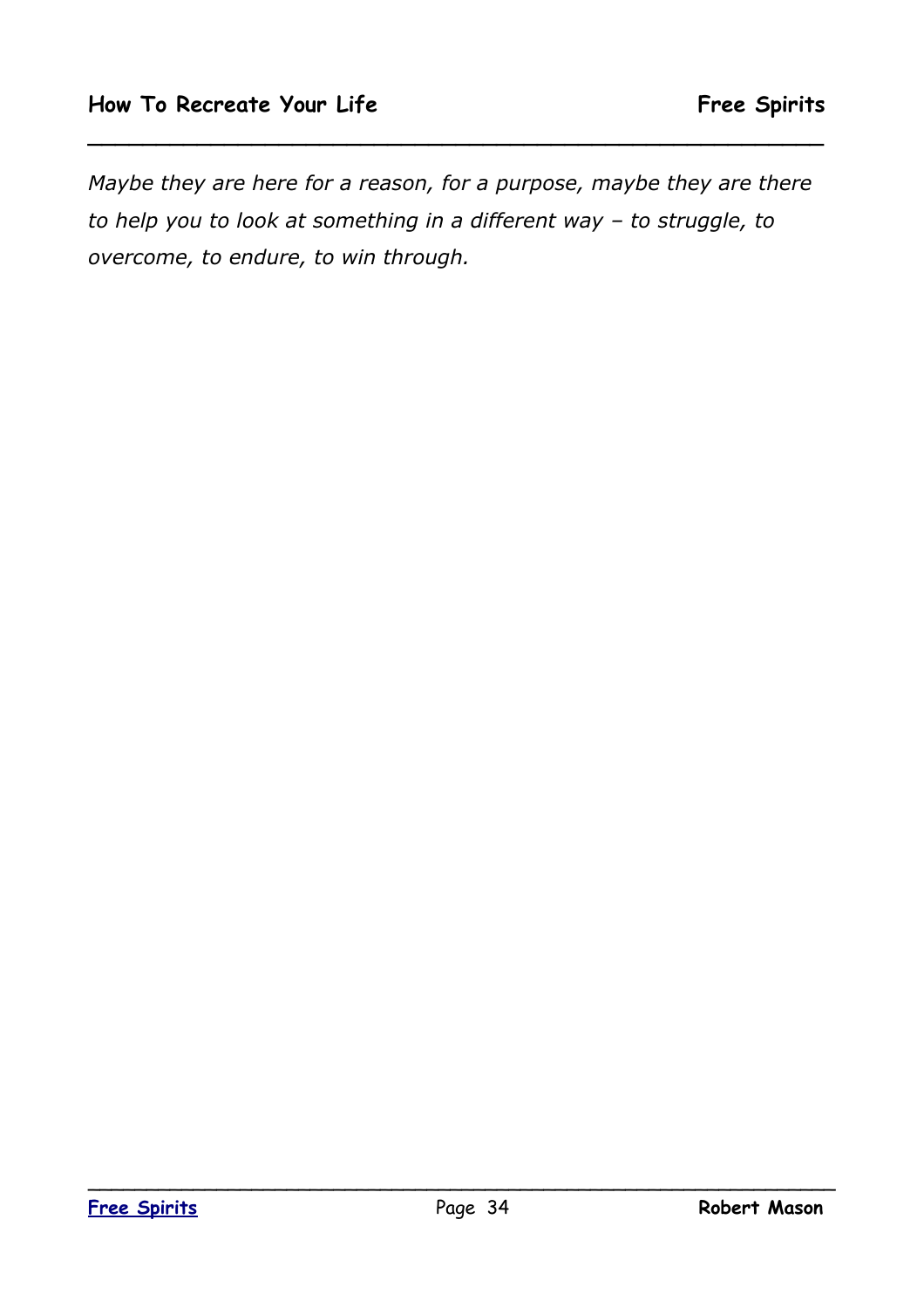#### **Step 3**

## **Removing Clutter From Your Life**

**\_\_\_\_\_\_\_\_\_\_\_\_\_\_\_\_\_\_\_\_\_\_\_\_\_\_\_\_\_\_\_\_\_\_\_\_\_\_\_\_\_\_\_\_\_\_\_\_\_\_\_\_\_\_**

## **3.1 - The Importance of De-Cluttering**

Objects have energy. You feel the energy of the objects around you at a subtle level, so surround yourself only with those items that you love and feel connected to. Broken or useless possessions clutter your energy. It is wise to keep the things around you in good repair, so there is order and harmony about you. Keep around you only those things you value and appreciate, and they will reflect that higher energy back to you.

Spend a moment now to look around your home. Are you keeping objects that don't serve you any more? Pick one of those objects and let it go – give it to a friend, recycle it or sell it. You have just created the space for something even better to come into your life.

#### *I surround myself with things that reflect my aliveness and energy*

The inner world is a reflection of the outer world, and vice versa. The events and circumstances of your physical life can indicate the direction of your internal energies, and can have a profound impact on your inner nature.

Clutter and disorganization can reflect inner turmoil, and they can create internal chaos where none previously existed. Therefore, it is imperative that you create an atmosphere of cleanliness and order so you can focus your energies in the most efficient manner possible.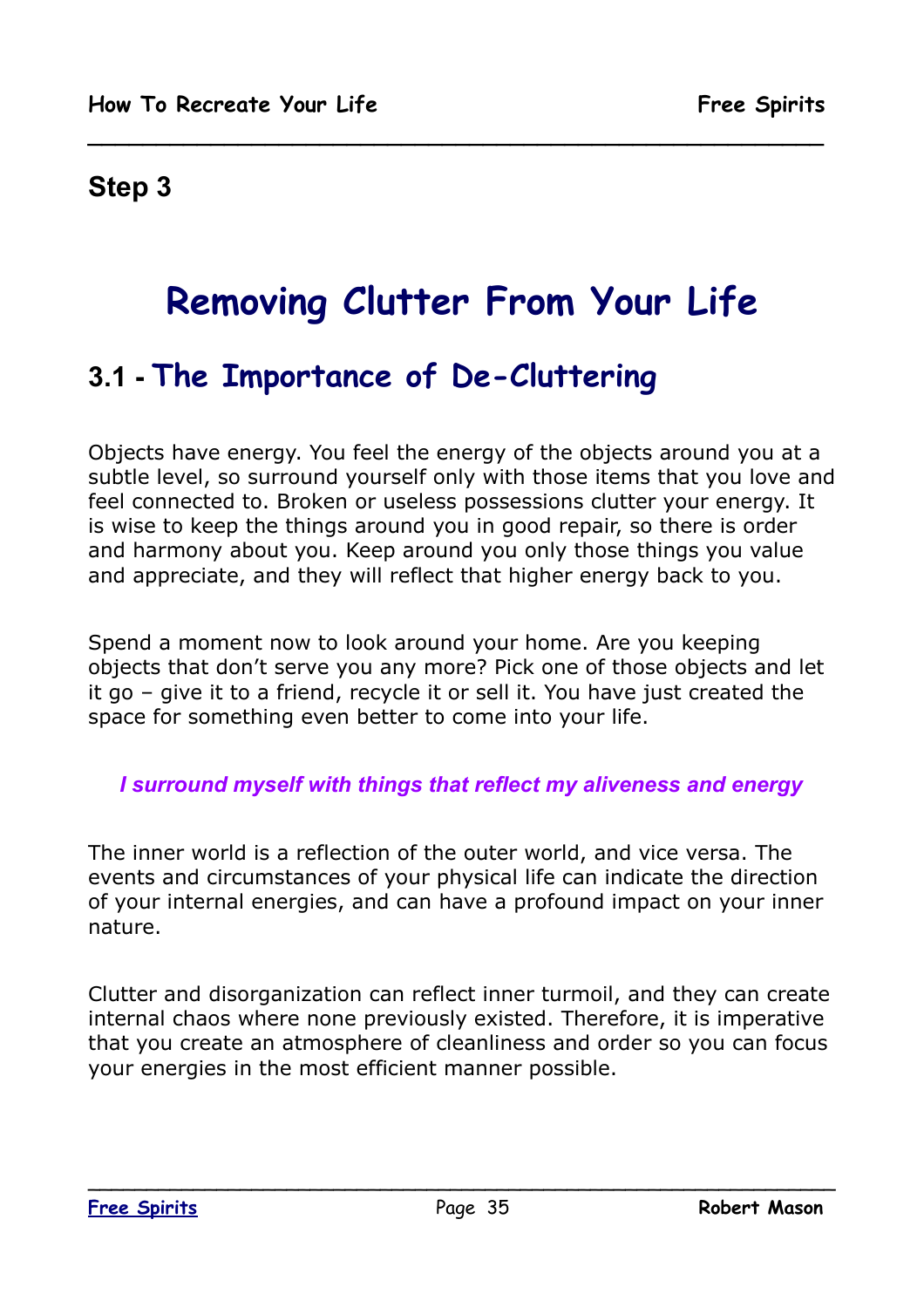Often, it can be difficult to work on an important project when your office or living area is messy and cluttered. Not only is there the obvious disadvantage of having to sort through the clutter to find what you need, but there is the chance that your mind will be unable to relax and focus because it is worried about the outer disorder.

**\_\_\_\_\_\_\_\_\_\_\_\_\_\_\_\_\_\_\_\_\_\_\_\_\_\_\_\_\_\_\_\_\_\_\_\_\_\_\_\_\_\_\_\_\_\_\_\_\_\_\_\_\_\_**

It is even possible for excessive physical clutter to result in mild to severe neurosis. Keeping your desk, office, living area, car, etc. free from clutter is far more important than you might have previously realized.

Have you ever noticed how recharged, even invigorated, you feel after cleaning out a messy wardrobe or kitchen cupboard? This is partially due to the release of endorphin chemicals in your brain; hence the power derived from order and neatness is not just mental!

When your physical life is in disarray, the odds are that your thinking will become restless and unclear. This will result in a tremendous loss of productivity and a great deal of wasted energy.

If you have been stressed out over a particularly cluttered area of your life, inside or out, stop and take an honest look at how this has prevented you from performing at peak levels.

Have you been spending precious time and energy regretting the clutter throughout the day? The minute you find clutter and disorder are hijacking your thought process, resolve to organize the problem area.

But be careful not to tip the scales in the opposite direction. Being obsessively neat is just as detrimental as being disorganized, because you could spend more time cleaning and arranging than focusing on your vision and taking appropriate action.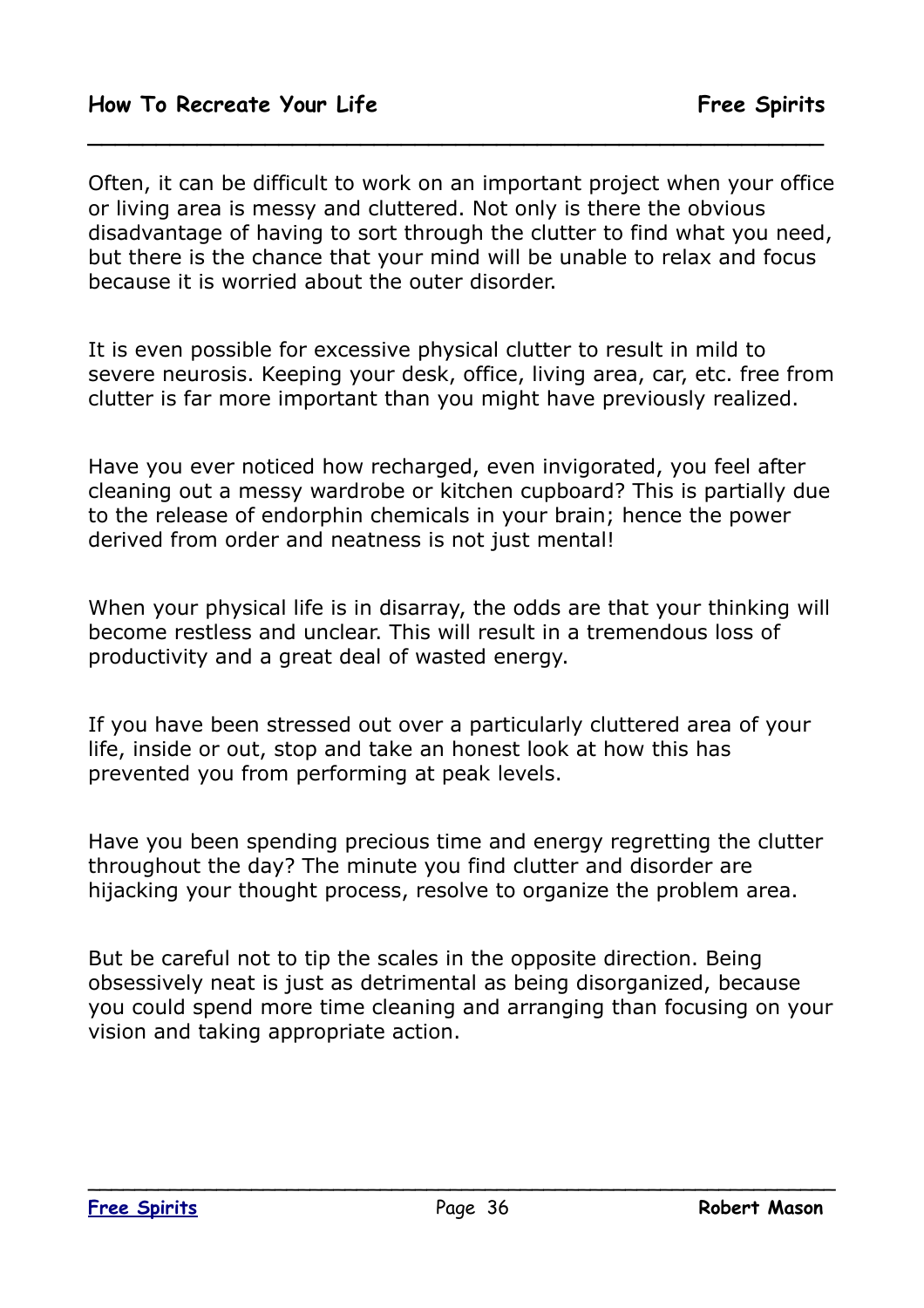# **3.2 - How to Manage Your Stress by Staying Organized**

Being organized may not seem like a powerful technique when it comes to reducing stress. After all, we mostly hear of methods like meditation, controlled breathing, visualization, as being effective for managing stress. No one really talks about being neat and organized.

**\_\_\_\_\_\_\_\_\_\_\_\_\_\_\_\_\_\_\_\_\_\_\_\_\_\_\_\_\_\_\_\_\_\_\_\_\_\_\_\_\_\_\_\_\_\_\_\_\_\_\_\_\_\_**

Yet, keeping things simple and organized is one of the best ways to reduce irritation in your life. When you minimize irritation and frustrations, you also help yourself to de-stress without realizing it.

For example, if your desk at work is cluttered and you can't find a document that you need, you'll end up searching for it and wasting time and effort. If you can't find it after a few minutes of searching, you're going to lose patience and start getting irritable. It's definitely going to stress you out.

This applies to any area in your life. Can't find your car keys just when you're about to leave the house?

That's aggravating. Sat down on the chair to watch TV but the remote control is nowhere in sight? How annoying, as you flip over the couch cushions.

All these little stresses, when repeated on a daily basis, will lead to frazzled nerves and an irritable nature that gets triggered easily. All of these could have been avoided if you were organized.

One of the best ways to reduce stress is to be neat and tidy. Like Benjamin Franklin once said,

*"A place for everything and everything in its place."*

### **Tidy up your home, your office, your desk, your everything**.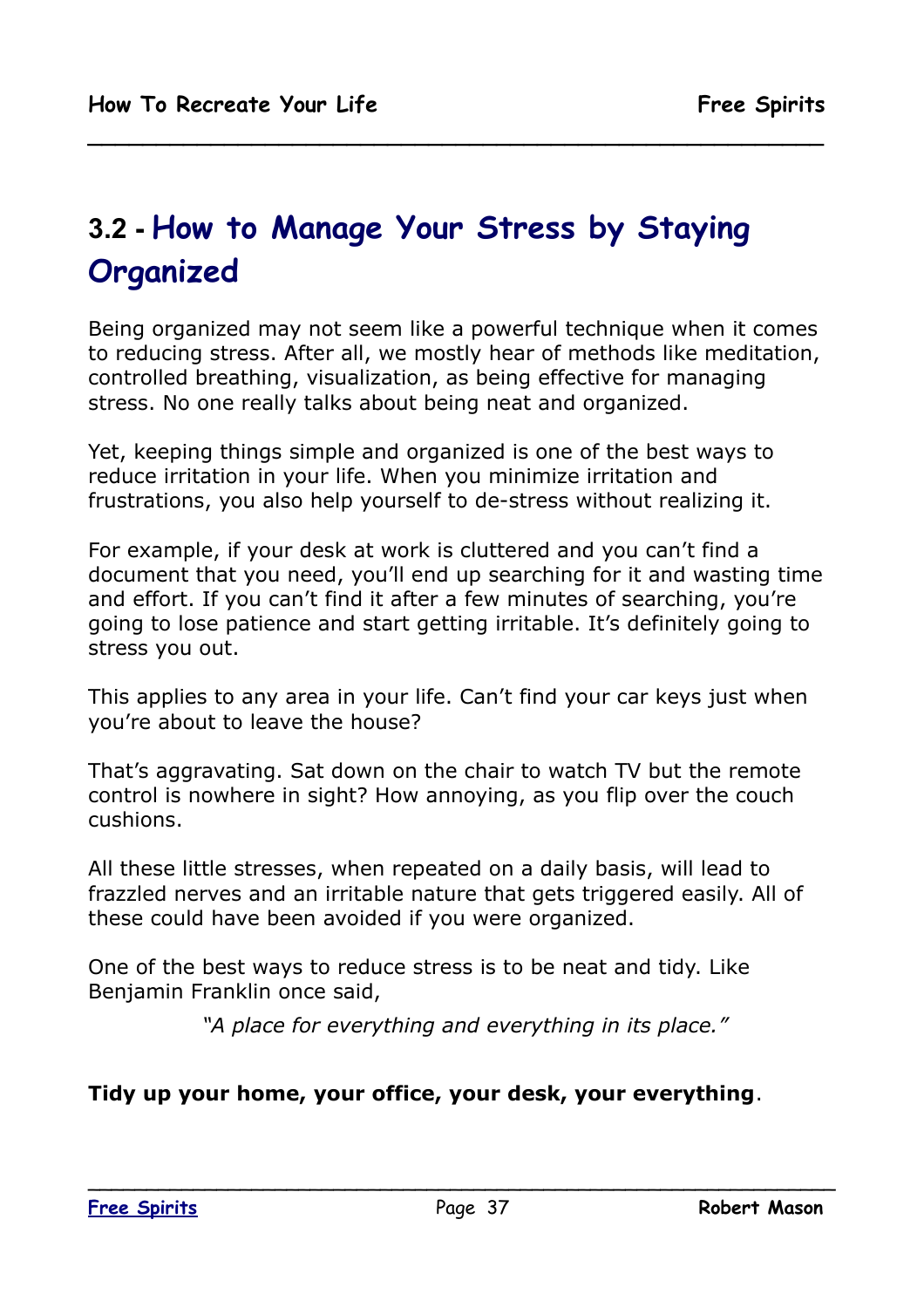Whatever you use should be neat and organized.

That essentially means sorting everything and only keeping what you need. This is known as decluttering. You'll store whatever you need in its rightful place. You clean up after yourself and strive to maintain this sense of order each day.

**\_\_\_\_\_\_\_\_\_\_\_\_\_\_\_\_\_\_\_\_\_\_\_\_\_\_\_\_\_\_\_\_\_\_\_\_\_\_\_\_\_\_\_\_\_\_\_\_\_\_\_\_\_\_**

If you can maintain this on a regular basis, you'll find that your life becomes much easier. Like they say, organized people are just too lazy to look for things - and you won't have to because you'll know exactly where everything is.

Imagine the amount of stress you won't have to face from constantly looking for misplaced items.

### **Keep a List of jobs To Do**

One of the biggest reasons that people feel overwhelmed is because they try to keep too many things in their head. Projects, family commitments, pending things that need to be done - and there are so many things to do but not enough time to get them done.

Mentally, it all seems like too much to handle. The first thing to do is write down all that you need to do. Keep a list and add on to it whatever new issues crop up that need to be taken care of.

Now you have a list of exactly what you need to do and it will seem more manageable. In your head, it all seems too much to handle. Once you have it on paper and you start checking off what you need to do, you'll be more focused, less stressed and be amazed at how fast you complete your tasks.

**"Life is too complicated not to be orderly."** ~ Martha Stewart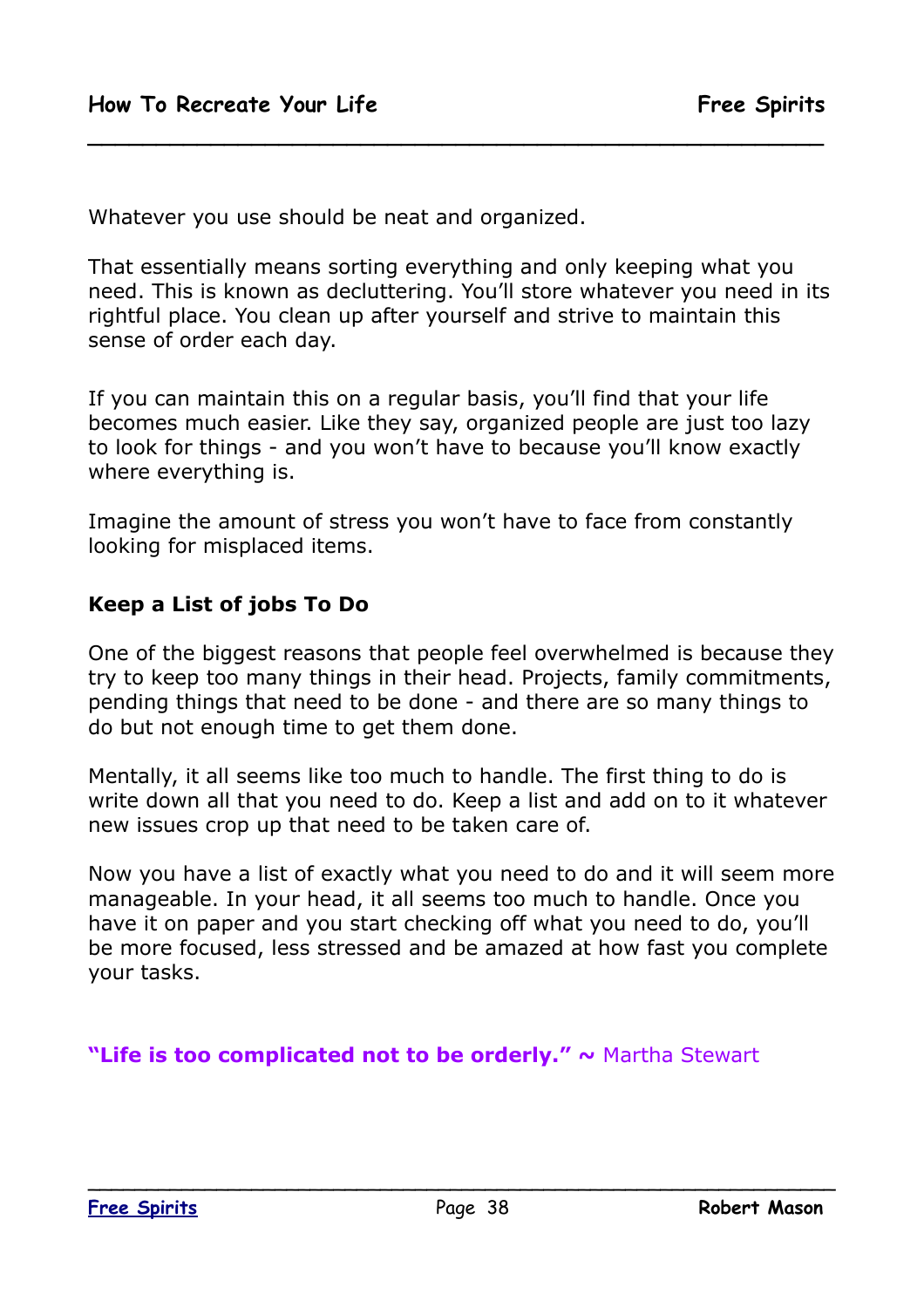## **3.3 - Exercise**

**Change** – change your routine - just in small, simple ways.

Perhaps change your home in some way – move your furniture around, so that the energy in your home is moved.

**\_\_\_\_\_\_\_\_\_\_\_\_\_\_\_\_\_\_\_\_\_\_\_\_\_\_\_\_\_\_\_\_\_\_\_\_\_\_\_\_\_\_\_\_\_\_\_\_\_\_\_\_\_\_**

If you always put your left shoe on before your right shoe, change the sequence and put your right shoe on first.

**Clutter** – perhaps give away some belongings, ornaments, books, that you don't even notice any more – to allow fresh energy to come into your home and into your life.

*I surround myself with things that increase my passion*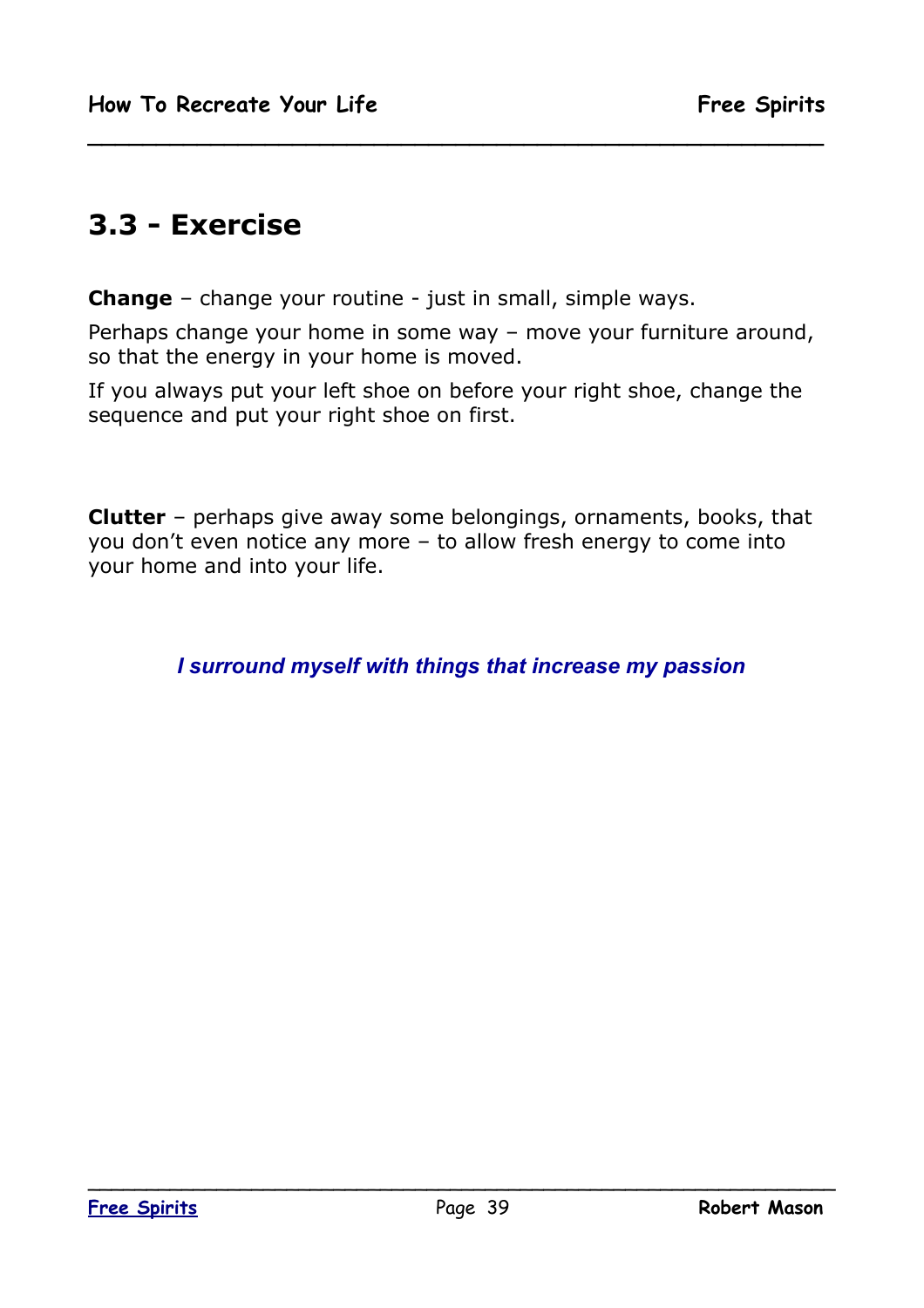# **Abundance is Possible**

**\_\_\_\_\_\_\_\_\_\_\_\_\_\_\_\_\_\_\_\_\_\_\_\_\_\_\_\_\_\_\_\_\_\_\_\_\_\_\_\_\_\_\_\_\_\_\_\_\_\_\_\_\_\_**

## **4.1 - What is possible**

#### **I live in an abundant universe**

We live in the richest, most abundant society in human history. We have living standards and opportunities undreamed of just a few years ago, and still the vast majority of men and women, as Theroux said, *"lead lives of quiet desperation*". They are unhappy with their work, they are unhappy with their families, they are unhappy with their health, they are overweight, they smoke too much, or drink too much, or worry about their finances, all of the time.

### *I picture abundance for myself and others*

It is better not to speak of failure or lack. Words affect your subconscious, which hears what you say and goes to work directly to make your words come true. The words, "*I do not have enough money*" go directly to your subconscious, which begins to create lack. Rather than saying, "*I can't afford to buy this*", say "*I choose not to buy this at this time*".

To increase your prosperity, talk about your abundance. Words are important. Everything you say has the potential to create the reality that you experience. The universe responds to your positive talk. Even if you do not have something you want in your life right now, if you begin to talk and act as if you are certain you will have it, then you will draw to you the circumstances to have it.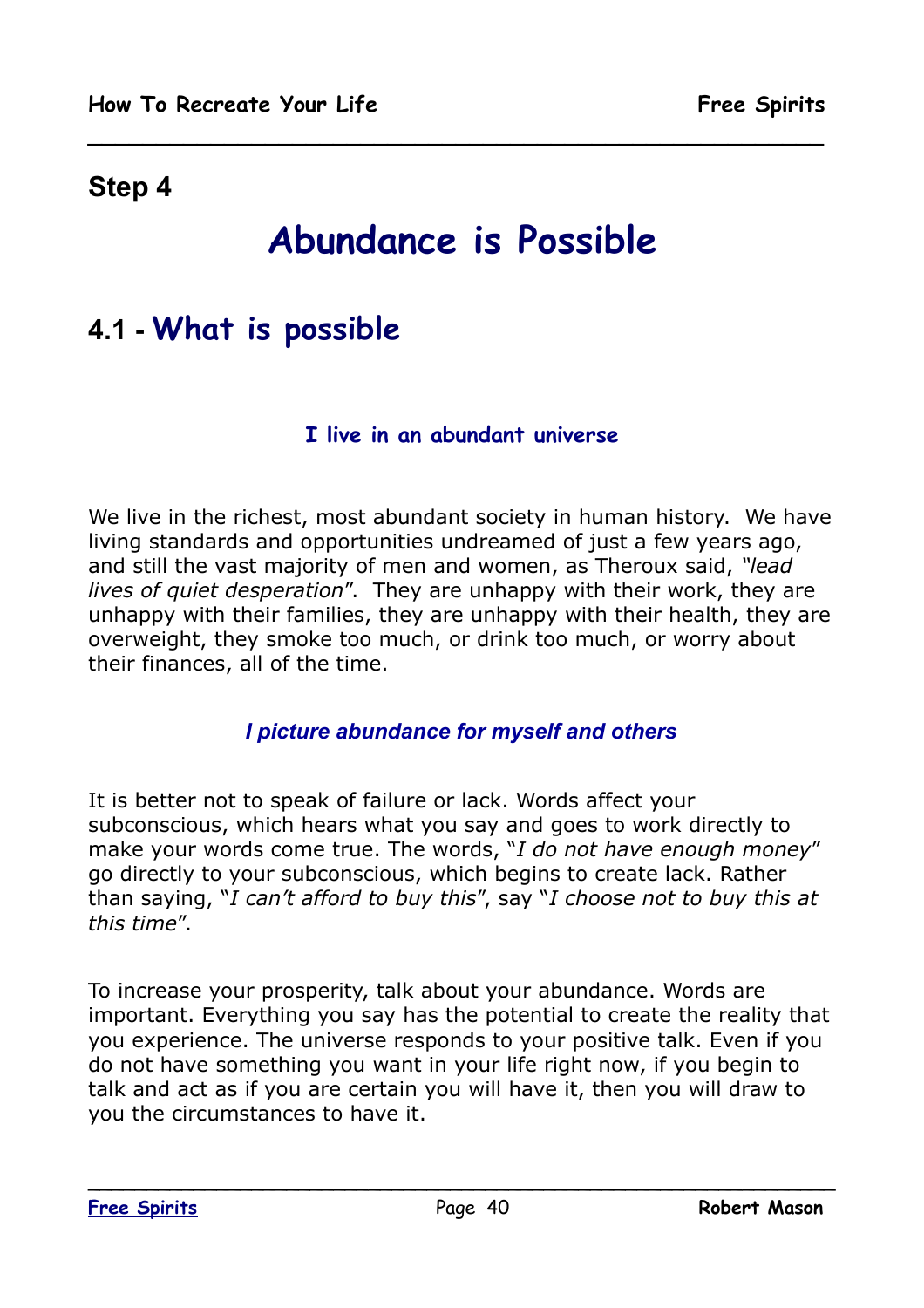### *I choose to live an abundant life*

**\_\_\_\_\_\_\_\_\_\_\_\_\_\_\_\_\_\_\_\_\_\_\_\_\_\_\_\_\_\_\_\_\_\_\_\_\_\_\_\_\_\_\_\_\_\_\_\_\_\_\_\_\_\_**

Talk about your visions and your dreams – speak of what is good in your life right now and how positive you feel about the future. If you do not have enough money, pretend that you do have all the money you need and let the emotion of prosperity come into your body. Create a vision of abundance and soon the world will reflect it back to you.

#### *I accept prosperity and abundance into my life*

It is good to appreciate the feeling of abundance, in order to bring more abundance into your life. You will have had the experience of feeling abundant at some time in your life, even if just for a moment, and you can re-live that time.

*I always have everything I need*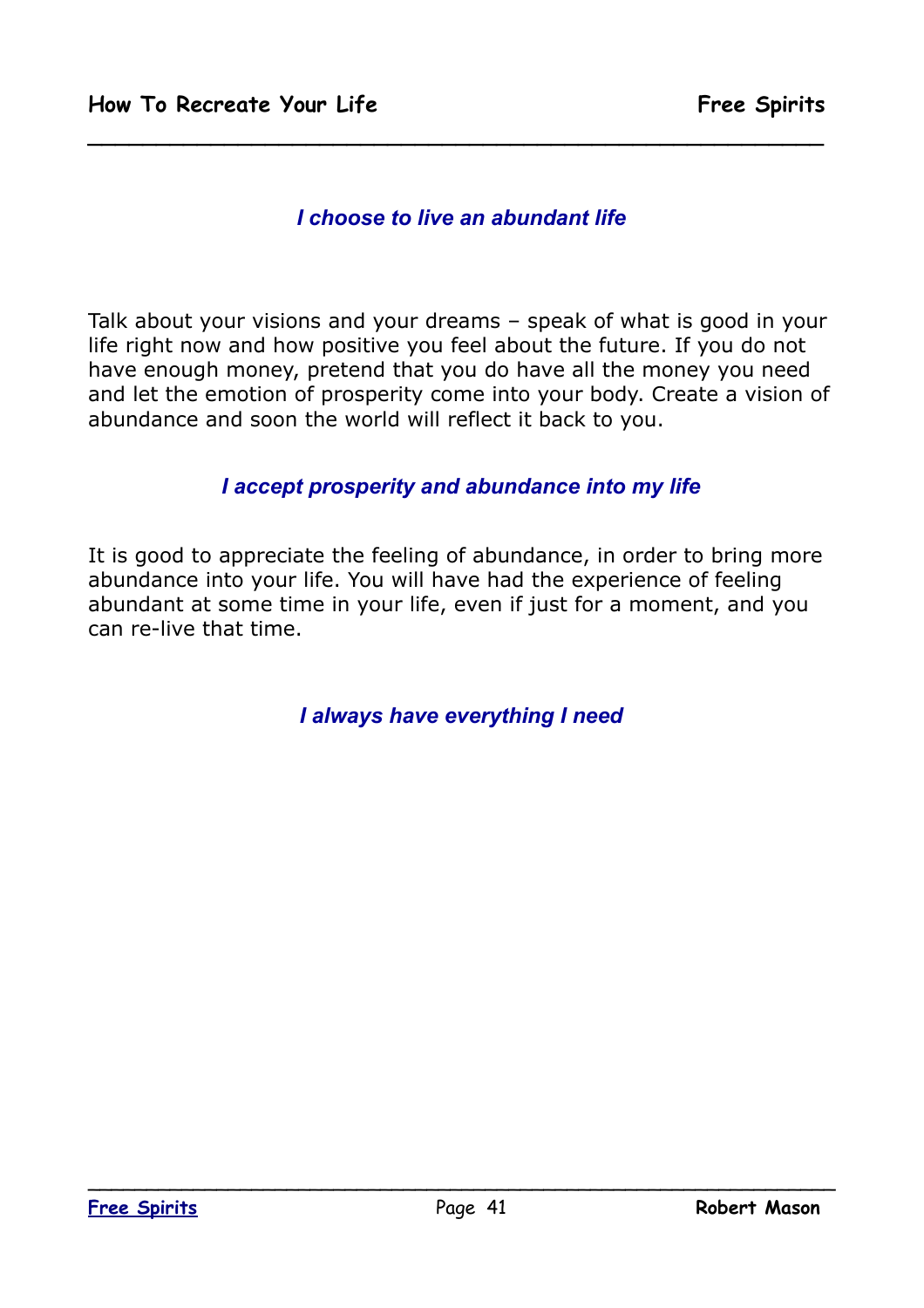# **Inspiration**

**\_\_\_\_\_\_\_\_\_\_\_\_\_\_\_\_\_\_\_\_\_\_\_\_\_\_\_\_\_\_\_\_\_\_\_\_\_\_\_\_\_\_\_\_\_\_\_\_\_\_\_\_\_\_**

# **5.1 - Creativity – Making It Really Simple**

The thinking of expert psychologists like Jung, and psychic phenomenon experts like Dr Lyall Watson, all refer to, and accept, the idea of a 'collective consciousness'. This is a mind beyond yourself. It's as if the creative thinking of all human beings in the past hovers in the air invisibly by itself. One way of describing this is to consider that somewhere out there, in the great unknown, is an 'ideas transmitter' and your mind is not a creator of ideas, but an ideas receiver, like a radio. I prefer to refer to the source of this as **Universal Energy**.

Communication with Universal Energy is a two-way process – from your Conscious Mind to your Subconscious Mind to Universal Energy - and also from Universal Energy to your Subconscious Mind to your Conscious Mind.

## **5.2 – Conscious and Subconscious**

Your **conscious** mind is there to deal with your daily living, make decisions and decide your future. It is also the processing unit for your **subconscious**. The conscious is there to give precise instructions to your subconscious. These instructions must be simple, logical and definite. Your subconscious mind uses less than 0.5 per cent of its own capacity to work your bodily functions, drive the car and all the other mundane things, and uses the remaining 99.5 per cent to turn your instructions into a new reality. It is changing the rules to suit you. It is assisting you to **create whatever you truly desire**.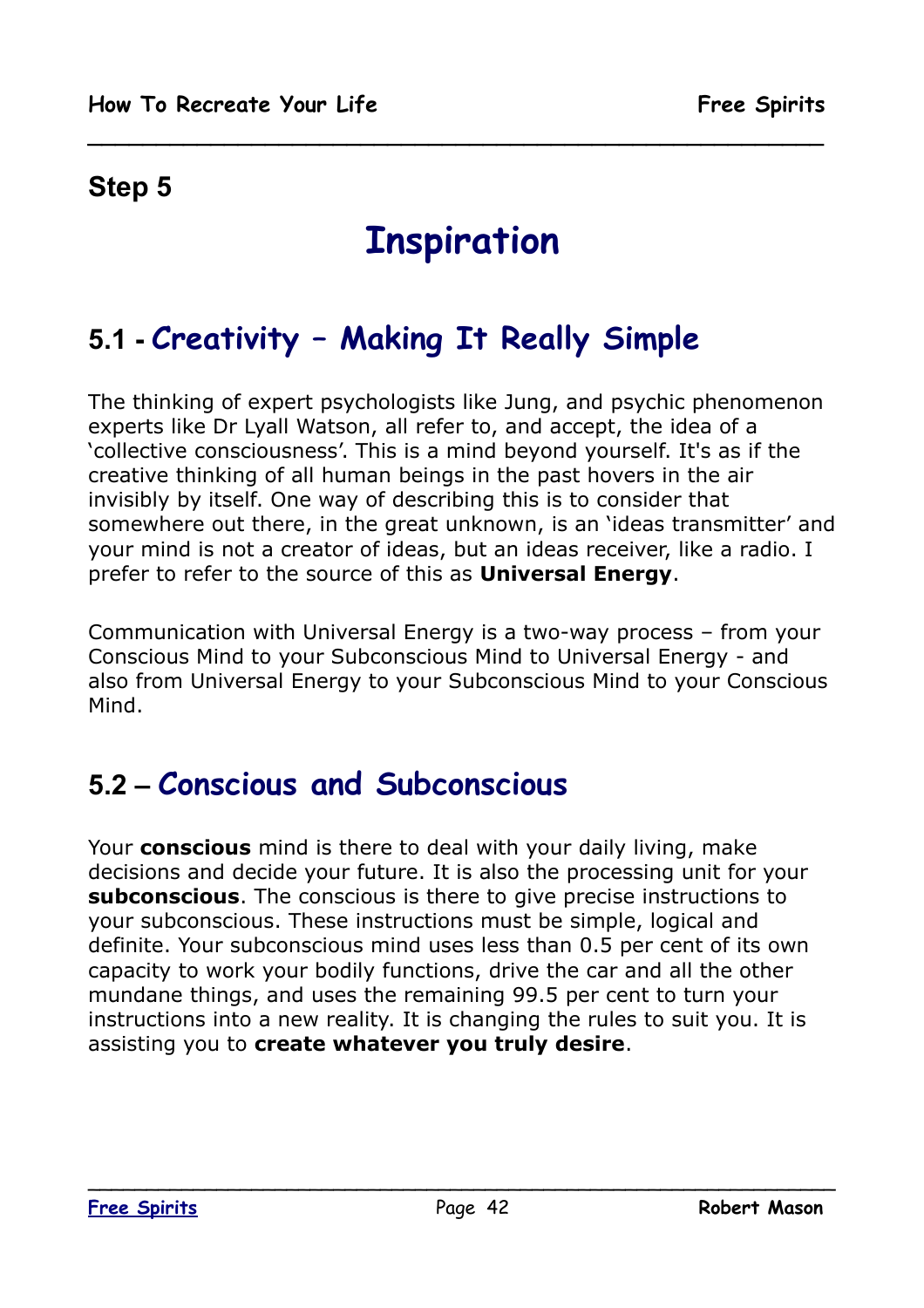Most people think that the best way, and perhaps the only way, to create whatever you truly desire is by **taking action**, by actually doing physical work.

**\_\_\_\_\_\_\_\_\_\_\_\_\_\_\_\_\_\_\_\_\_\_\_\_\_\_\_\_\_\_\_\_\_\_\_\_\_\_\_\_\_\_\_\_\_\_\_\_\_\_\_\_\_\_**

However, the ways in which we receive ideas, inspiration and solutions from Universal Energy are mainly passive. There are several techniques, which take very little action on our part, and yet are great at stimulating creativity. If you use these techniques on a regular basis, you can greatly increase the quality of your results and your effectiveness, moving yourself rapidly toward the accomplishment of your important goals.

# **5.3 – Universal Energy and Listening to the Whispers**

Universal Energy is able to bring us ideas that lie outside our own individual experience. It releases ideas and energy for goal attainment. When we set goals, we use our **conscious** mind. These are picked up by our **subconscious** – which is able to work much more closely with **Universal Energy**. Our **subconscious** is our connection with **Universal Energy**. It is a direct connection, but very, very few people are aware of this.

A number of creative people are well known to have received creative ideas from outside of themselves, such as Mozart, Ralph Waldo Emerson, Beethoven, Edison and Faraday. Many of the great poems and great stories and great songs, and many of the great creations of human history, have been written word perfect the very first time.

These are all examples of the Universal Energy capability that is available to each and every one of us. Paul McCartney had a dream of the melody for the song "Yesterday", woke up and wrote it down.

Sometimes, when we feel that we are not achieving our goals, it is because we are not obeying the goal-setting rules, we are not using the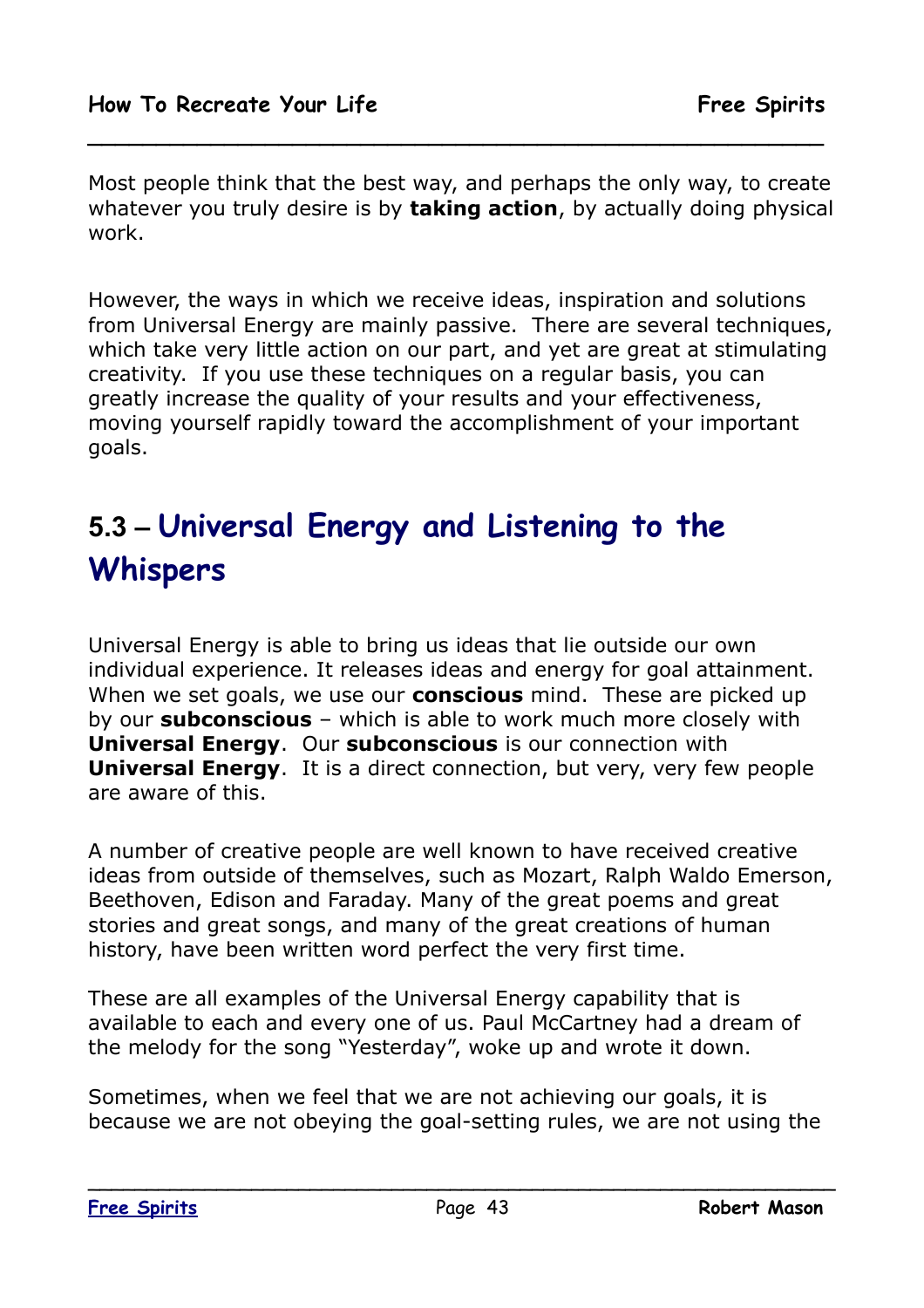techniques properly. However, at other times, it is because Universal Energy, which can see the bigger picture, knows that the time is not right for us. Universal Energy will bring you exactly the answer that you require in order to solve your problem or achieve your goal at exactly the right time for you.

**\_\_\_\_\_\_\_\_\_\_\_\_\_\_\_\_\_\_\_\_\_\_\_\_\_\_\_\_\_\_\_\_\_\_\_\_\_\_\_\_\_\_\_\_\_\_\_\_\_\_\_\_\_\_**

That is why it is so important to **'listen to the whispers'**, messages that come to us from Universal Energy.

Universal Energy knows the right time better than you do and the most important thing you can do is to act on it immediately when the answer comes to you. You must immediately implement the intuition or flash of insight or idea that comes to you.

### *I trust that everything comes at the perfect time and in the perfect way*

### **5.4 Exercise:**

### **Listen to the Whispers**

### **Think of any inspirational ideas that have just 'come' to you, ideas of which you suddenly became aware. These are 'whispers' from the Greater Intelligence, Universal Energy.**

Take notice of "co-incidences" that take place. Think about how you might have "created" them.

Write down several "co-incidences" that occur during this coming week.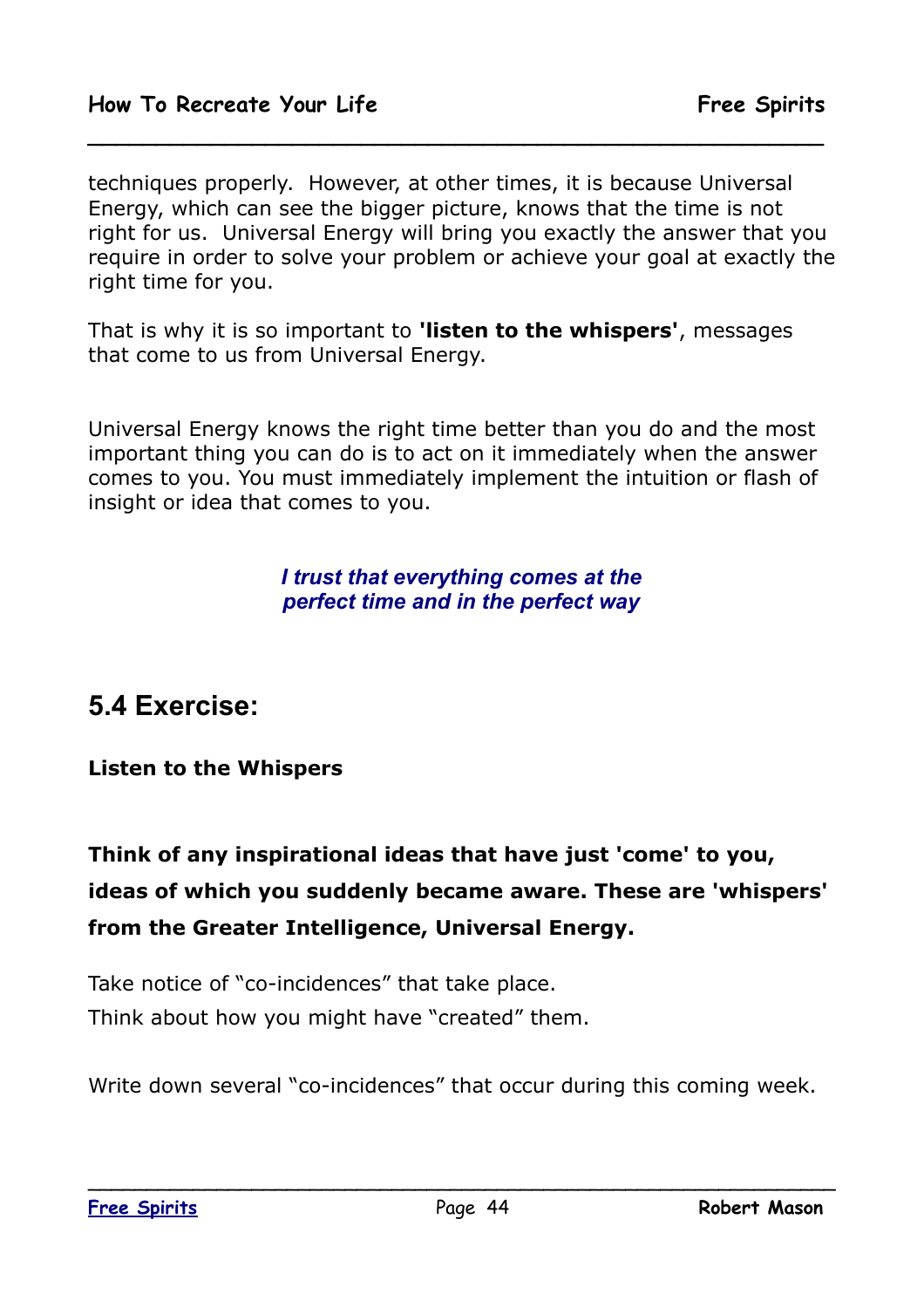# **Techniques to Increase your Creativity**

**\_\_\_\_\_\_\_\_\_\_\_\_\_\_\_\_\_\_\_\_\_\_\_\_\_\_\_\_\_\_\_\_\_\_\_\_\_\_\_\_\_\_\_\_\_\_\_\_\_\_\_\_\_\_**

### **6.1 - Intuition**

While we are going about our daily business, driving along, or in a conversation or working on a job, we can suddenly become aware of an idea, or just a feeling, that has come into our mind. This has been called the **still small voice within**. This feeling or idea usually indicates that something is either right or wrong, and it is usually an absolutely correct indication for us.

It is always best to listen to our intuition, or to our gut feeling, before making any major decision.

## **6.2 - Chance Encounters**

We often find that Universal Energy works in unpredictable and unexpected ways.

Sometimes, someone will telephone us and, in the course of conversation, we will find they have the solution we need.

Sometimes we will open the newspaper or open a magazine and there will be an article that contains exactly the solution to the dilemma we have.

Sometimes, we will meet somebody casually who will make a suggestion to us that will turn out to be the perfect solution to the major problem or challenge or goal that we are working on.

Take notice of these chance encounters, because they might well have the ideal solution for you. Almost invariably, answers and inspiration come in ways that are totally unexpected, not in the ways that we would logically expect. Some people call it "**listening to the whispers**".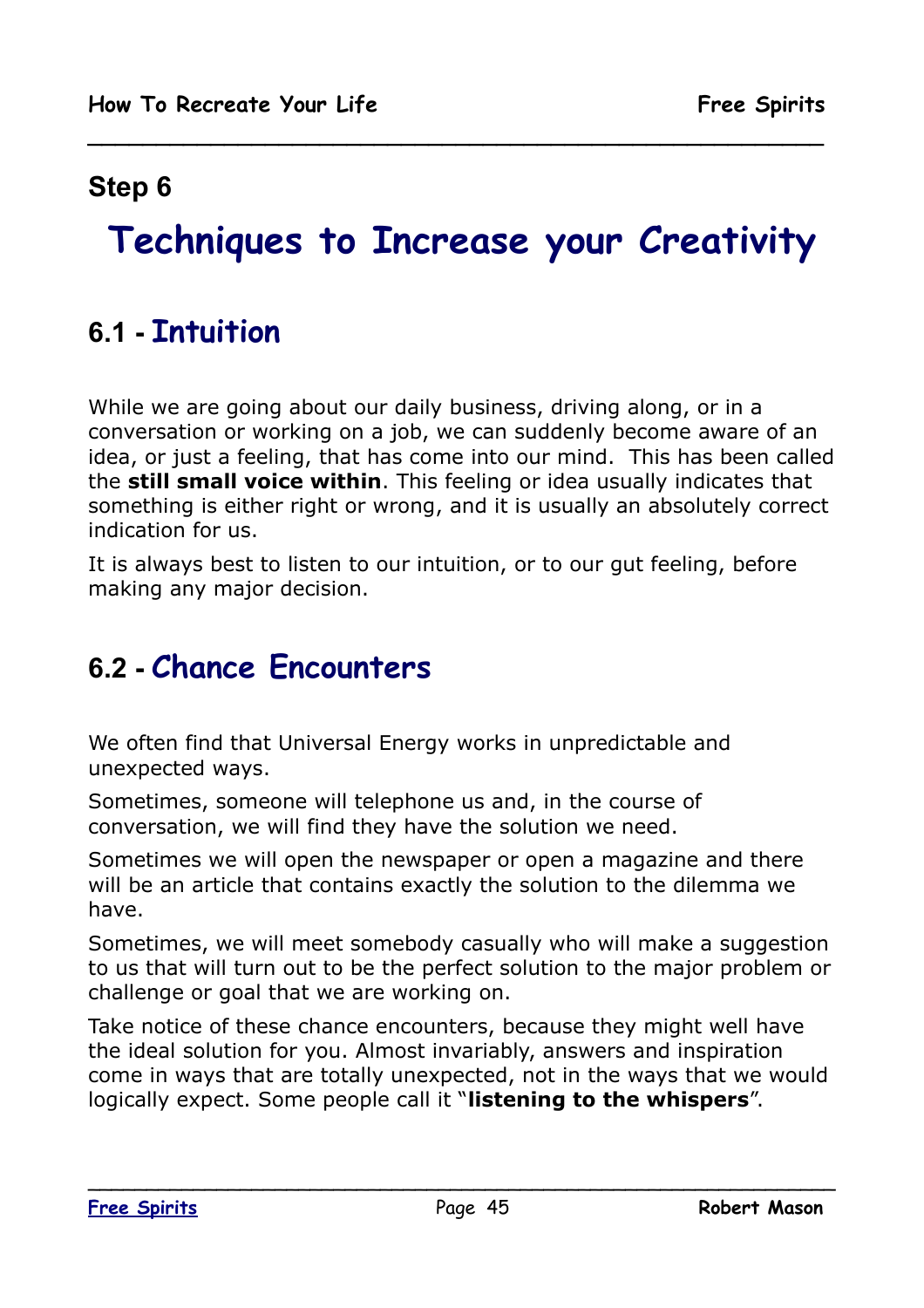# **6.3 - Sleep**

Many people receive inspiration and solutions as they are falling asleep, when their conscious mind is dropping into alpha or when their conscious mind is coming up through alpha.

**\_\_\_\_\_\_\_\_\_\_\_\_\_\_\_\_\_\_\_\_\_\_\_\_\_\_\_\_\_\_\_\_\_\_\_\_\_\_\_\_\_\_\_\_\_\_\_\_\_\_\_\_\_\_**

Alpha brainwaves are present during daydreaming, fantasizing and visualization. They are associated with a relaxed, detached awareness and with a receptive mind. Alpha provides the bridge between the conscious and subconscious mind. Through alpha, you can remember your dreams when you awaken, you can recall your meditation.

That is a time when we are especially closely connected to universal energy. That is why it is so important to repeat to ourselves, "**I wake up in the morning feeling terrific**", as we are falling asleep. Also, the first hour of the morning is a powerful time for stimulating super-conscious creativity.

That is why it is so important to **repeat** to ourselves, "**I feel terrific**" as we get out of bed, to **rewrite** our goals (see Lesson 7) soon after we get out of bed, and to **visualize** the attainment of those goals. All of this connects directly with our subconscious.

## **6.4 - Solitude**

This is being alone, in silence, sitting down perfectly quietly, being still and doing absolutely nothing for 30 to 60 minutes. Do not play music or drink coffee – simply sit quietly. This is one of the most powerful ways to get answers to your problems. Your mind will begin to flow with ideas and the answers to your most pressing problems or to your most important goals in your life at that moment.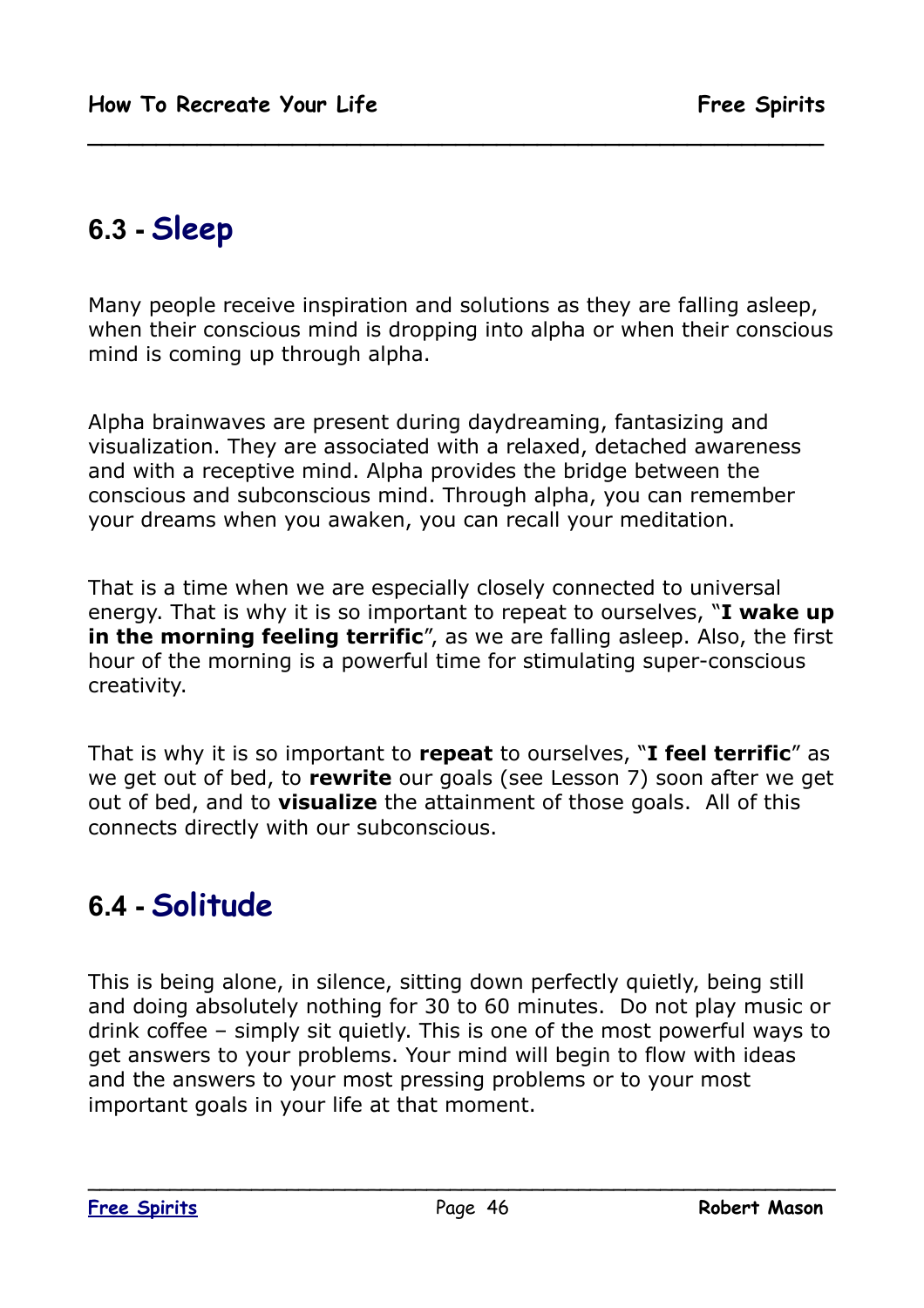## **6.5 - Meditation**

Deep relaxation and meditation is very effective. Sit very quietly, for about 10 to 20 minutes, close your eyes, breathe deeply and count down from fifty to one, or from a hundred down to one, with your eyes closed and just completely relax, letting your mind go calm. During that period of complete calmness, you will be allowing ideas and inspiration to flow into your mind. Sometimes, they will come immediately after you have finished meditating.

**\_\_\_\_\_\_\_\_\_\_\_\_\_\_\_\_\_\_\_\_\_\_\_\_\_\_\_\_\_\_\_\_\_\_\_\_\_\_\_\_\_\_\_\_\_\_\_\_\_\_\_\_\_\_**

### **6.6 - Nature**

This is a method which has been used by some of the most creative men and women of all history. Surround yourself with a natural environment, perhaps going for a walk quietly, sitting in a meadow, or sitting by a river or by the sea. This is one of the most powerful ways to stimulate creativity. We are each a creature of nature and the closer we get back to nature in a relaxed way, the more rapidly and the better our minds work.

## **6.7 - Classical Music**

Listening to beautiful classical music by Mozart, Beethoven, Bach and any of the classical composers, just letting the music flow through you, can stimulate your brain and open you up like a receiving station to super-conscious ideas, insights and inspiration.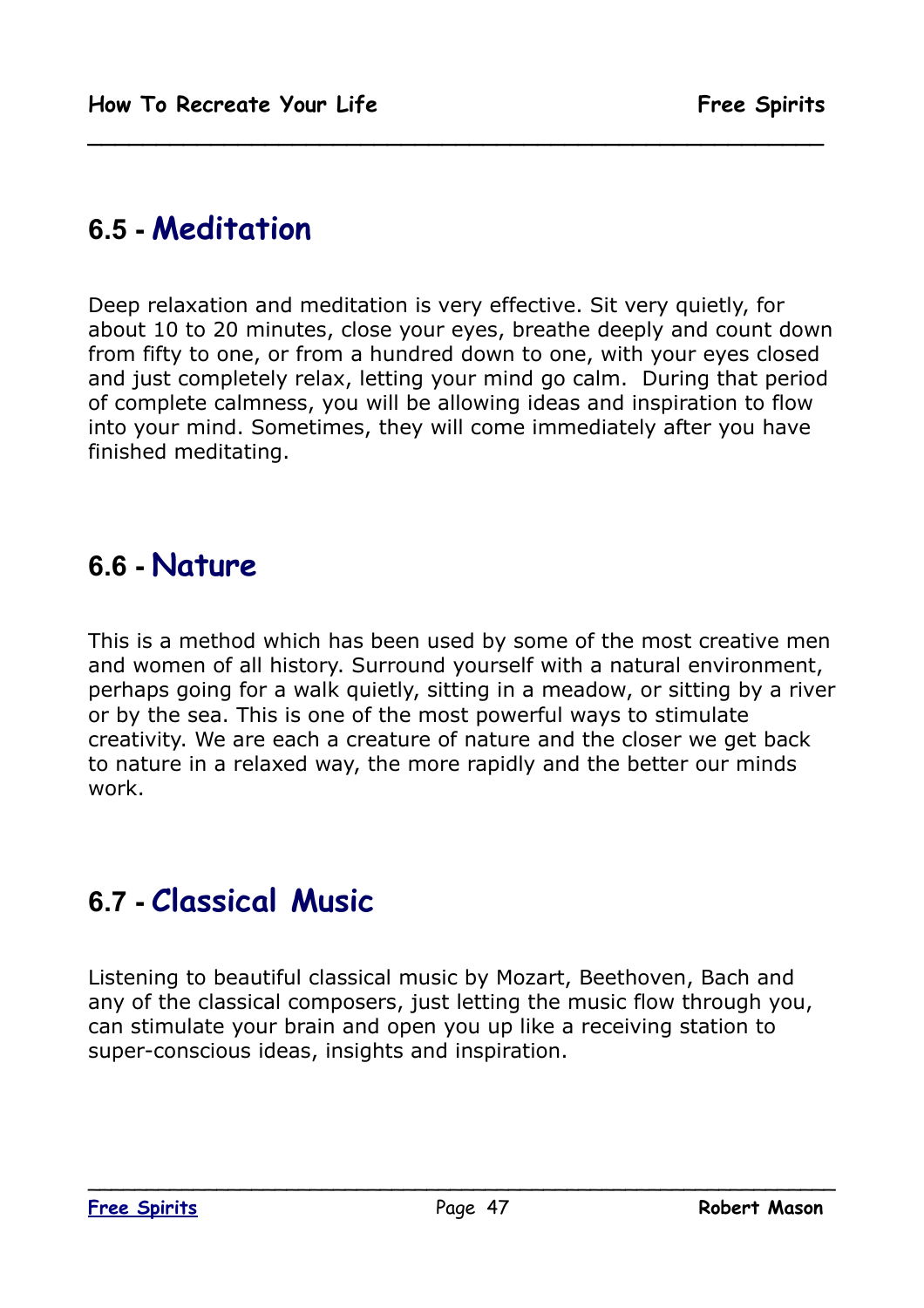## **6.8 - Mind Storming**

Mind Storming is an **active** way of stimulating the super-conscious mind and is very simple. It consists of sitting down, quietly, with a pad of paper, taking your major problem or goal and writing it at the top of the pad in the form of a question. Then force yourself to write twenty answers to that question. Allow your mind to flow freely and write every answer you can possibly think of, without being inhibited in any way.

**\_\_\_\_\_\_\_\_\_\_\_\_\_\_\_\_\_\_\_\_\_\_\_\_\_\_\_\_\_\_\_\_\_\_\_\_\_\_\_\_\_\_\_\_\_\_\_\_\_\_\_\_\_\_**

It is important to force yourself to write twenty answers to the question, because it is often the last four or five answers that are gold nuggets. The first three to five answers will come easily, but the remainder will be increasingly difficult to get hold of. However, the last few answers will often be the most precious and the most valuable of all.

It is important that you take at least one of the answers that you have generated and implement it immediately. It will be very effective.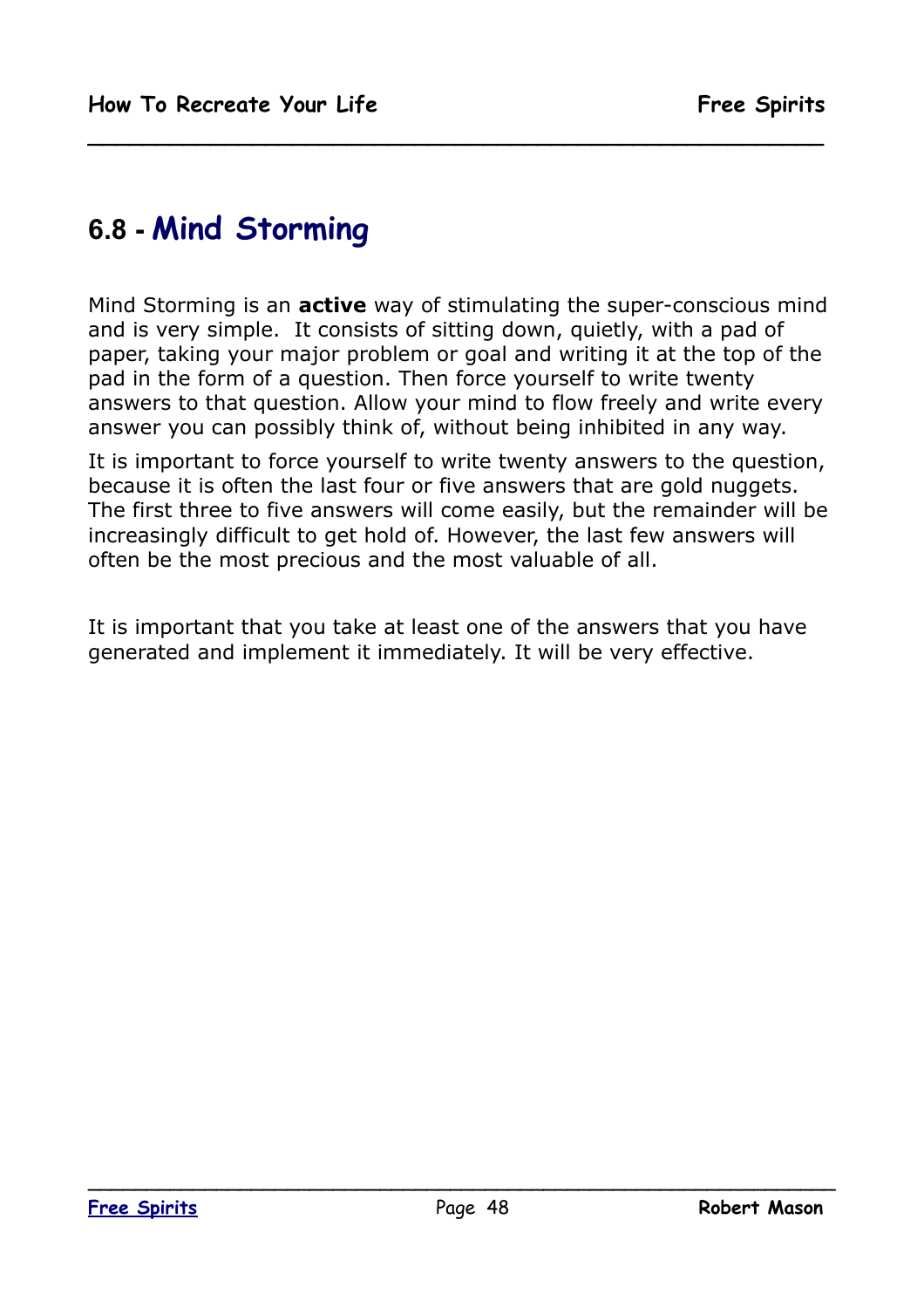# **6.9 - Important Features of Inspiration from Universal Energy**

You can recognize inspiration and ideas that come into your mind from Universal Energy by these three features.

**\_\_\_\_\_\_\_\_\_\_\_\_\_\_\_\_\_\_\_\_\_\_\_\_\_\_\_\_\_\_\_\_\_\_\_\_\_\_\_\_\_\_\_\_\_\_\_\_\_\_\_\_\_\_**

### **6.9.1 - Totally Complete**

The idea will come into your mind 100 per cent complete. It will be total in every respect. It will cover every single aspect of the problem and answer every single part of the dilemma. It will be a complete answer.

### **6.9.2 - Obvious**

A super-conscious solution will be a blinding flash of the obvious. Almost in every case it will be so obvious, so simple, that you will tend to wonder why you hadn't already thought of it! The reason that you hadn't thought of it is that it was too early, that you were not ready for the answer. But, when the solution does come, the timing will be exactly right.

### **6.9.3 - Joy and Energy**

The solution will cause you to feel a burst of joy and energy, a feeling of elation and excitement, physically and mentally. Every super-conscious solution comes with the energy, the inspiration, the motivation and the excitement that causes you to want to implement it immediately.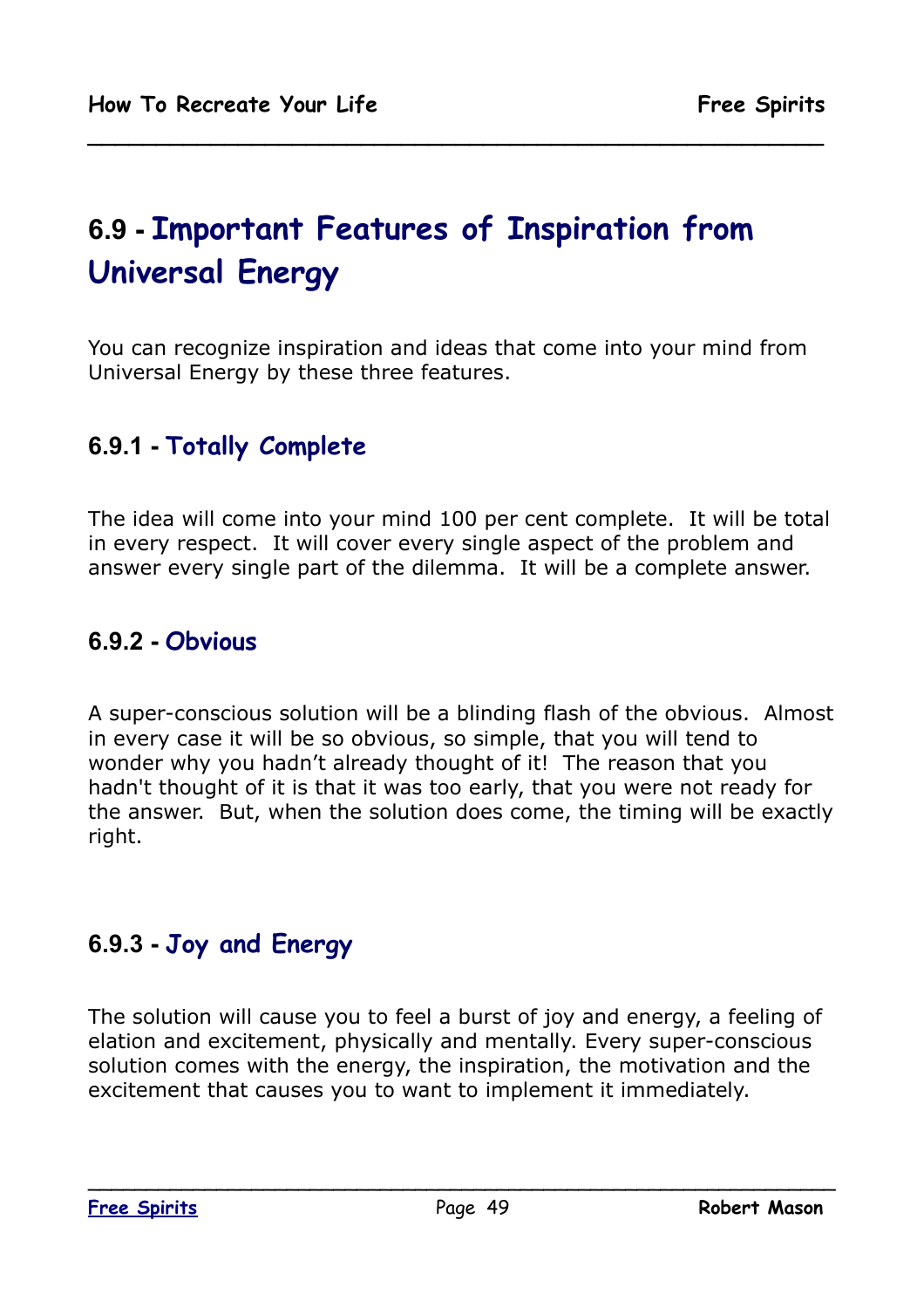## **6.10 - Conclusion**

This opens up whole new horizons of possibility. It means that creative people are not creative, but that they are just tuned in to ideas that settle in their minds from the great unknown. Your mental capacity has nothing to do with it. The ideas are out there and all you have to do is to draw them to you.

**\_\_\_\_\_\_\_\_\_\_\_\_\_\_\_\_\_\_\_\_\_\_\_\_\_\_\_\_\_\_\_\_\_\_\_\_\_\_\_\_\_\_\_\_\_\_\_\_\_\_\_\_\_\_**

There must be a connection between your mind and the world outside of yourself - a mental network connection with the universe. The 95 per cent of your brain, the subconscious, that we currently think is just sitting there, is in fact your communications centre. It is your connection to the greater universal consciousness – to **Universal Energy**. You have a direct connection with Universal Energy – and this provides you with the ability to **create whatever you truly desire**.

# **6.11 - Exercises**

### **6.11.1 - Creativity Exercise**

Think about the ways you find you receive ideas, inspiration, creativity.

If no obvious ways come to you, try walking alone in Nature, or light a candle and sit quietly, alone, looking at it for about 30 minutes or so.

Write down any ideas that come to you, even if they seem silly. You might be surprised how they develop over time into something important.

### **6.11.2 - Listen to the Whispers again**

Take notice of "co-incidences" that take place.

Think about how you might have "created" them.

Write down several that occur during this coming week.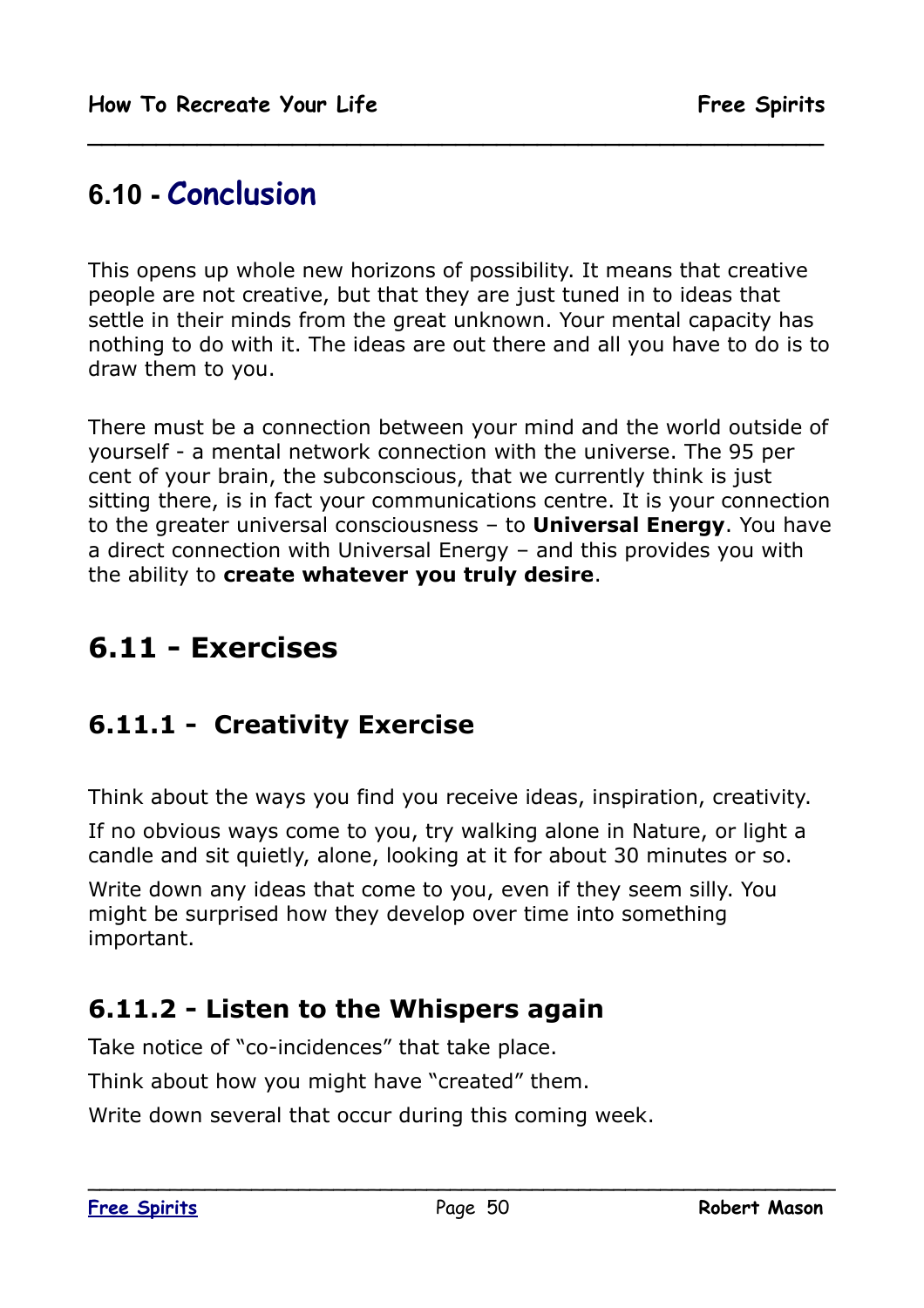# **Decisions and Goals**

**\_\_\_\_\_\_\_\_\_\_\_\_\_\_\_\_\_\_\_\_\_\_\_\_\_\_\_\_\_\_\_\_\_\_\_\_\_\_\_\_\_\_\_\_\_\_\_\_\_\_\_\_\_\_**

# **7.1 – Decision -** *What Do You Want To Create?*

A decision is a conscious process. Unlike animals, humans have the ability to consider the future. We can make decisions that affect us **now**, such as when we are shopping, and also we can make decisions that are placed on hold for the **future**, like where to go for next year's holiday (or vacation).

Both these kinds of decision leave no room for doubt, no room for disbelief. The decision to buy a particular brand of toothpaste is done and finished the moment it is in the shopping basket. The decision to go to Mexico next year is made and the rest is just detail.

This can be expressed as having an **absolute belief** in the decision. For the purpose of this course, the word decision does not mean a wish or intent to try something. It is firm, resolute, without question. **It is marked by the complete absence of doubt***.* When you absolutely believe something, it begins to materialize in your real world according to the strength of that belief. Nothing happens until you make such a decision.

### *I give myself permission to have what I want*

Once you have made the decision that your goal is worth achieving and putting energy into, make it a priority. You may not have to commit much energy, but be willing to do so if necessary. Pick the one or two most important things you could create in your life and focus on them. Ask yourself, "What is the single most important thing I could create in my life right now?" Then begin to create it.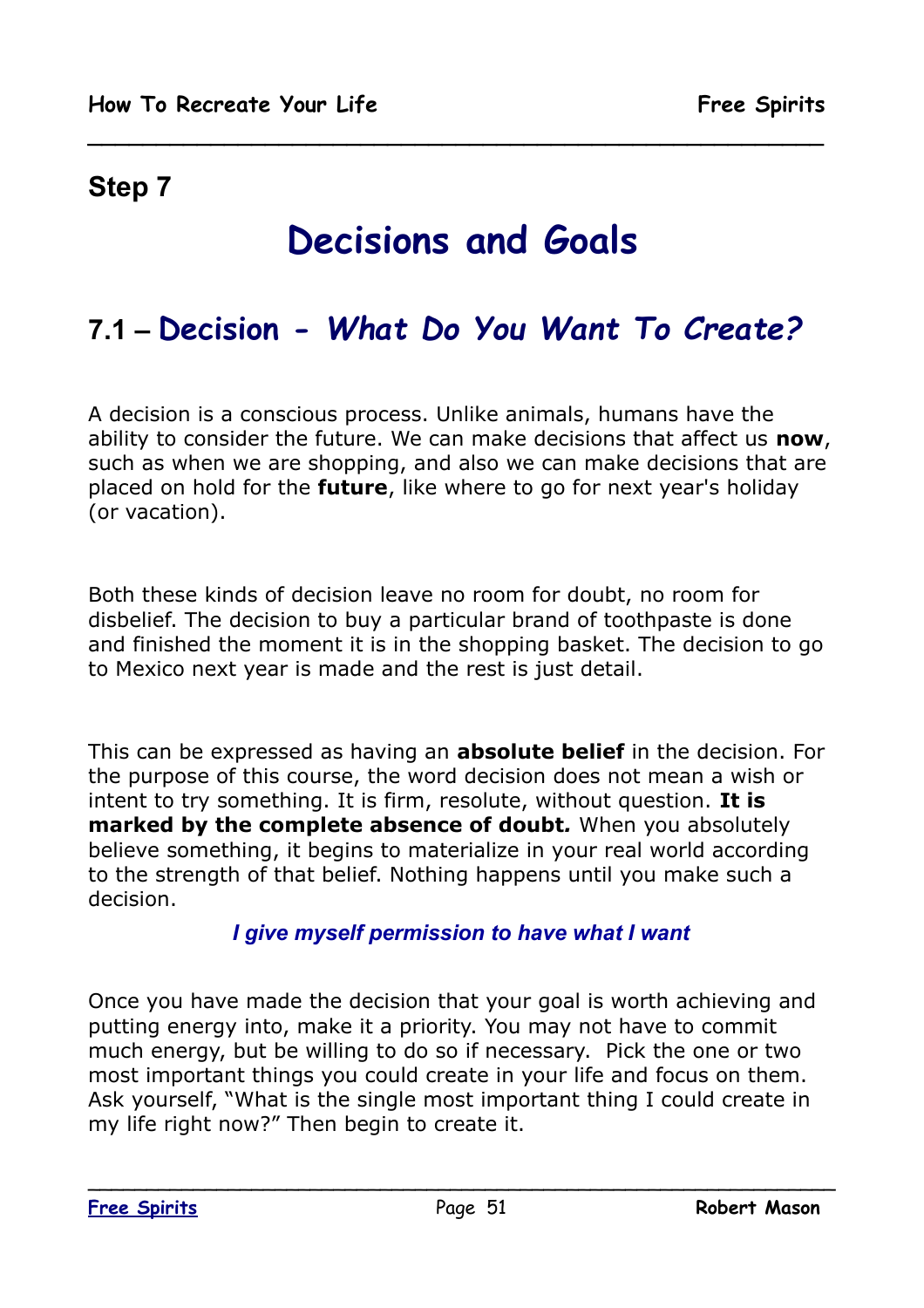You can have whatever you believe you can have - and you can begin to have the essence of anything you want right now. Be aware that once you take a decision and you start creating with energy and magnetism, you are going to get what you ask for, usually more easily than you expect.

**\_\_\_\_\_\_\_\_\_\_\_\_\_\_\_\_\_\_\_\_\_\_\_\_\_\_\_\_\_\_\_\_\_\_\_\_\_\_\_\_\_\_\_\_\_\_\_\_\_\_\_\_\_\_**

What most people desire is usually in one of these areas of their life:

- health
- love, family and relationships
- business, career, fulfilling work
- possessions
- financial independence

What is important is that you should:

- have an absolutely clear vision of what it is that you desire
- have an absolute belief that you will achieve it
- have the courage and determination to just do it.

You must describe precisely what you want to create in your life, rather than just money. If you concentrate on house and car goals, for example, the income will often look after itself.

### *I create what I want easily and effortlessly*

Don't put any restrictions on your dreams. Do not think that something you would like to have is too much to ask for. Ask for it anyway! This is a time to engage in unlimited thinking.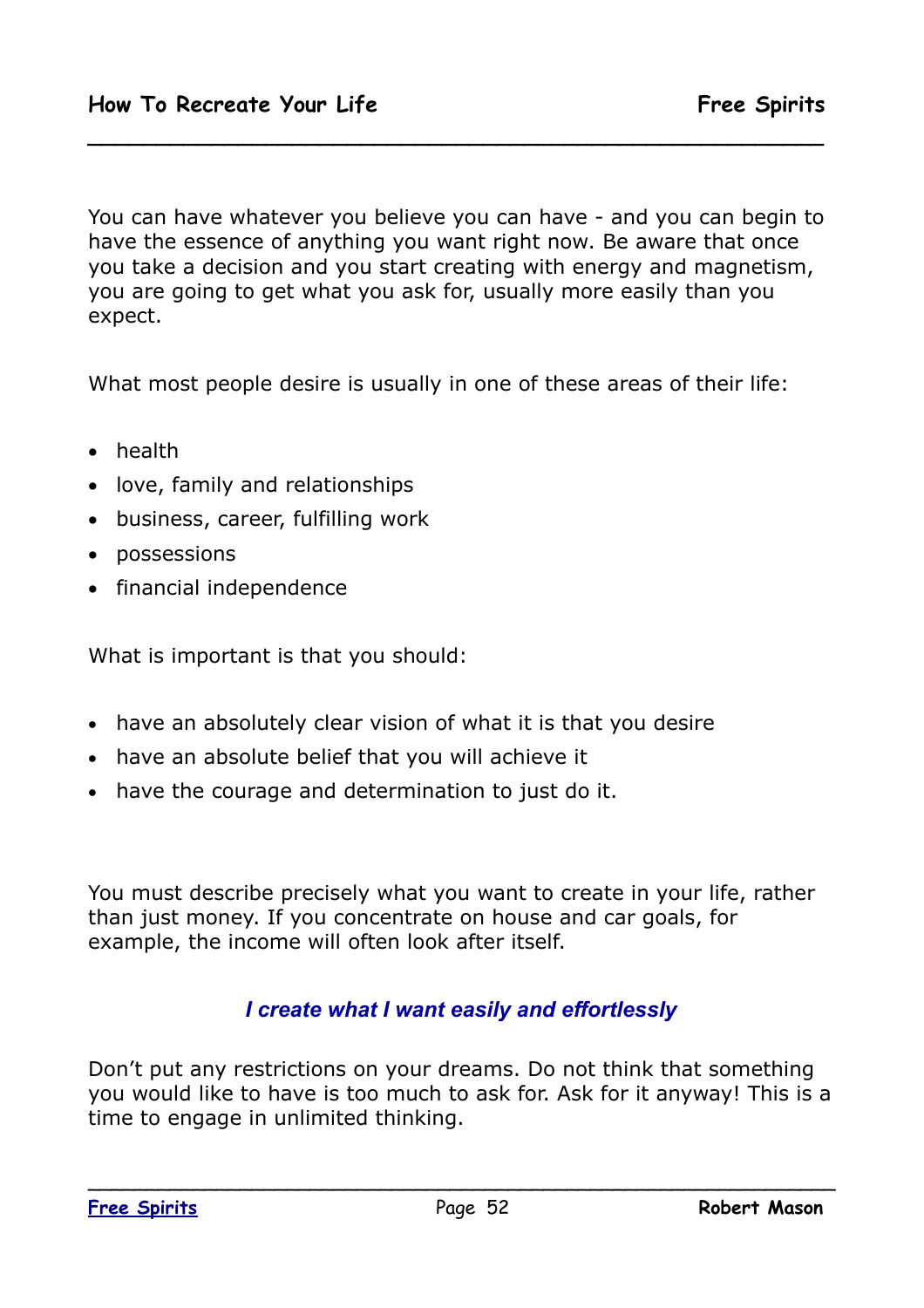Don't feel that you have to create your dreams instantly. The first step to creating them is just having clear pictures of them in your mind. Your thoughts are real. As you get specific about what you would like, your subconscious immediately goes out and begins to create it for you.

**\_\_\_\_\_\_\_\_\_\_\_\_\_\_\_\_\_\_\_\_\_\_\_\_\_\_\_\_\_\_\_\_\_\_\_\_\_\_\_\_\_\_\_\_\_\_\_\_\_\_\_\_\_\_**

#### **You do not need to know when or how it will come.**

All you need to do is to get clear about what you want – **dare to think big!**

### **I allow myself to have more than I ever dreamed possible**

Detachment is also important. Detachment is a mental letting-go, just as surrender is an emotional letting-go. If you feel you can't live without something, and that your well-being is dependent upon your having it, you actually repel what you desire.

When there is no neediness attached to having what you want, you can create it much more easily. It has been said that you can't have something until you don't need it.

### **7.1.1 Exercise:**

Decide in specific detail what it is that you intend to create – your **goal**. Then write it down – in detail.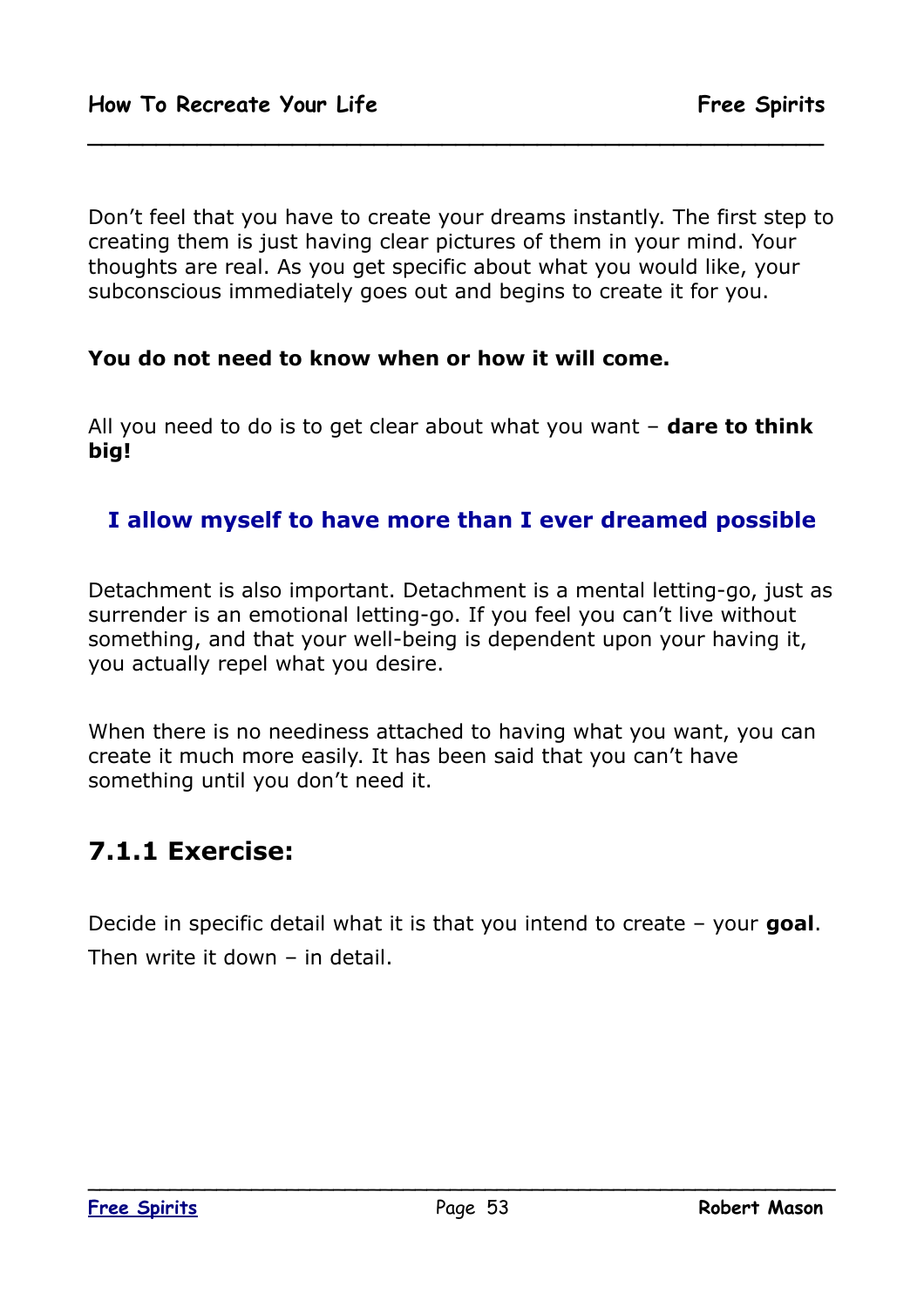# **7.2 Goals**

A **goal** is an objective. It is something that we wish to create in our life – something that we want to **be**, to **do** or to **have**. It is usually in the areas of – health, relationships, work, possessions or financial situation.

**\_\_\_\_\_\_\_\_\_\_\_\_\_\_\_\_\_\_\_\_\_\_\_\_\_\_\_\_\_\_\_\_\_\_\_\_\_\_\_\_\_\_\_\_\_\_\_\_\_\_\_\_\_\_**

**Goal setting** is perhaps the most vital and important skill of all peak performance - of all high achievement and all self-motivation.

Those people who are excited and positive and are moving toward the accomplishment of their goals, get even more energy and even more ideas and more creativity. Those who are going nowhere, who have very few ideas or have no goals, even that energy that they have is dissipated.

We know that in the studies of all high-performing men and women, they all have goals. We know that the subconscious mind, because of the law of subconscious activity, begins to go to work immediately to bring the goals into reality. It goes to work to make us more alert and more aware of opportunities to achieve our goals; it goes to work to bring us ideas, it goes to work to bring us motivations and incentives and insights.

### *My energy is focused and directed toward my goals*

When we set goals, we are on course, on target. We develop purpose, we develop direction, we develop focus to channel energy and we accomplish more in a short time with goals than we could accomplish in years without them.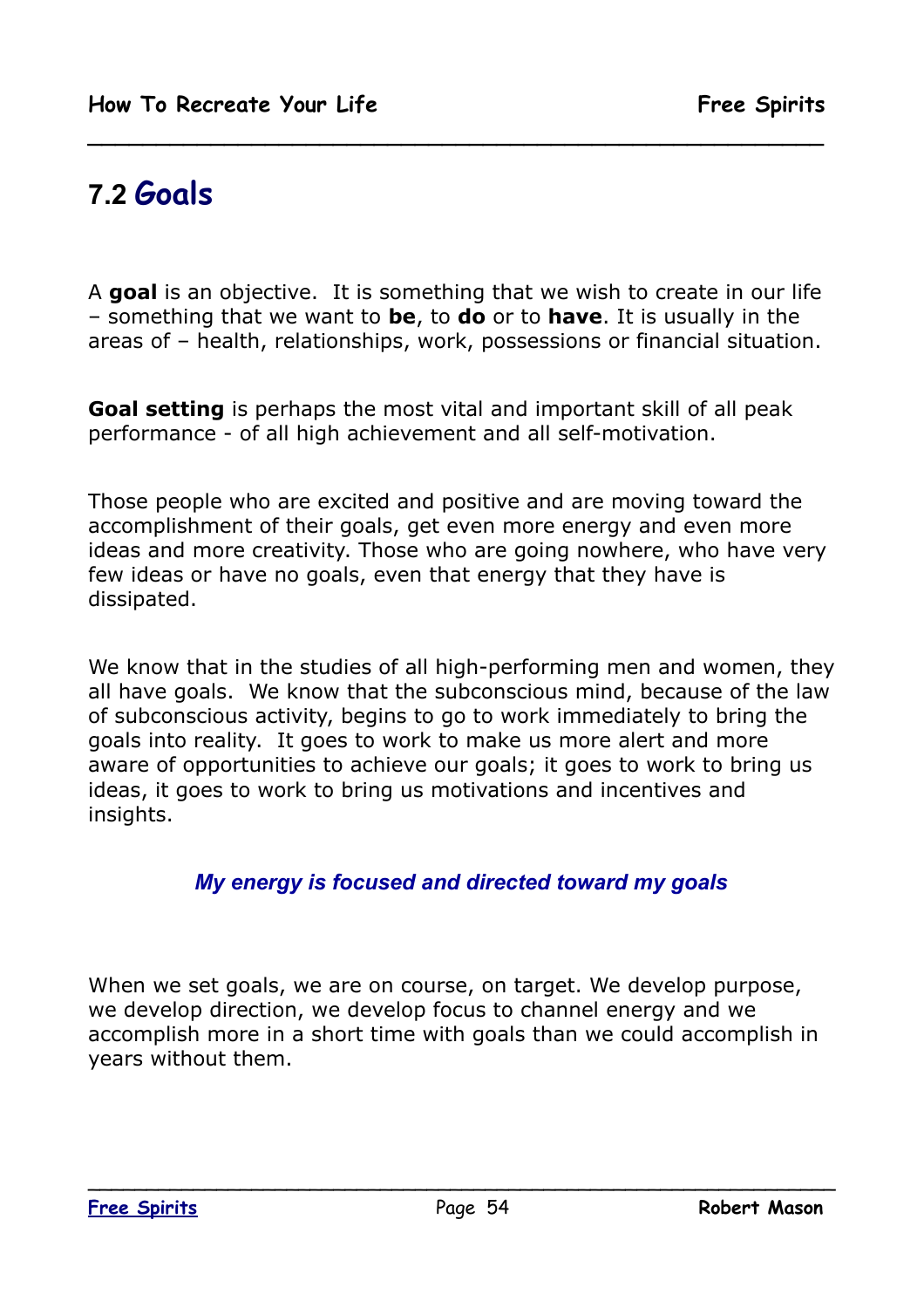Our success mechanism is triggered by a goal - and every time we think about our goal, talk about our goal, visualize our goal or write our goal down, we are activating the success mechanism. The distinguishing characteristic of all high performing men and women, more than any other thing, is intensity of purpose, the ability to set a clear, burning purpose and to commit themselves to it with absolute focus.

**\_\_\_\_\_\_\_\_\_\_\_\_\_\_\_\_\_\_\_\_\_\_\_\_\_\_\_\_\_\_\_\_\_\_\_\_\_\_\_\_\_\_\_\_\_\_\_\_\_\_\_\_\_\_**

When you have a clear intention to have something, you generate energy that is focused like a laser beam to go out and get what you want. If you intend to have something, you will have it.

*I am in charge of my destiny*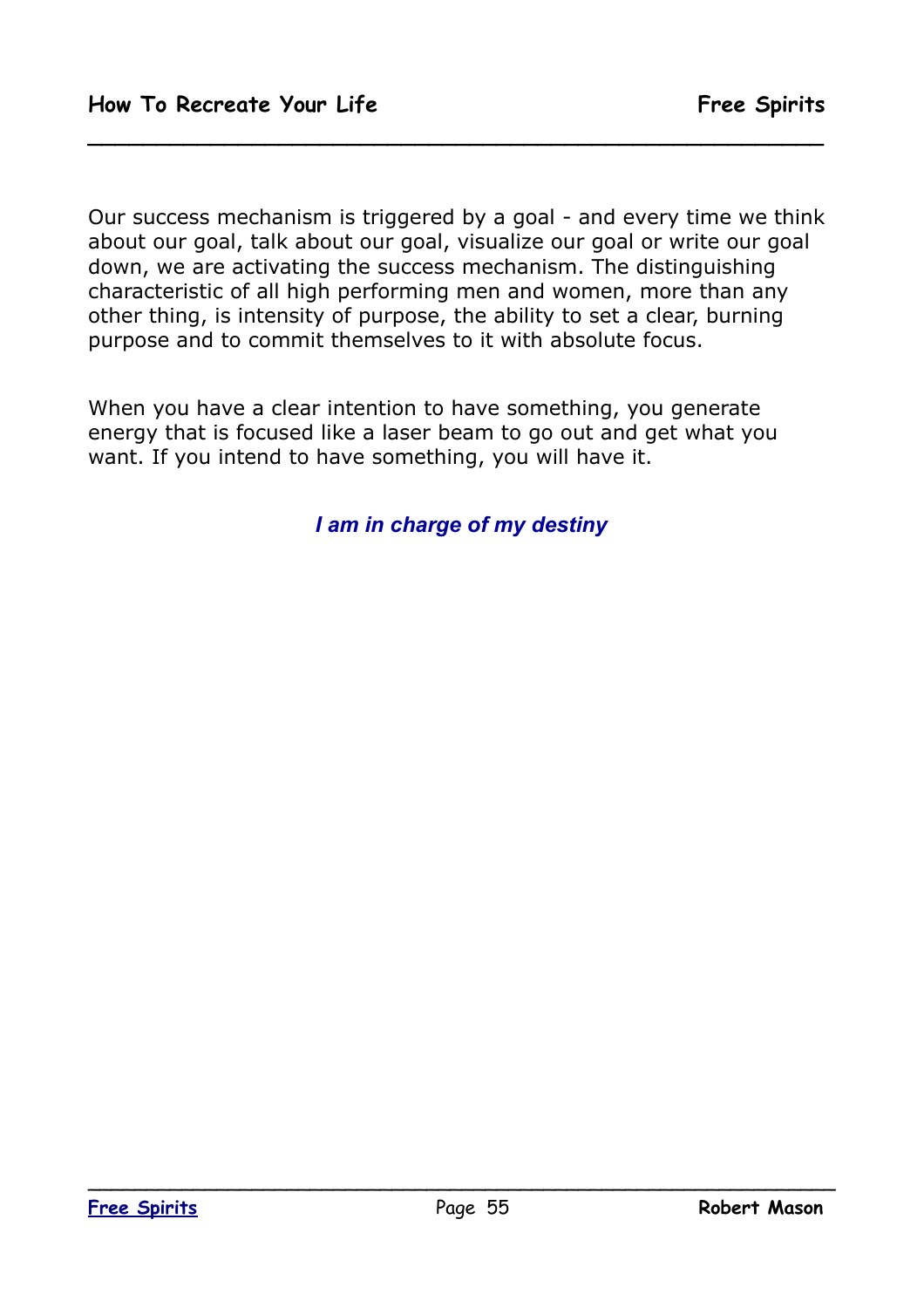# **Desire, Belief and Expectation**

**\_\_\_\_\_\_\_\_\_\_\_\_\_\_\_\_\_\_\_\_\_\_\_\_\_\_\_\_\_\_\_\_\_\_\_\_\_\_\_\_\_\_\_\_\_\_\_\_\_\_\_\_\_\_**

### **8.1 – Desire**

It is important that you set yourself a goal that you intensely desire. Desire is the great motivator  $-$  it is an essential element for the achievement of any goal.

#### **What is your one great dream?**

### **What one great thing would you dare to dream if you knew, beyond a shadow of a doubt, that you absolutely could not fail?**

This is one of the most important questions of all, because this is really your great dream and your great ambition in life. And, if you can write the answer to this question, it means that you can have it. The very fact that you can think clearly about what the answer is, and that you can write the answer down on paper, means that you are capable of accomplishing it.

#### **You will never get what you want until you know exactly what it is that you do want.**

Most people do not see the world for what it is. Indeed, most people do not see it at all. Until you see the world for the wonder it is, or see yourself for the miracle you are, you will not be able to change either of them.

#### **But we can change things. We have the power - we can take control.**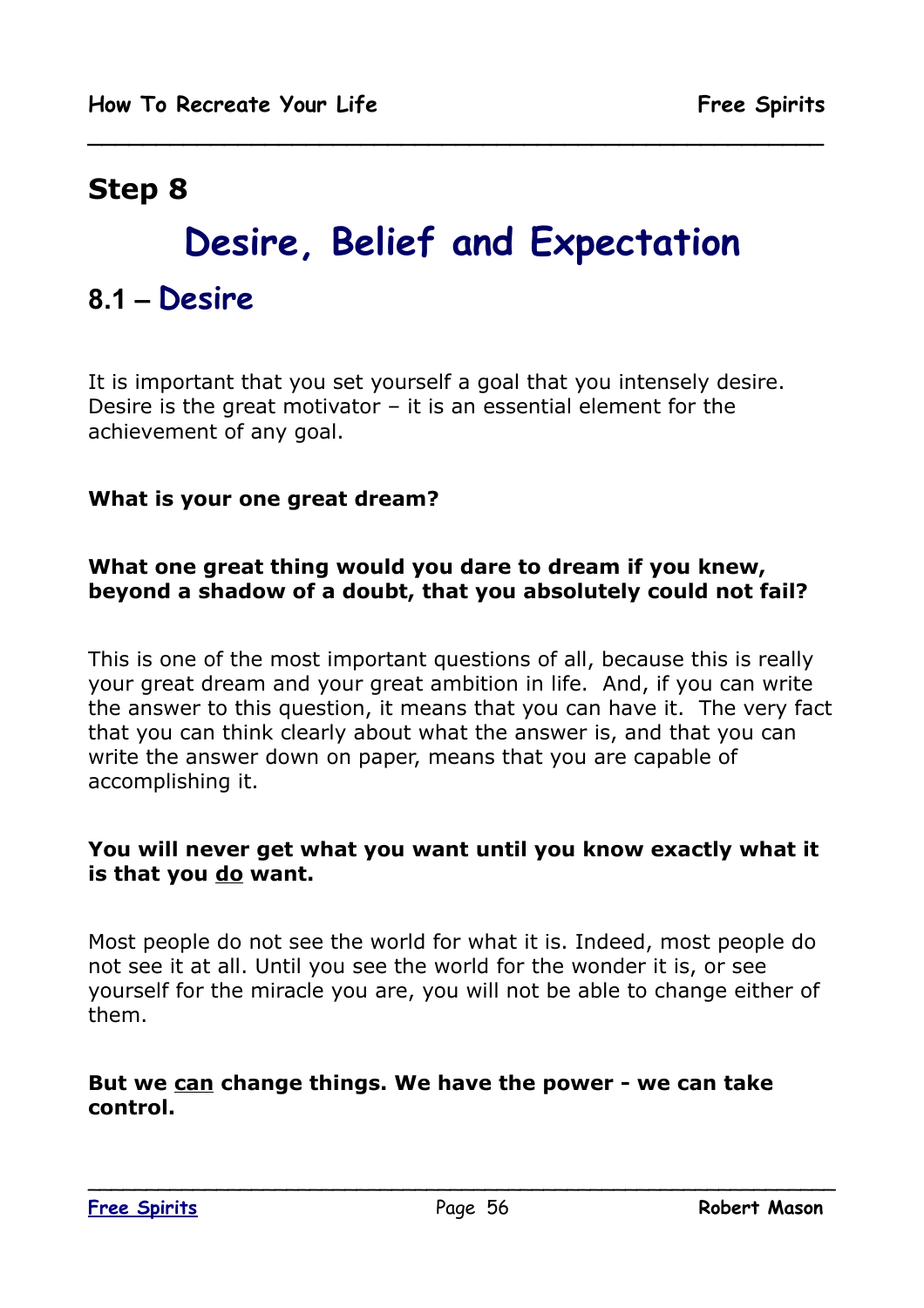### **8.1.1 Exercise:**

Write down at least one activity that you would really like to do, something that will bring you joy and increase your energy.

Decide what it is that you wish to create – something that you truly desire in your life – something that will recreate your world the way you would like it to be.

**\_\_\_\_\_\_\_\_\_\_\_\_\_\_\_\_\_\_\_\_\_\_\_\_\_\_\_\_\_\_\_\_\_\_\_\_\_\_\_\_\_\_\_\_\_\_\_\_\_\_\_\_\_\_**

Then write down whatever it is, in as much detail as possible. You can add more detail over time if you wish to.

#### **Write down your one great dream!**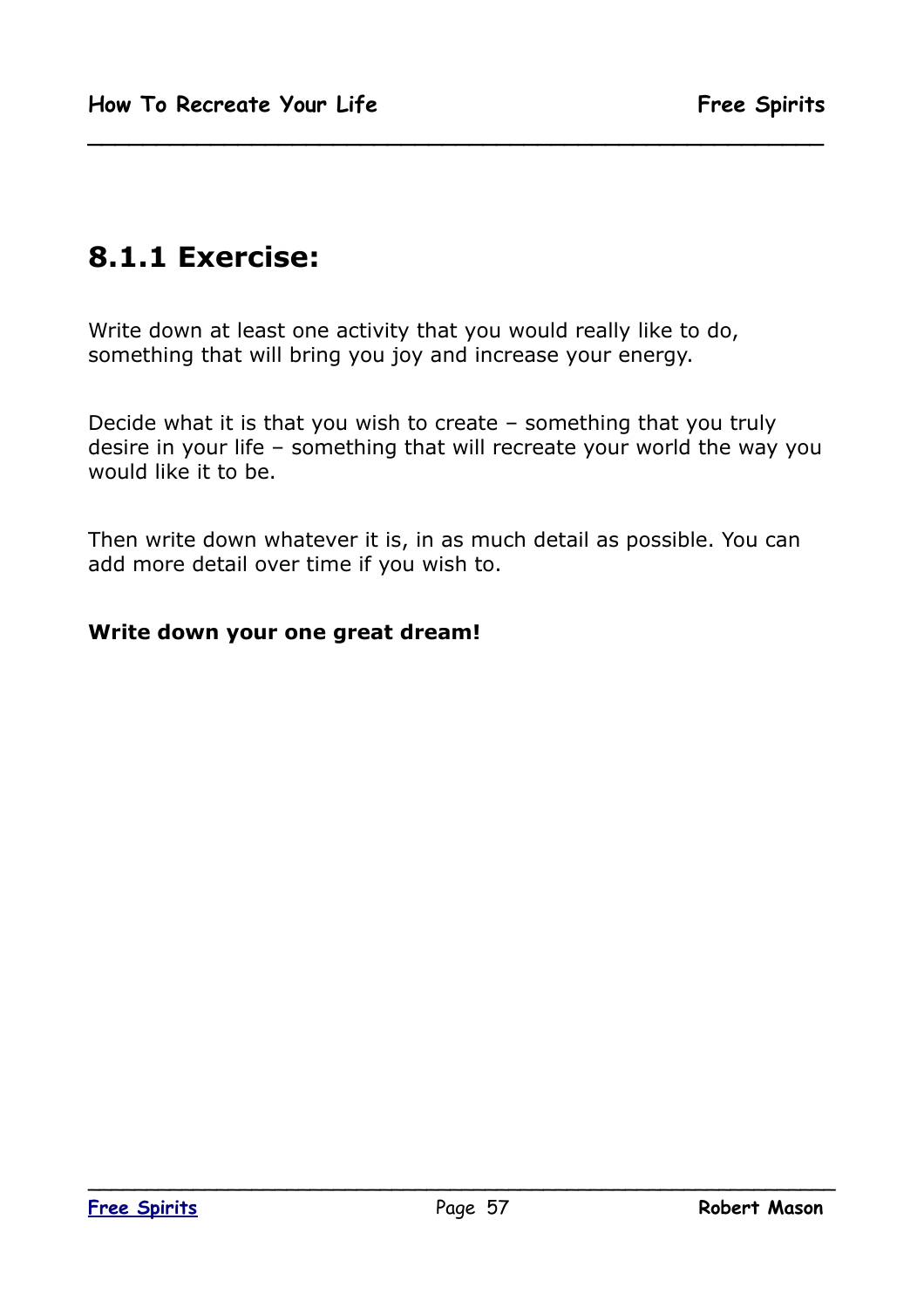### **8.2 - Belief**

You must absolutely believe, beyond a shadow of a doubt, that you have the ability to achieve the goal that you set for yourself. For this purpose, you have to make your goals believable; you have to make your goals realistic. If your conscious mind cannot accept the goal, there is no way that your subconscious mind will accept it and go to work to bring it into reality

**\_\_\_\_\_\_\_\_\_\_\_\_\_\_\_\_\_\_\_\_\_\_\_\_\_\_\_\_\_\_\_\_\_\_\_\_\_\_\_\_\_\_\_\_\_\_\_\_\_\_\_\_\_\_**

#### *My beliefs create my reality*

You cannot create something if you cannot picture having it. Live out your dreams in your mind; picture or feel yourself getting what you want; hear the words that you will say to others and that they will say to you when your dreams come true. Make your imaginings so real that they feel possible to create, rather than like wishful and distant fantasies.

### *I believe in my unlimited prosperity*

In order to improve your life, first believe that something better exists. Many people think that what they have now is the best that they can create, and they fear making any changes. Start by at least believing that circumstances could be better, that you can have what you want, that it is all right to do what you love with your life. There is always a way that your circumstances can be changed. Focus on creating what you want, not on getting rid of something you don't want.

#### *I give myself permission to have what I want*

**If you can't believe that something is possible, then you aren't going to have it. But if you can have the smallest thought that it might be possible, then you are already on your way to creating it.**

*I invite - and allow - good to come into my life*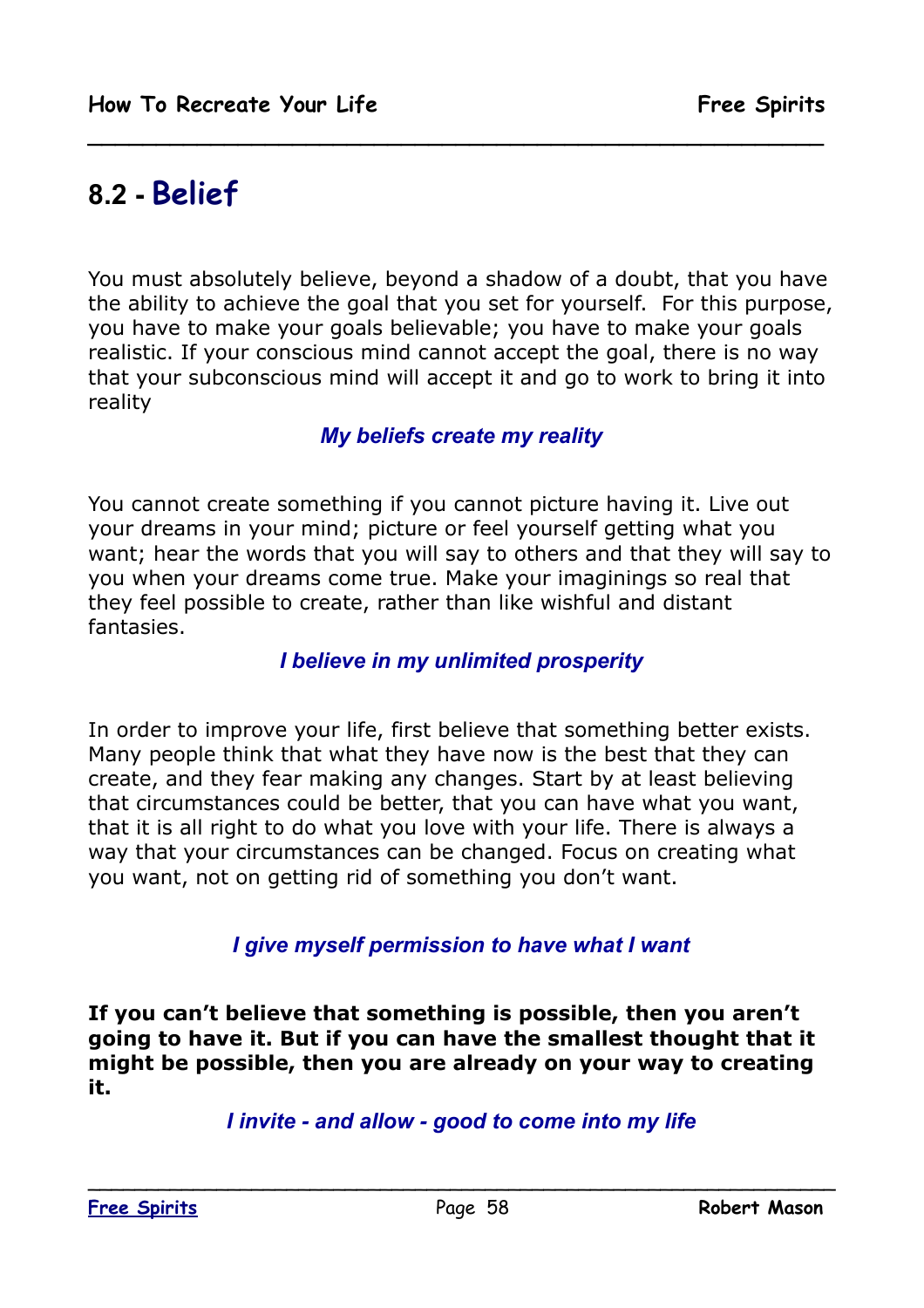## **8.3. Expectation**

The more conviction you have in your ability to achieve your goal, the sooner and the more completely it will be achieved.

**\_\_\_\_\_\_\_\_\_\_\_\_\_\_\_\_\_\_\_\_\_\_\_\_\_\_\_\_\_\_\_\_\_\_\_\_\_\_\_\_\_\_\_\_\_\_\_\_\_\_\_\_\_\_**

The more you can develop an absolute conviction in your ability to achieve your goal, the more rapidly you move toward its achievement. You need to expect the goal to be achieved, with an absolute knowing.

A knowing like you have when you can ride a bicycle and you get on to ride and you don't even consider the possibility of not being able to ride it.

Or a knowing like you have when you can swim and you get into the water – you don't even think about the possibility of not being able to swim, it just does not even occur to you!

*I know that abundance is here right now*

*I only have to recognize it and accept it*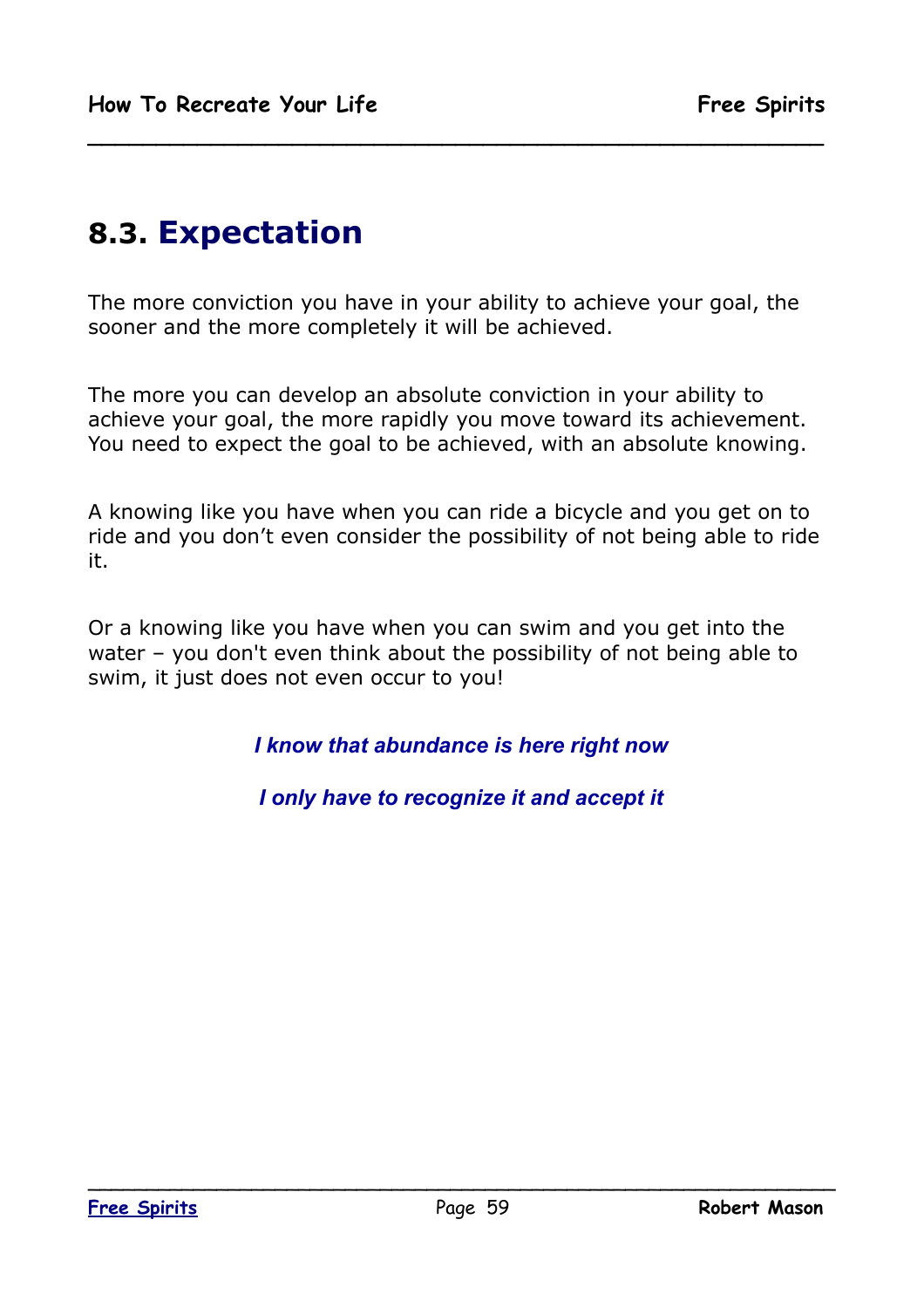# **Writing - and Writing Again**

**\_\_\_\_\_\_\_\_\_\_\_\_\_\_\_\_\_\_\_\_\_\_\_\_\_\_\_\_\_\_\_\_\_\_\_\_\_\_\_\_\_\_\_\_\_\_\_\_\_\_\_\_\_\_**

# **9.1 - Writing**

Writing your goals down, in complete detail, is the way to program the goal into your subconscious. Write it in vivid, clear, precise detail, exactly as you wish to have it - so your subconscious has a very, very clear representation of what you want to accomplish.

The writing out of your goal is the most important single step that you take because, until a goal is committed to paper, it is not a goal, it is simply a wish.

This is so very important that it is worth buying special note paper or a special note book to write your goals in.

You might like to honour the importance of this by also buying a special pen to write your goals with.

You can accomplish far more by writing your goals out clearly on paper than you can by carrying them around in your head for years and years.

# **9.2 – Writing Again**

**Write your goals again every morning.**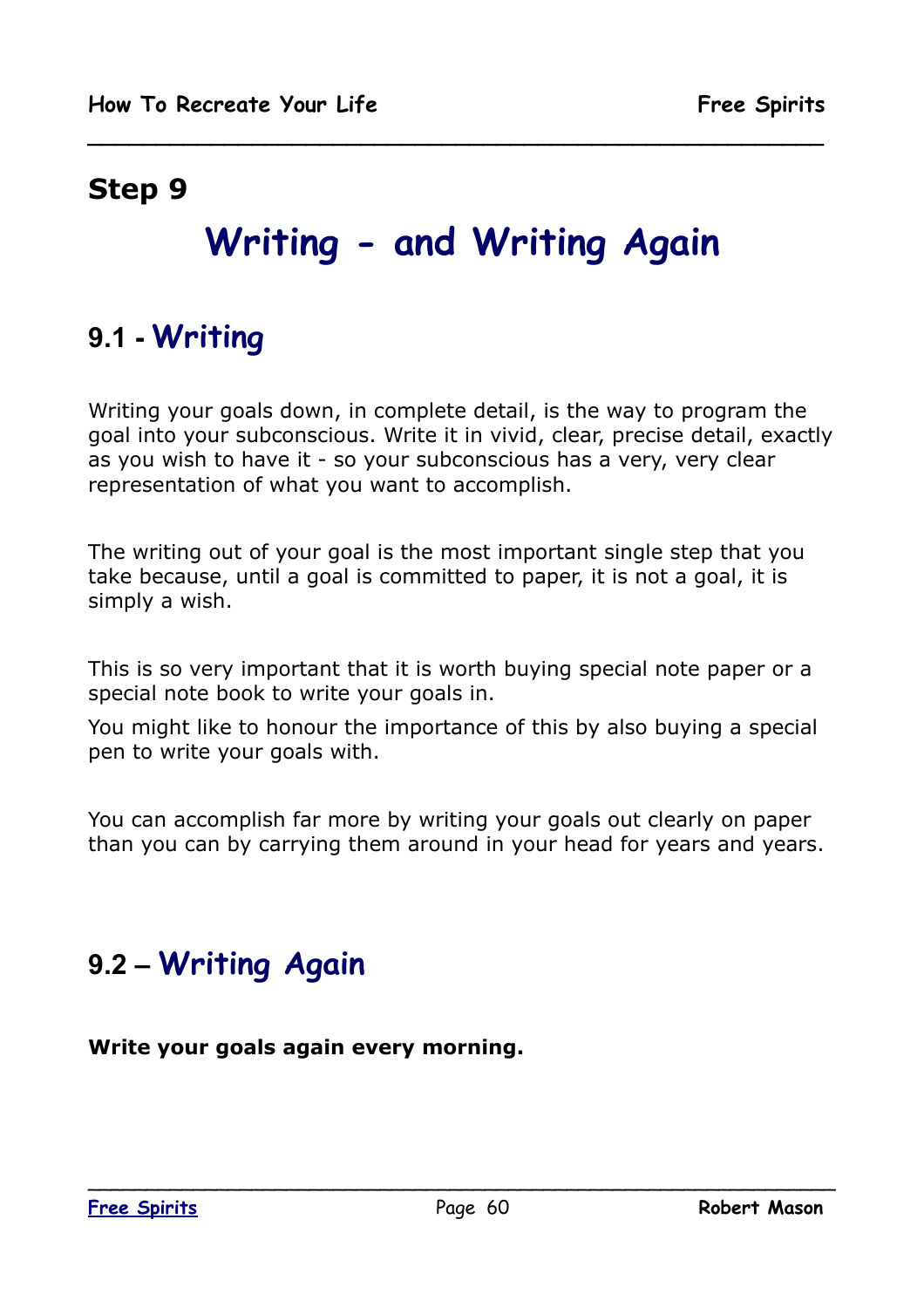# **Affirmations and Visualization**

**\_\_\_\_\_\_\_\_\_\_\_\_\_\_\_\_\_\_\_\_\_\_\_\_\_\_\_\_\_\_\_\_\_\_\_\_\_\_\_\_\_\_\_\_\_\_\_\_\_\_\_\_\_\_**

# **10.1 - Affirmations**

Affirmations are one of the **two** essential supports for goal achievement – affirmations and visualization. They will help to power you ahead toward the achievement of your goals.

**Daily affirmations** that you either say to yourself quietly, or out loud if you are on your own, perhaps driving the car, are probably the **most simple and easiest** way of effecting change in your life.

Affirmations are especially effective when you go to bed and when you wake up in the morning.

When you go to bed, say to yourself several times *–* **"I wake up in the morning feeling terrific**".

When you wake up in the morning, say to yourself – "**I feel terrific**", with passion and enthusiasm.

Then spend twenty to thirty minutes writing your goals again.

Affirm what you want in the present tense, such as, "**I have unlimited abundance**", and repeat your positive statements frequently.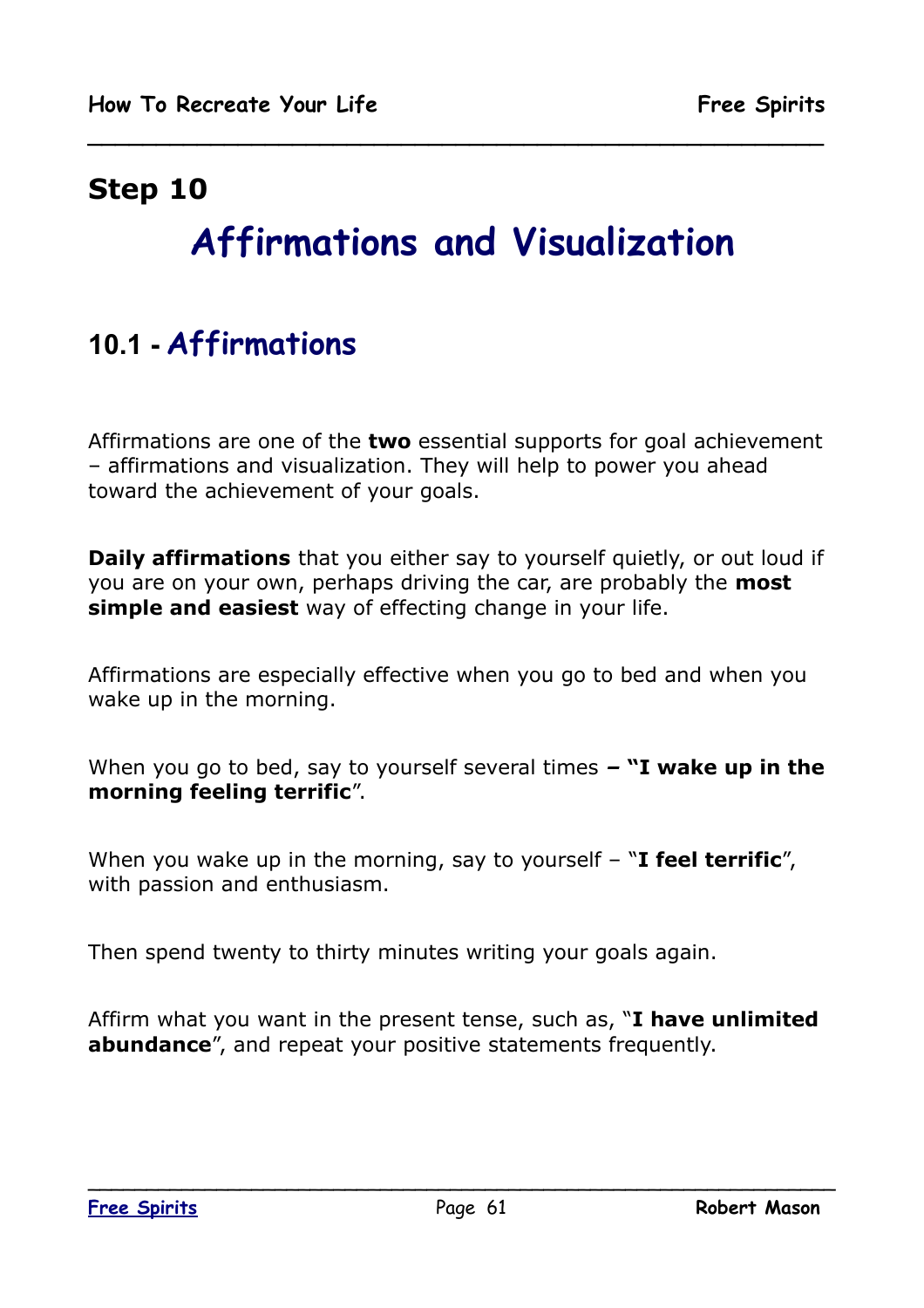### *I like myself*

**\_\_\_\_\_\_\_\_\_\_\_\_\_\_\_\_\_\_\_\_\_\_\_\_\_\_\_\_\_\_\_\_\_\_\_\_\_\_\_\_\_\_\_\_\_\_\_\_\_\_\_\_\_\_**

We shall see shortly that you become what you think about. Therefore, if you say over and over to yourself, "**I like myself, I like myself, I like myself, I like myself, I like myself, I like myself**", and if you say it with feeling, with emotion and enthusiasm and believe it, then your overall self-concept goes up. Every time your overall self-concept goes up, your ability to perform in every area of your life increases at the same time.

Saying "**I like myself**" is a totally positive affirmation, which causes us to feel good about ourselves and causes us to perform in a more effective manner in everything that we do.

### *I am responsible*

The continual making of excuses and trying to explain away our faults, our problems and our deficiencies, instead of accepting full responsibility for our lives and doing something to change them, is one of the critical factors that hold people back from ever achieving their full potential.

From the time we reach maturity, we are totally 100 per cent responsible for our own lives and everything that happens to us. Everything that we are at this moment, and everything that we will ever be, is totally under our own control and we are totally in charge. From the time we reach adulthood, we can never give away anything but control. We can give control to other people, we can give control to other situations, by **trying** to make something or someone else responsible for our lives, but we always retain 100 per cent responsibility. We can not give away our responsibility.

The more we say, "**I am responsible, I am responsible, I am responsible**", the more we assert complete control over our conscious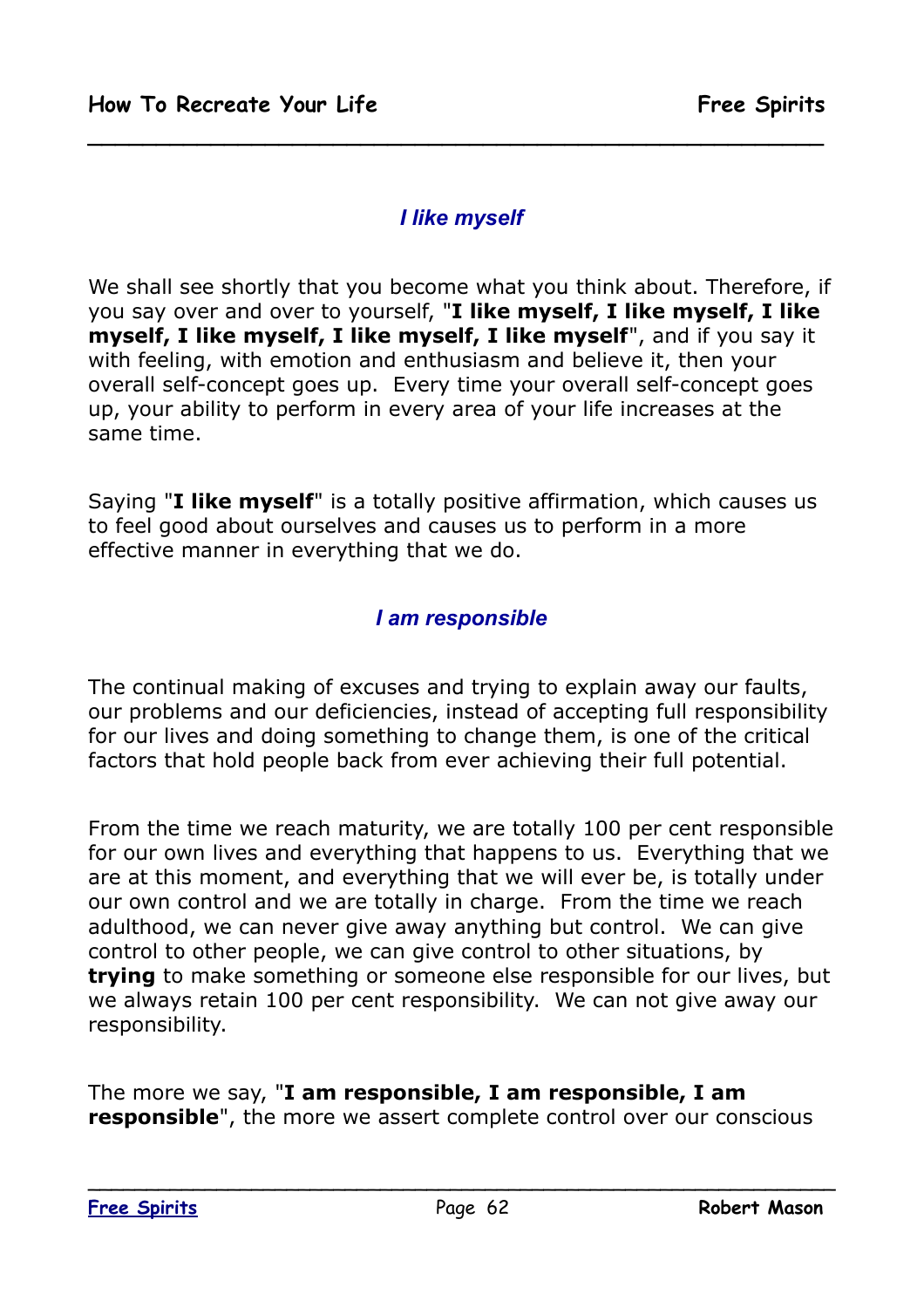minds. As long as we are saying, "**I am responsible**", it is impossible for a negative emotion to get rooted and to start growing in our minds.

**\_\_\_\_\_\_\_\_\_\_\_\_\_\_\_\_\_\_\_\_\_\_\_\_\_\_\_\_\_\_\_\_\_\_\_\_\_\_\_\_\_\_\_\_\_\_\_\_\_\_\_\_\_\_**

Next to**, "I like myself",** the most powerful, positive affirmation that we can use to assert complete control over our thoughts, our emotions and our destinies is - **"I am responsible" -** to accept full responsibility for our own lives.

### *I know my value, I honour my worth*

Affirmations are an essential aspect of goal setting, affirmations such as - "**I like myself**", "**I am responsible**", "**I feel terrific**", "**I am decisive**" or "**I earn three hundred thousand pounds a year**".

It is repeating these affirmations, over and over again, strongly, with feeling, with confidence, with belief, with enthusiasm, that drives them deep into the subconscious.

There is great power in repeating the thought of something you want over and over. When you got something you wanted in the past, you probably thought about it frequently. Repetition firmly implants the idea of what you want to create in your subconscious, and it goes about bringing you what you think about. The thought needs to be definite and unwavering.

Affirmations are positive thoughts that are repeated over and over. As you repeat them, they go directly to your subconscious where they begin to manifest as your reality. Affirm what you want in the present tense, such as, "**I have unlimited abundance**", and repeat your positive statements frequently.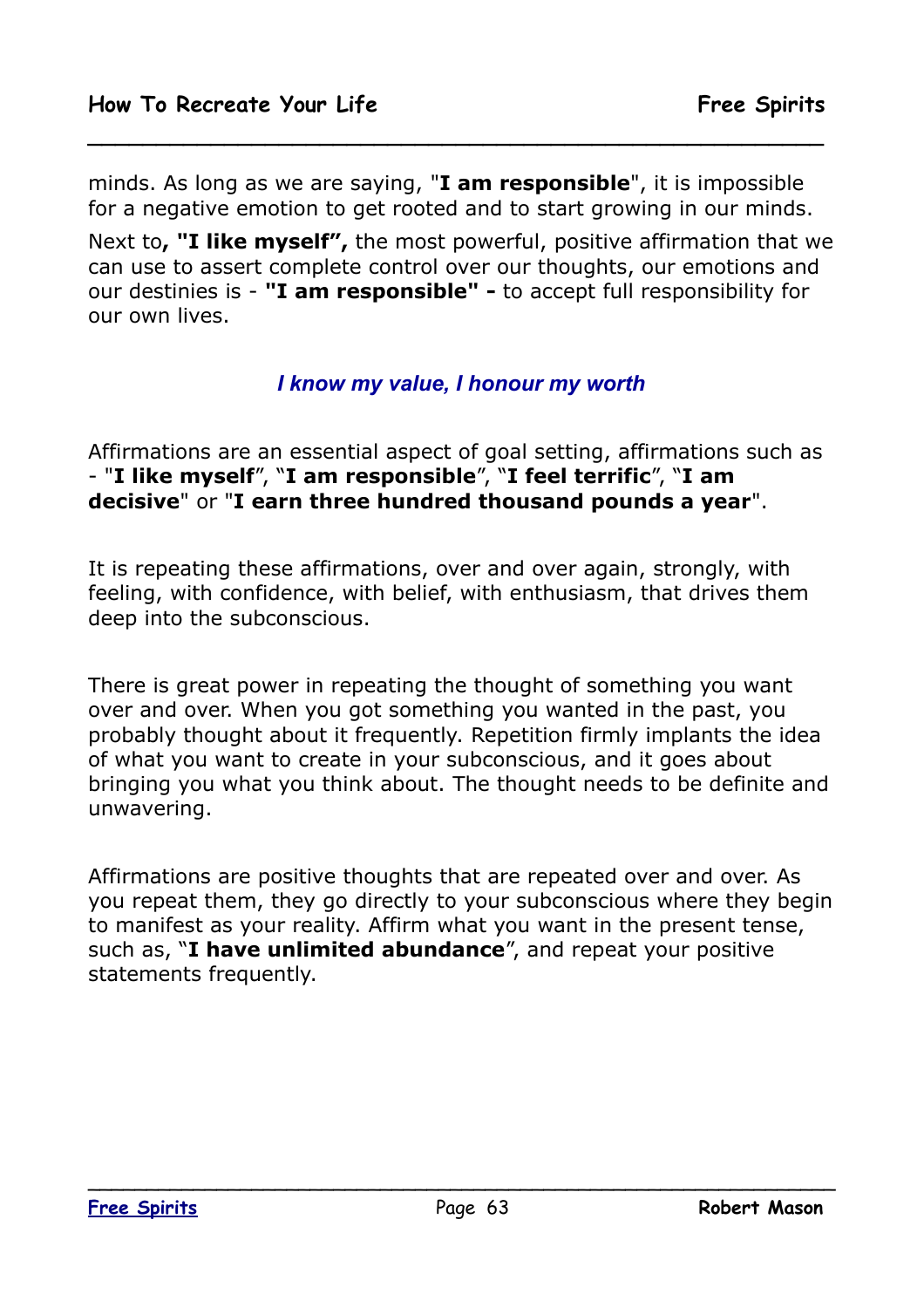### **10.1.1 - Rule of the Four Ps**

In order to be accepted by the subconscious, affirmations have to adhere to the rule of the four Ps – **personal, positive, present, passion.**

**\_\_\_\_\_\_\_\_\_\_\_\_\_\_\_\_\_\_\_\_\_\_\_\_\_\_\_\_\_\_\_\_\_\_\_\_\_\_\_\_\_\_\_\_\_\_\_\_\_\_\_\_\_\_**

First of all, they have to be **personal**. We have to say 'I', we cannot say 'you' or somebody else. We always have to talk in the first person singular – 'I like myself', "I feel terrific", "I am successful in whatever I do".

(We can not do it for somebody else.)

Second, they have to be **positive** – say what you desire, **not** what you do not desire! – "I have a lean, fit body", **not** "I am not over-weight".

Third, they must be in the **present** tense. So every affirmation that we make, every clear statement that we make to ourselves, has to be in the present. I do, I am, I have, I achieve, I earn - and it has to be personal.

Fourth, the more **passion** you put into repeating the affirmations, the more quickly and the more completely the goals will be achieved.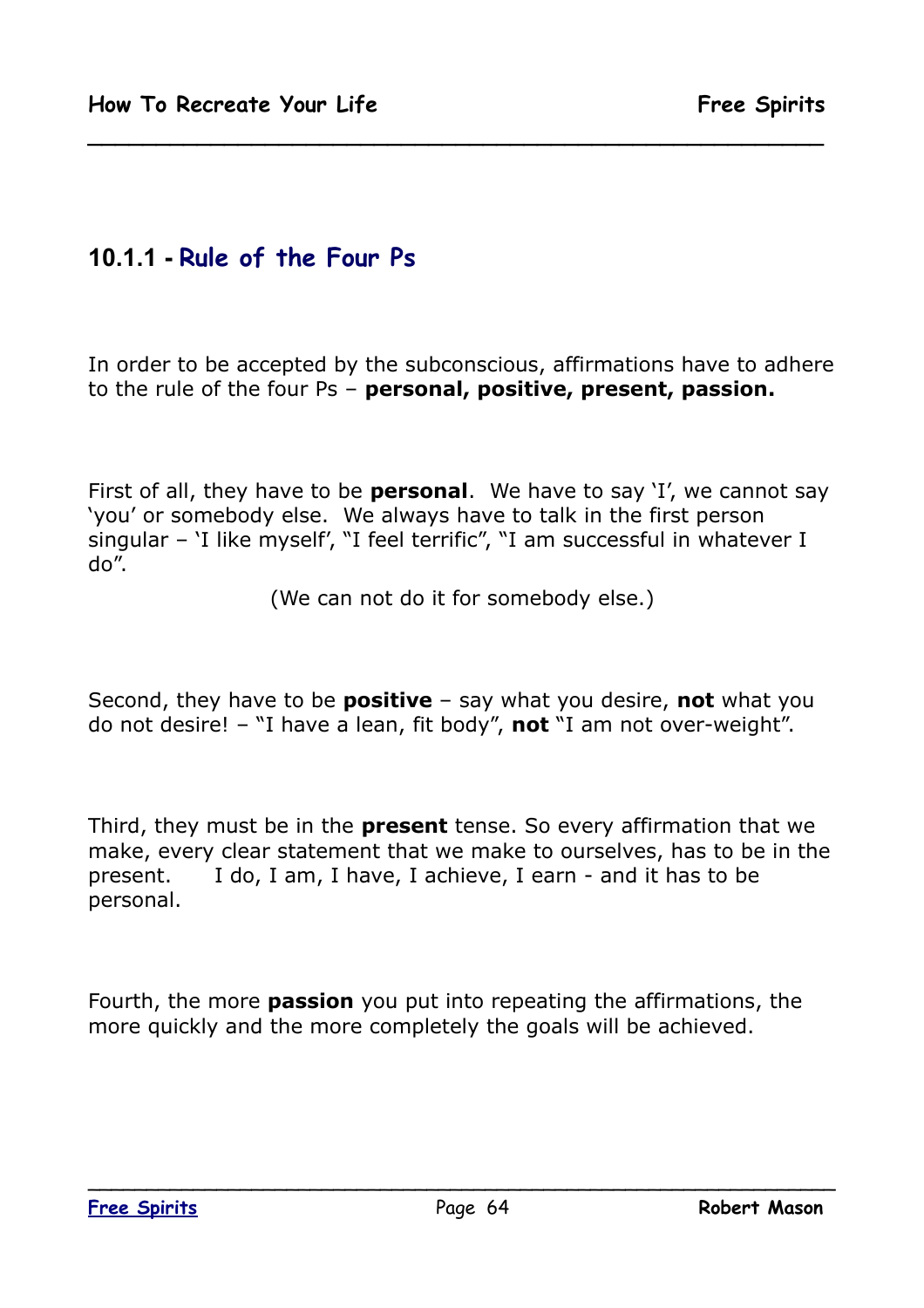### **10.1.2 - Affirmations exercise**

Write down as many affirmations you can think of that are relevant to what you truly desire to create.

**\_\_\_\_\_\_\_\_\_\_\_\_\_\_\_\_\_\_\_\_\_\_\_\_\_\_\_\_\_\_\_\_\_\_\_\_\_\_\_\_\_\_\_\_\_\_\_\_\_\_\_\_\_\_**

There are affirmations throughout the body of this course. You can use any of these that feel right for you – or you can use your own.

Think of affirmations that describe the way you would like to be, what you would like to have, what you would like to do.

You can use the affirmations printed in blue in this session – and add more of your own if you wish to.

Use them first thing in the morning, during the day, and last thing at night.

Say each of them several times – with feeling, with **passion**.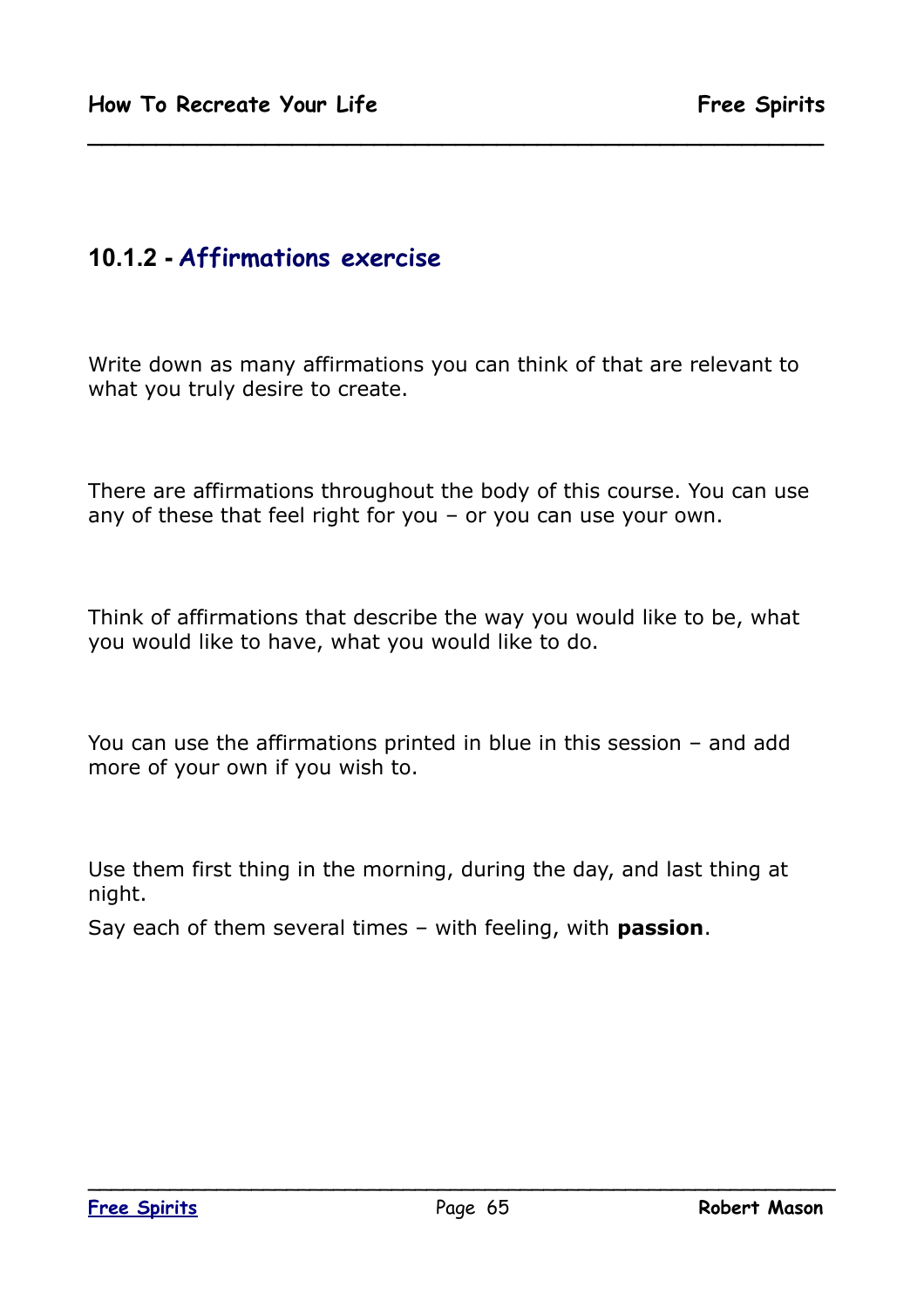## **10.2 - Visualization**

Visualization is the second very powerful way that we can support and strengthen our goals. It is the most powerful single capability that we have, the ability to form a clear, precise, vivid mental picture of the things that we want to be, have or do - and to hold that picture very, very clearly in our mind.

**\_\_\_\_\_\_\_\_\_\_\_\_\_\_\_\_\_\_\_\_\_\_\_\_\_\_\_\_\_\_\_\_\_\_\_\_\_\_\_\_\_\_\_\_\_\_\_\_\_\_\_\_\_\_**

Whatever you can hold in your mind, on a continuous basis, you can be, have or do. Einstein said that your imagination is your preview of life's coming attractions.

Form and replay a detailed, vivid mental picture of what you want to be, have or do very clearly in your mind, with great enthusiasm. Hold a clear picture in your mind of your goal as though it were already in existence right now. And replay that picture every single day.

### **10.2.1 - Mental Rehearsal**

Mental Rehearsal is a specific use of visualization. Prior to every situation of importance, take a couple of minutes to play a clear mental picture of the ideal **you** in the upcoming situation - with **exactly the ideal result.**

This is called **mental rehearsal**. It is one of the most important single abilities to develop in moving toward peak performance and high achievement. This is the ability to see every situation through from beginning to end in your mind before you actually get into the situation. Then your subconscious will give you the words, the actions, the gestures, the emotions and the responses that are exactly consistent with the mental picture that you have printed on your brain. When I was a free-lance systems consultant,

#### **I personally used this technique to win every contract that I applied for!**

Remember that the **degree of emotion** that you mix with your affirmations and with your mental pictures determines the degree to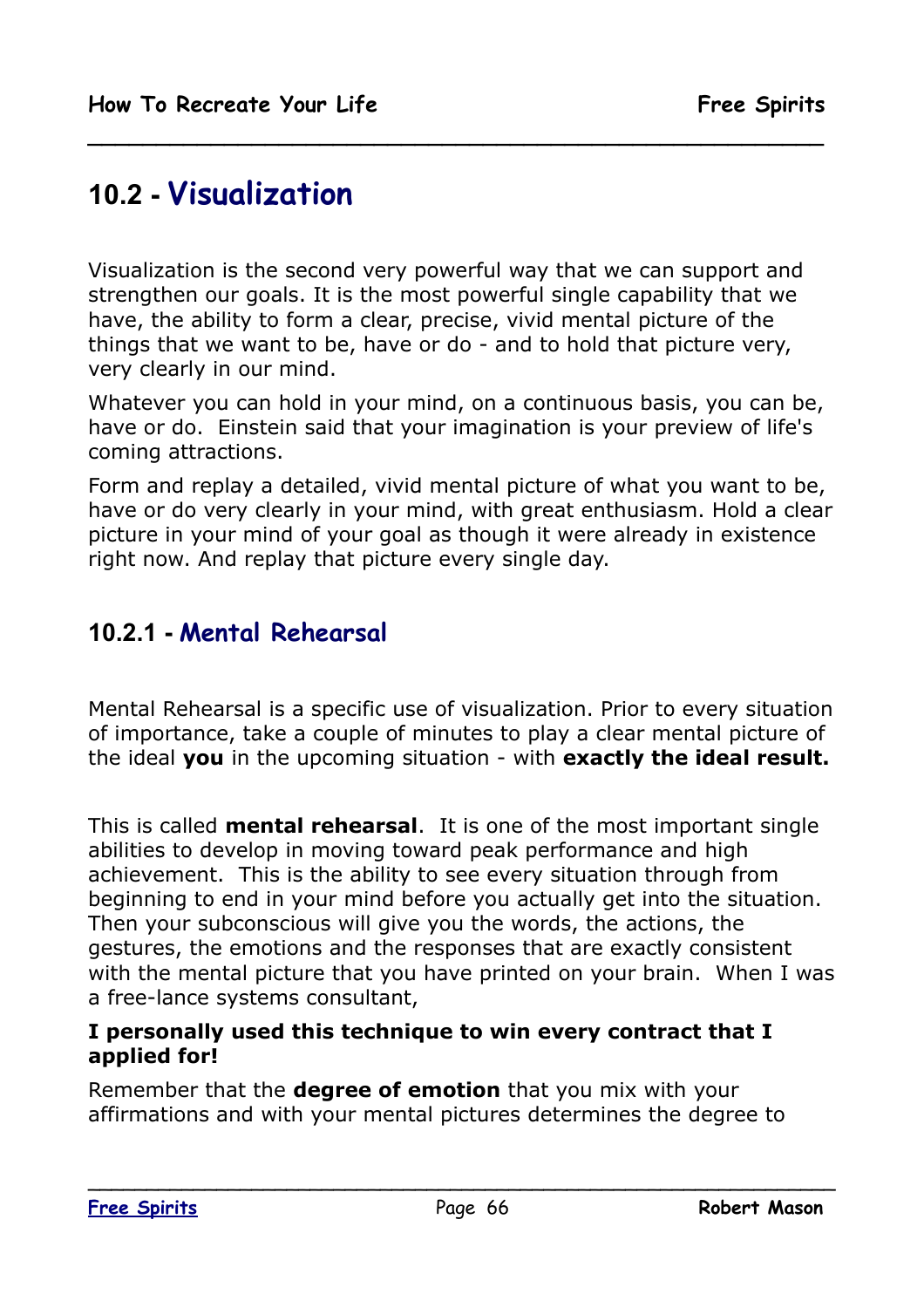which the subconscious mind is activated to go to work to bring those goals and those objectives into reality in your life.

**\_\_\_\_\_\_\_\_\_\_\_\_\_\_\_\_\_\_\_\_\_\_\_\_\_\_\_\_\_\_\_\_\_\_\_\_\_\_\_\_\_\_\_\_\_\_\_\_\_\_\_\_\_\_**

**'Go forward boldly - and unseen forces will come to your aid'** ~~ Earl Nightingale

### *I am increasingly magnetic to money, prosperity and abundance*

Get a clear picture that you can hold in your mind of your goal as though it were already in existence right now. And every single day, play that picture of the goal on the screen of your mind, every single time that you get a chance. Play it over and over and over again, so that every time you have a spare moment, you are flashing that picture on your mind.

### *I am always in the right place at the right time*

Every single step up to now, in this course, has brought us to the point where we are capable of forming an absolutely clear, vivid, distinct mental image that we can carry round in our mind. And we will achieve the goal to the exact degree to which we are capable of seeing it with complete clarity within our minds. And the more we think about it, the more clear and precise and sharp that image will become and the more quickly and completely it will come into our lives.

### *I allow myself to think and dream in unlimited ways*

### **10.2.2 - Visualization exercise**

Practise visualizing what you desire to be, to do or to have, in as much detail as possible.

Simply sit still for a few minutes, imagining that you already have whatever it is that you desire, picturing whatever it is exactly as you would like to have it.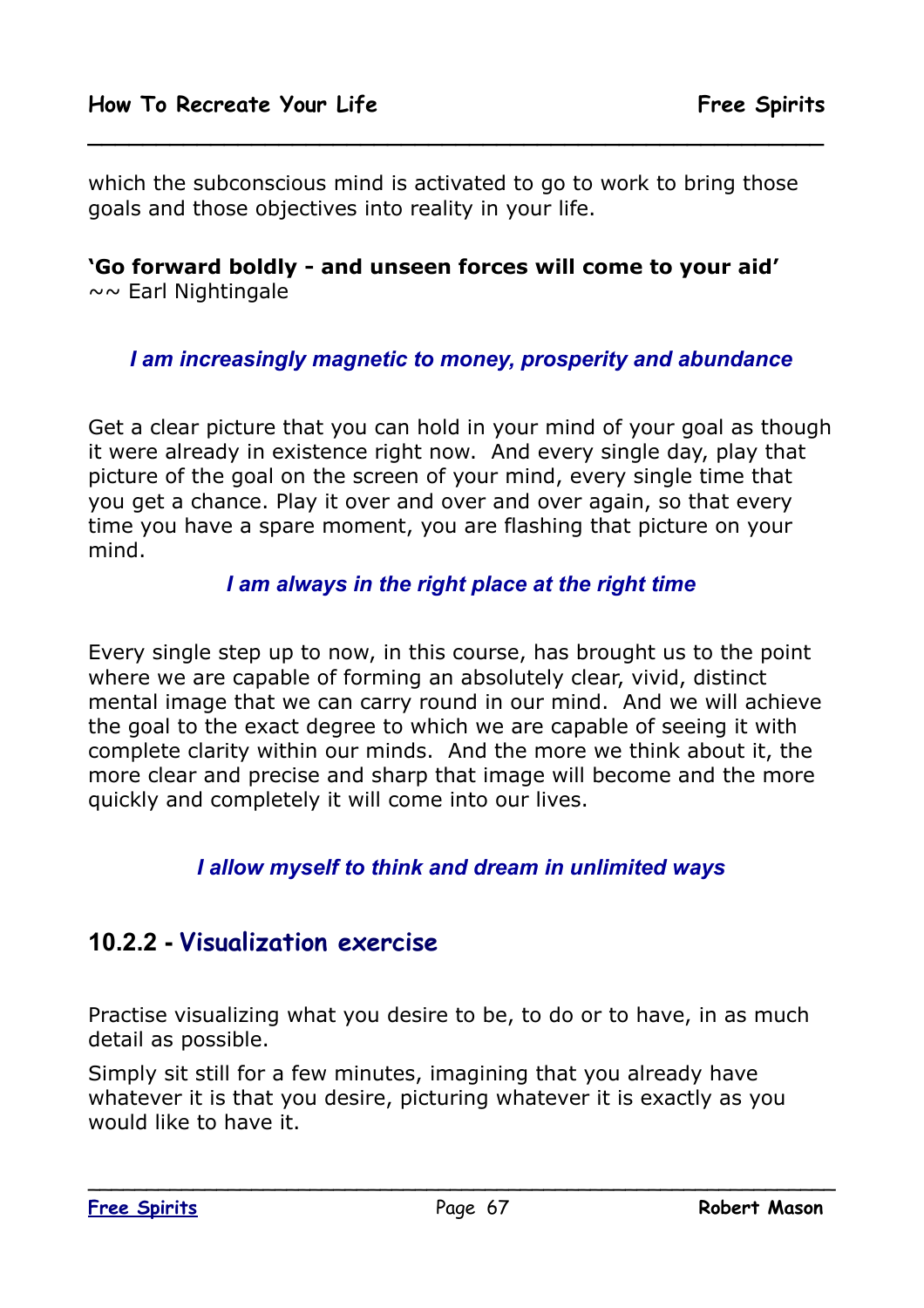# **Attitude and Passion**

**\_\_\_\_\_\_\_\_\_\_\_\_\_\_\_\_\_\_\_\_\_\_\_\_\_\_\_\_\_\_\_\_\_\_\_\_\_\_\_\_\_\_\_\_\_\_\_\_\_\_\_\_\_\_**

## **11.1 - Always Expect the Best from Yourself**

You are capable of extraordinary accomplishments, and you should always hold yourself to the highest of expectations. By refusing to settle for anything less than your personal best, you will become a top achiever in your industry and in life.

The world is full of people who are willing to live mediocre lives. Everywhere you go you'll encounter those people who accept the mundane as normal.

But this doesn't mean **you** have to lower **your** standards!

Your unique talents allow you to create exactly the kind of life you have always dreamed of having. Master the arts of self-discipline and intentional manifestation - and expect ever-greater levels of personal success.

Your best is a dynamic concept. As you learn and grow, your maximum capabilities are likely to expand and improve. Therefore, you are well within your rights to expect more and more from yourself as your potential for excellence continues to increase.

Avoid frustrating yourself by demanding the impossible, but always strive to achieve slightly beyond your comfort zone. When setting goals in the various areas of your life, select targets that challenge you to push beyond your "normal" abilities, while avoiding the temptation to create unrealistic fantasies.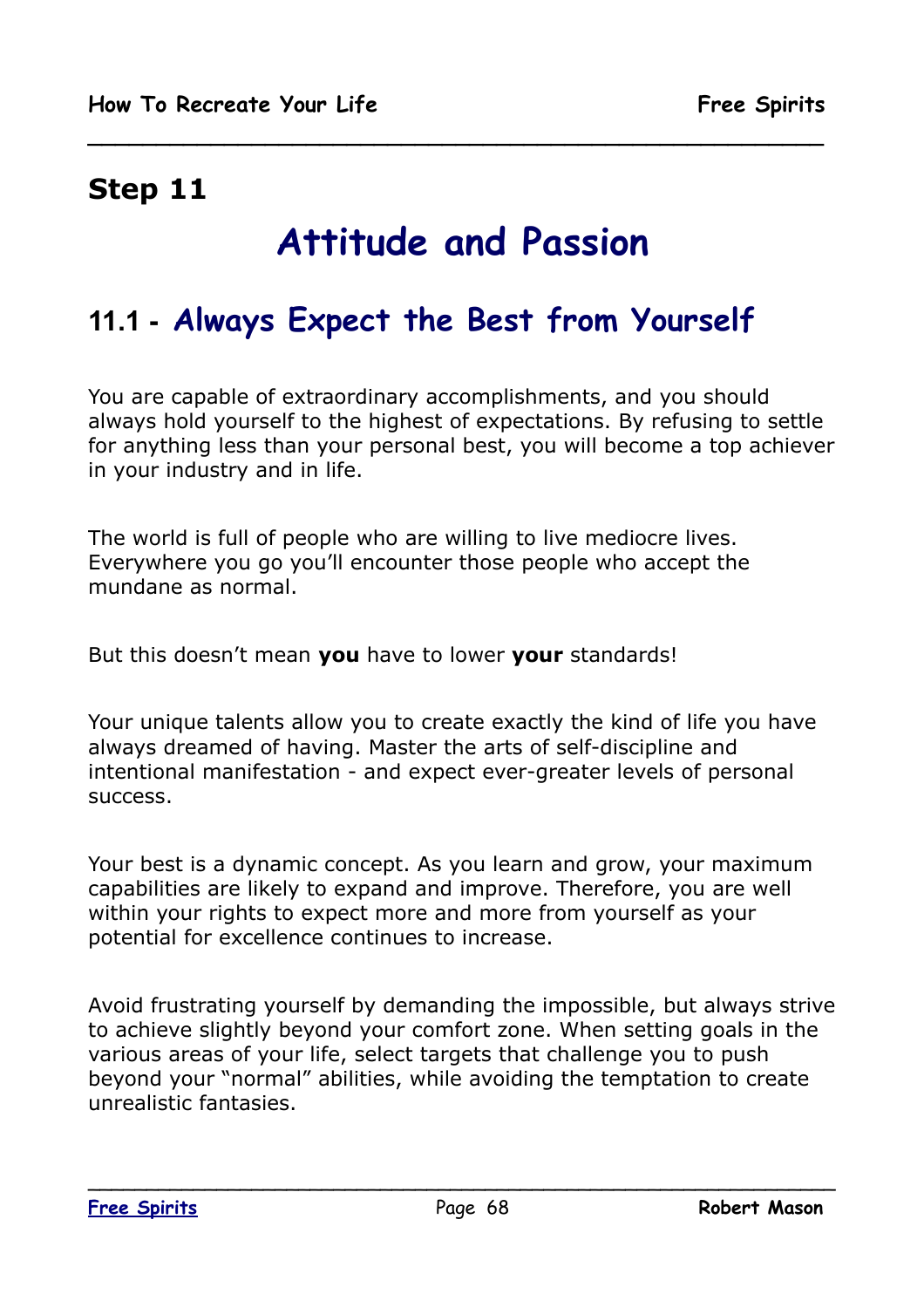To put this suggestion into the right frame of reference, consider what the great thinker Henry David Thoreau once said:

**\_\_\_\_\_\_\_\_\_\_\_\_\_\_\_\_\_\_\_\_\_\_\_\_\_\_\_\_\_\_\_\_\_\_\_\_\_\_\_\_\_\_\_\_\_\_\_\_\_\_\_\_\_\_**

#### **"If you have built castles in the air, your work need not be lost. There is where they should be. Now put foundations under them."**

Clearly, Thoreau is saying to dream beyond what qualifies as a reasonable goal, and then get to work bringing your dream to life. And the only way to do this is to have the utmost faith in yourself and to comfortably expect greatness as the result of your best efforts.

When you think about what you want from life, envision a grand set of circumstances truly worthy of you. Don't fall into the trap of playing it safe with your dreams, and don't give in to the fear of failure that stops the dreams of most people ever becoming a reality.

Adopting this frame of mind will empower you to create fabulous visions and manifest these visions with confidence. This particular life is the only one you currently have, so don't short-change yourself. Expect the very best you have to offer at all times - and anticipate the best from life at every turn.

We know that since we become what we think about, the most outwardly identifiable characteristic or manifestation of what we are thinking about is our attitude - and we know that a **positive mental attitude** is an **absolutely indispensable prerequisite for success**.

At all times, keep your mind and your conversation and all of your thoughts and activities focused on **solutions and benefits**.

### *The universe is safe, abundant and friendly*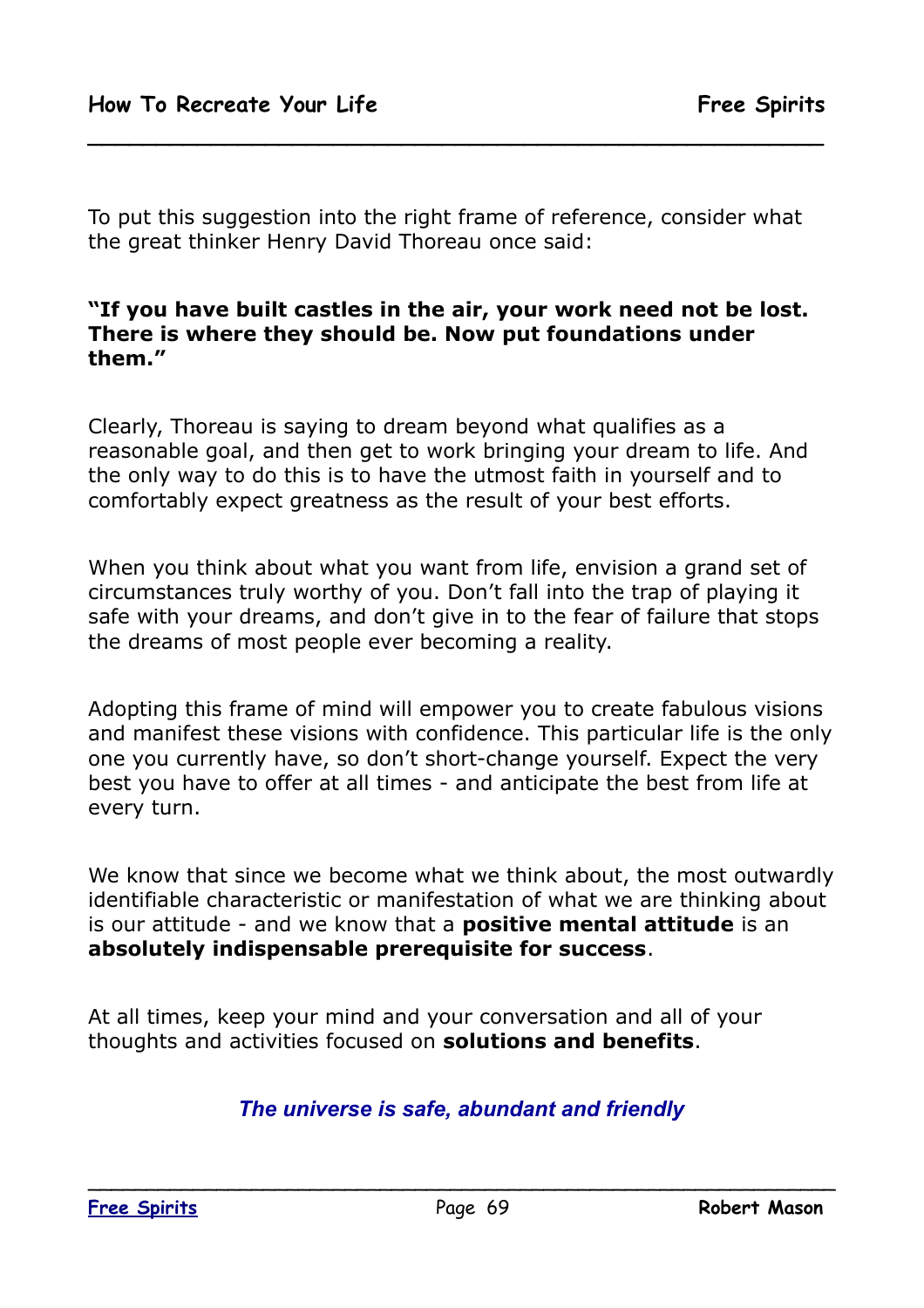It is essential to **eliminate destructive self-criticism**. Never criticize yourself for anything and never allow anybody else to say anything about you that is destructive or negative. Don't allow negatives about yourself of any kind. The basic rule is this - **never say anything about yourself that you do not sincerely desire to be true**.

**\_\_\_\_\_\_\_\_\_\_\_\_\_\_\_\_\_\_\_\_\_\_\_\_\_\_\_\_\_\_\_\_\_\_\_\_\_\_\_\_\_\_\_\_\_\_\_\_\_\_\_\_\_\_**

When we **accept responsibility**, we look to the future and to what we can do, but when we blame, we look to the past and to what cannot be undone or changed.

> *I speak of success and prosperity My words uplift and inspire others*

Keep yourself **enthusiastic** and keep yourself **positive** by continually thinking about your goals and talking about your goals. Keep your goals foremost in your mind.

Remember that the conscious mind can only hold one thought at a time, positive or negative, and a goal is a positive thought. No matter what happens, always think about your goals.

As long as you keep your mind clearly focused on the goal that you want to accomplish, you must achieve that goal. Any goal that you can hold in your mind on a continuing basis, you can have. Any thought that you can hold in your mind or your imagination will begin to come into your reality.

The very best time to begin using these methods is early in the **morning** and late in the **evening**. The subconscious is more amenable to suggestions in the first hour of the day and in the last hour of the day than at any other time.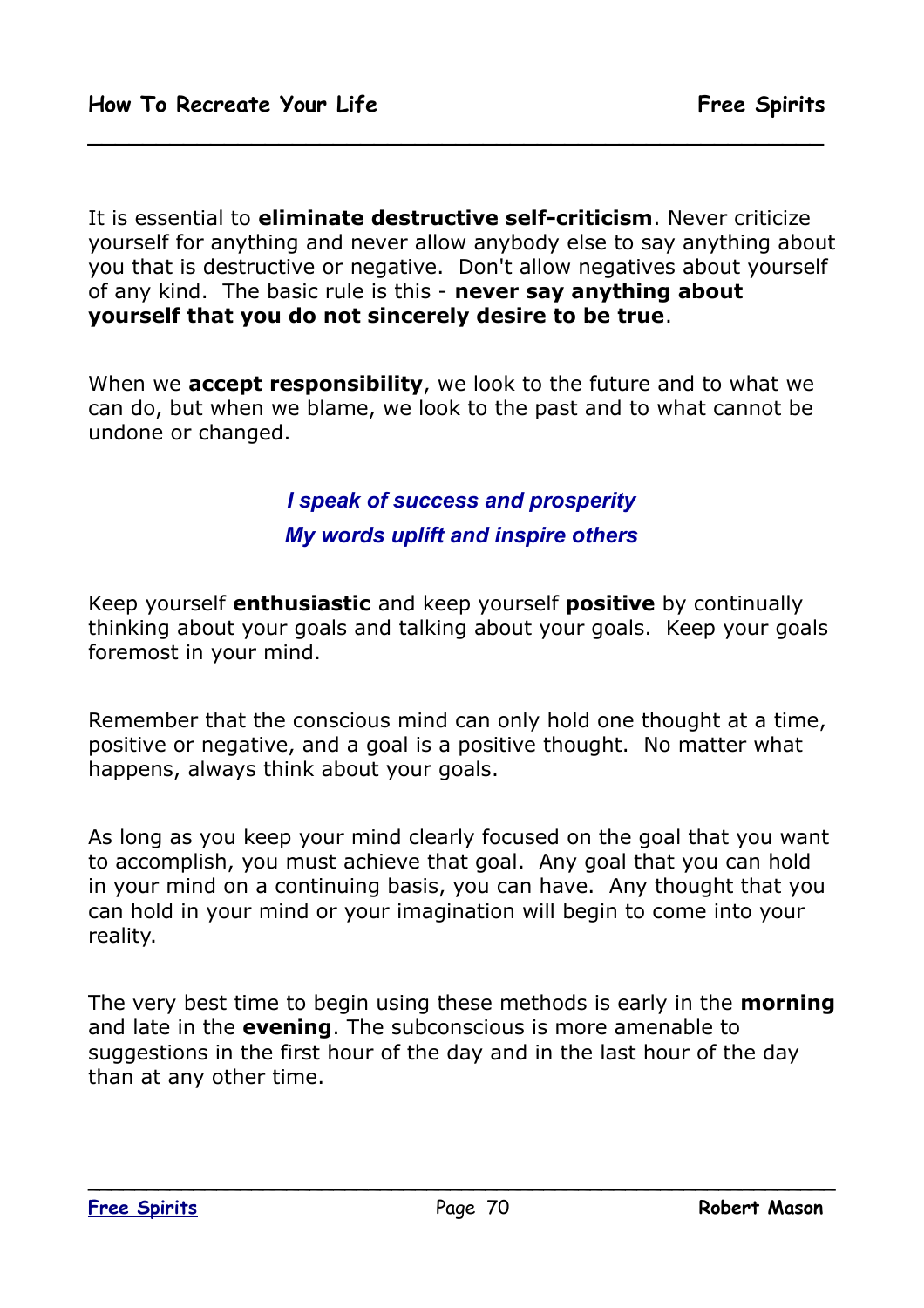The last thing to say to yourself in bed is:

#### "**I wake up in the morning feeling terrific, I wake up in the morning feeling terrific, I wake up in the morning feeling terrific**".

**\_\_\_\_\_\_\_\_\_\_\_\_\_\_\_\_\_\_\_\_\_\_\_\_\_\_\_\_\_\_\_\_\_\_\_\_\_\_\_\_\_\_\_\_\_\_\_\_\_\_\_\_\_\_**

Let those be the last thoughts that you drop into the subconscious before you go off to sleep.

The first thing that you say when you get up in the morning is:

**"I feel terrific, I feel terrific, I feel terrific"** and say it with feeling, say it with enthusiasm, say it as though you actually mean it and you will find that it actually generates a surge of energy and vitality throughout your whole body.

#### *I value my time and energy*

The next thing that you do, after you have got up, is to remember that this first hour is a golden opportunity for reprogramming your subconscious. Don't read the newspaper, don't watch television, don't listen to the radio in that first hour. Instead, spend ten to twenty minutes writing your goals again and focusing on them.

**We know from earlier that we become what we think about - and that everything that we are, right now, is the sum total result of everything that we have thought about until now.**

*I surround myself with things that reflect my aliveness and energy*

**We also know that everything that we are, or ever will become, will come as a result of the contents of our mind, that we do not achieve our destinies or realize our futures through physical effort at all.**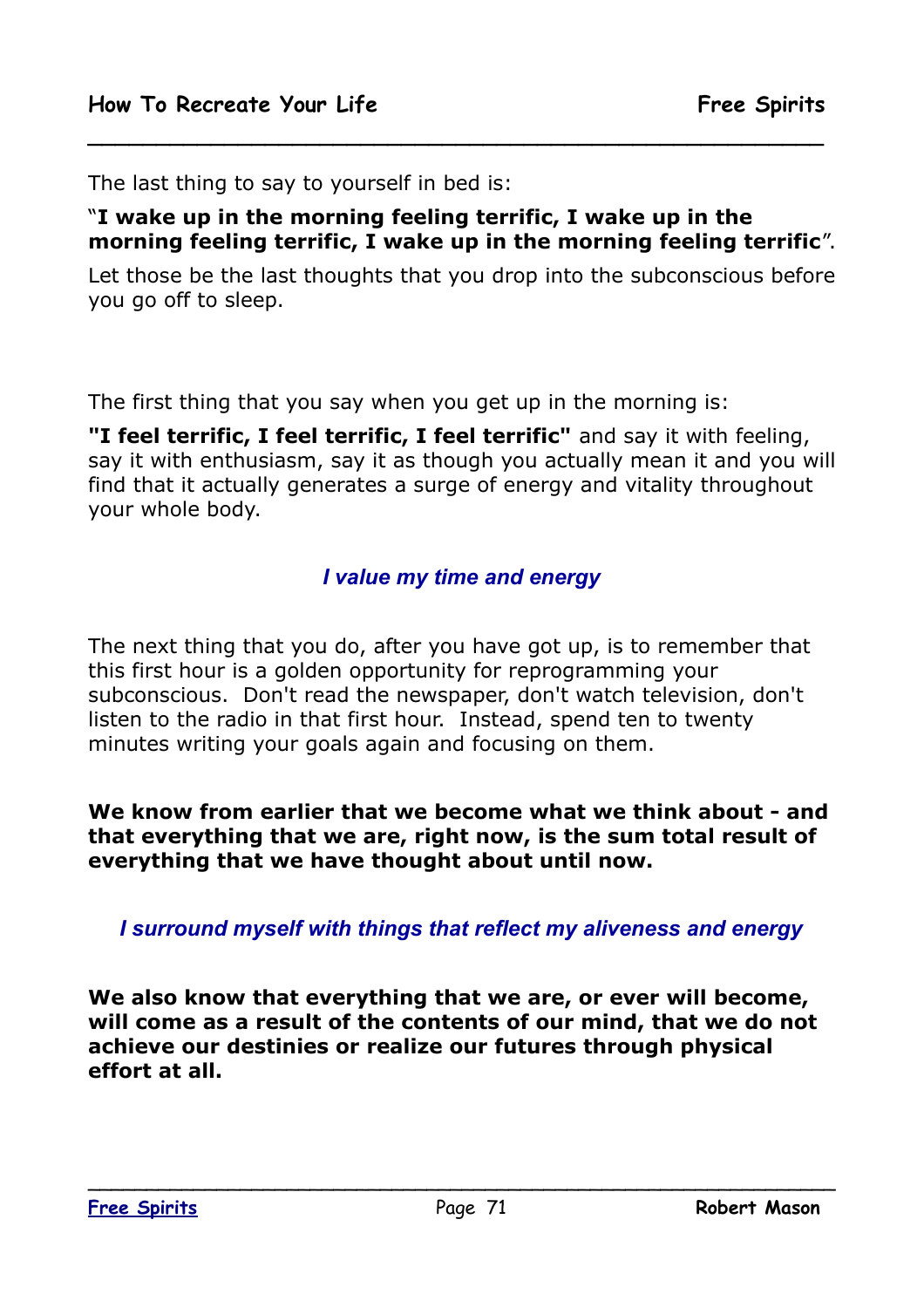# **11.2 - Channel Positive Energy Into Your Life**

Your thoughts and feelings are providing the vibration that creates your life.

**\_\_\_\_\_\_\_\_\_\_\_\_\_\_\_\_\_\_\_\_\_\_\_\_\_\_\_\_\_\_\_\_\_\_\_\_\_\_\_\_\_\_\_\_\_\_\_\_\_\_\_\_\_\_**

#### **What we think and feel strongly about, we manifest into existence**.

If we receive 100 units of energy each and every day, with which to live each day and to be creative, many people waste most of it on blame and worry. Many people spend 30 units of creative energy thinking about the past and what might have been, and 30 units worrying about the future and how bad it might be, so that they only have 40 units of energy left with which to live their lives.

No wonder there is so much ill health and sickness around, because so many people are wasting their creative energy and have too little energy left to live happy, productive, creative lives today.

### **Focus on the positive**

The difference between positive thinkers and negative thinkers is very simple - positive thinkers think and talk continually about solutions, and negative thinkers continually think and talk about problems. From this point onward, keep your mind and your conversation and all of your thoughts and activities focused on the various solutions that are possible, with all the benefits.

### *I give myself permission to be all that I can be*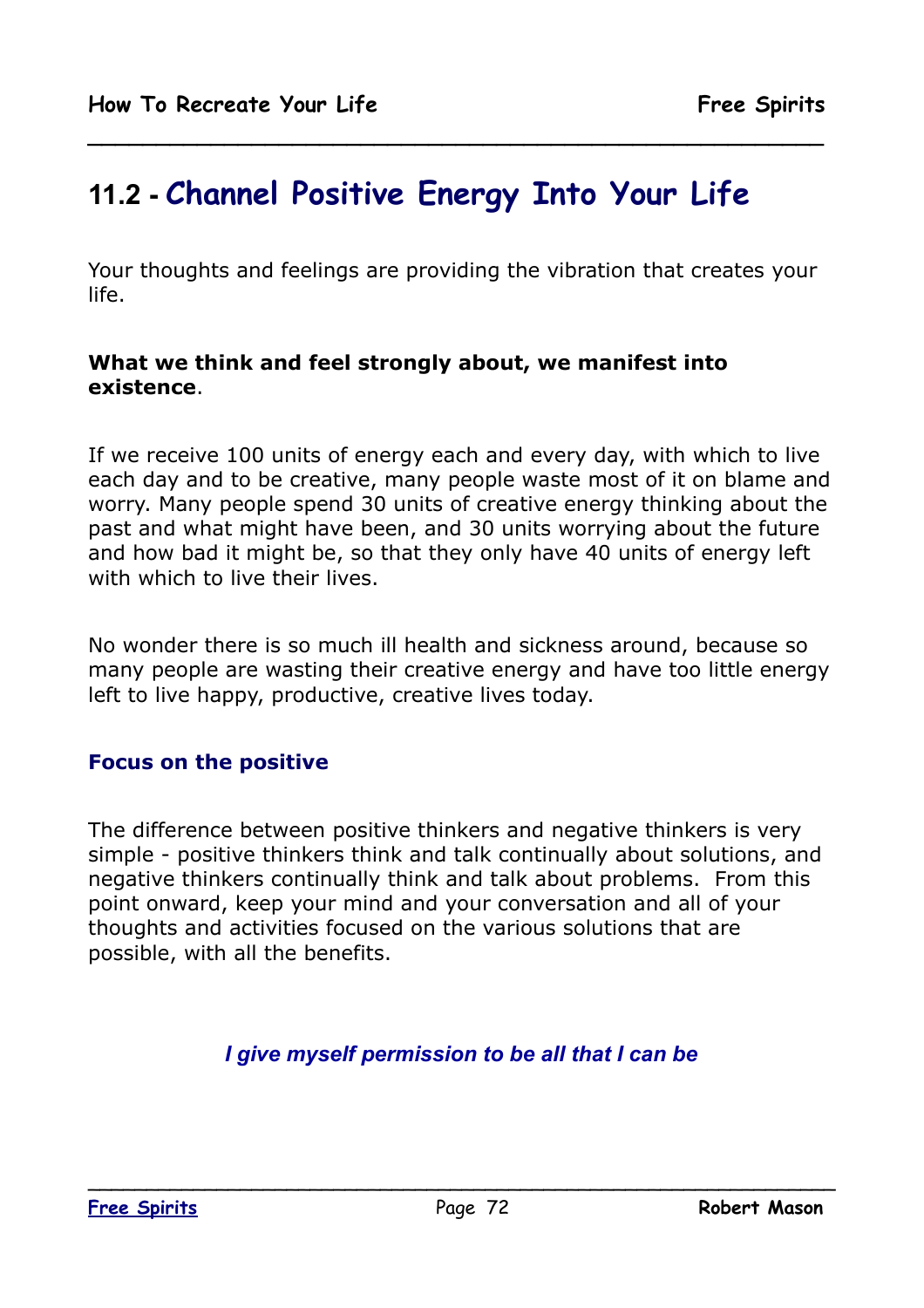You can use the affirmations printed in blue in this session – and add more of your own if you wish to. Use them first thing in the morning, during the day, and last thing at night.

**\_\_\_\_\_\_\_\_\_\_\_\_\_\_\_\_\_\_\_\_\_\_\_\_\_\_\_\_\_\_\_\_\_\_\_\_\_\_\_\_\_\_\_\_\_\_\_\_\_\_\_\_\_\_**

Say each of them several times – with feeling, with **passion**.

#### *I trust my ever-increasing ability to create abundance*

**Those people who are excited and positive and are moving toward the accomplishment of their goals, get even more energy and even more ideas and more creativity.** 

Those who are going nowhere, who have very few ideas or have no goals, even the energy they had is dissipated.

The Bible says*: those who have, shall have more - those who have not, shall have less.*

> *I trust that everything comes at the perfect time and in the perfect way*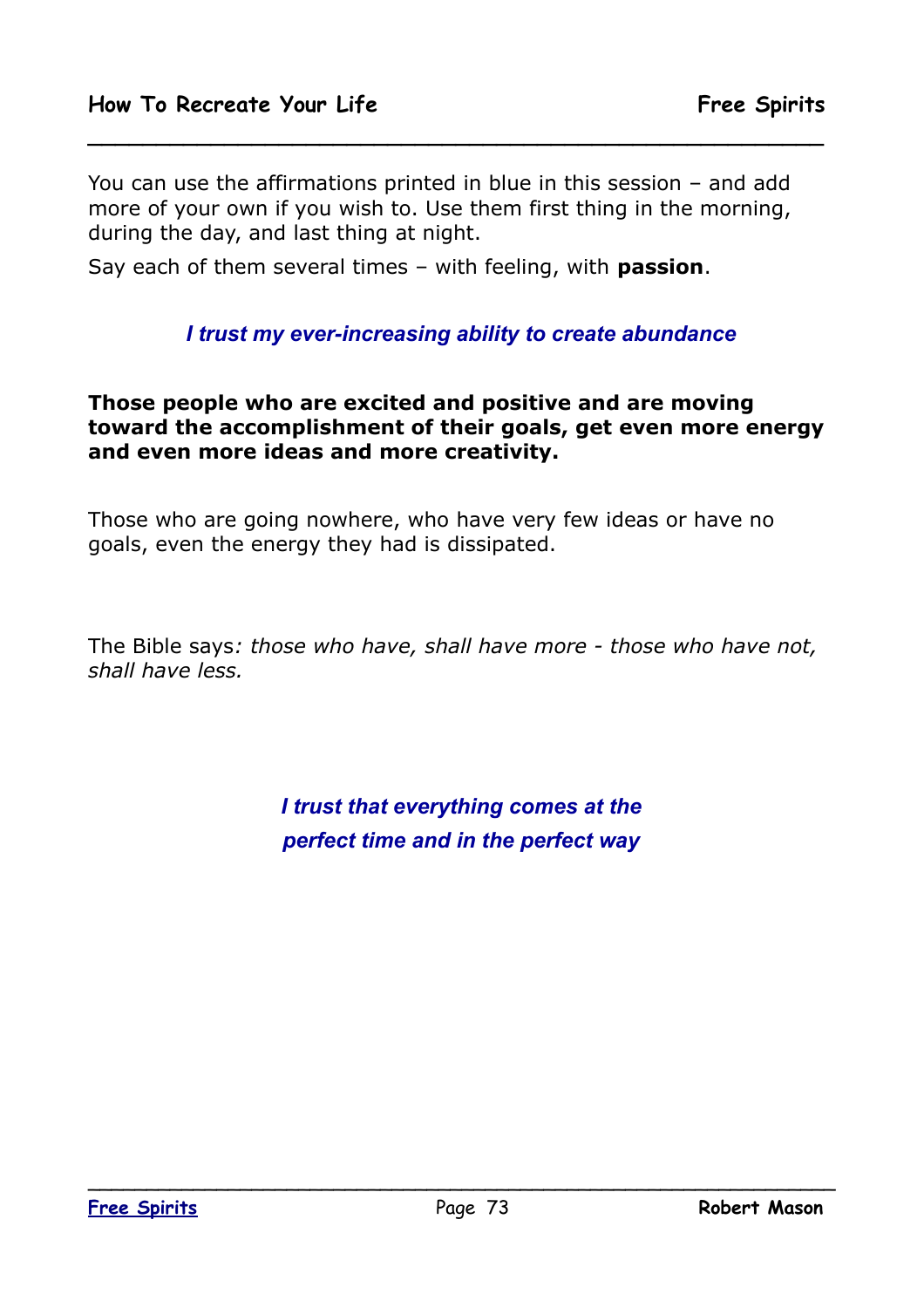## **Step 12**

# **Appreciation and Gratitude**

**\_\_\_\_\_\_\_\_\_\_\_\_\_\_\_\_\_\_\_\_\_\_\_\_\_\_\_\_\_\_\_\_\_\_\_\_\_\_\_\_\_\_\_\_\_\_\_\_\_\_\_\_\_\_**

# **12.1 – Appreciation**

Gratitude acknowledges your power and ability to create. It focuses your attention on what you have – and what you pay attention to increases. It is a constant reminder to yourself of how abundant the universe is and how you can trust its unending flow. Appreciation is a state of mind that magnetizes money and abundance to you.

### *I appreciate all that I am and all that I have*

Appreciating yourself and thanking the universe motivates your subconscious to create even more good in your life. Appreciation is reflected in your attitude, and your attitude can either magnetize or repel money. Many successful businessmen write thank you letters or send gifts to those who assist them. Thanking the universe for your abundance, either by mentally saying "thank you" or acknowledging your gratitude aloud, will multiply your prosperity.

#### *I appreciate myself*

Every time you say "**thank you**" to yourself, you instill confidence in your ability to create what you want. Begin by thanking the universe for every small thing that comes your way, appreciate how far you have come and all that you have already accomplished, and you will overcome your fears and doubts.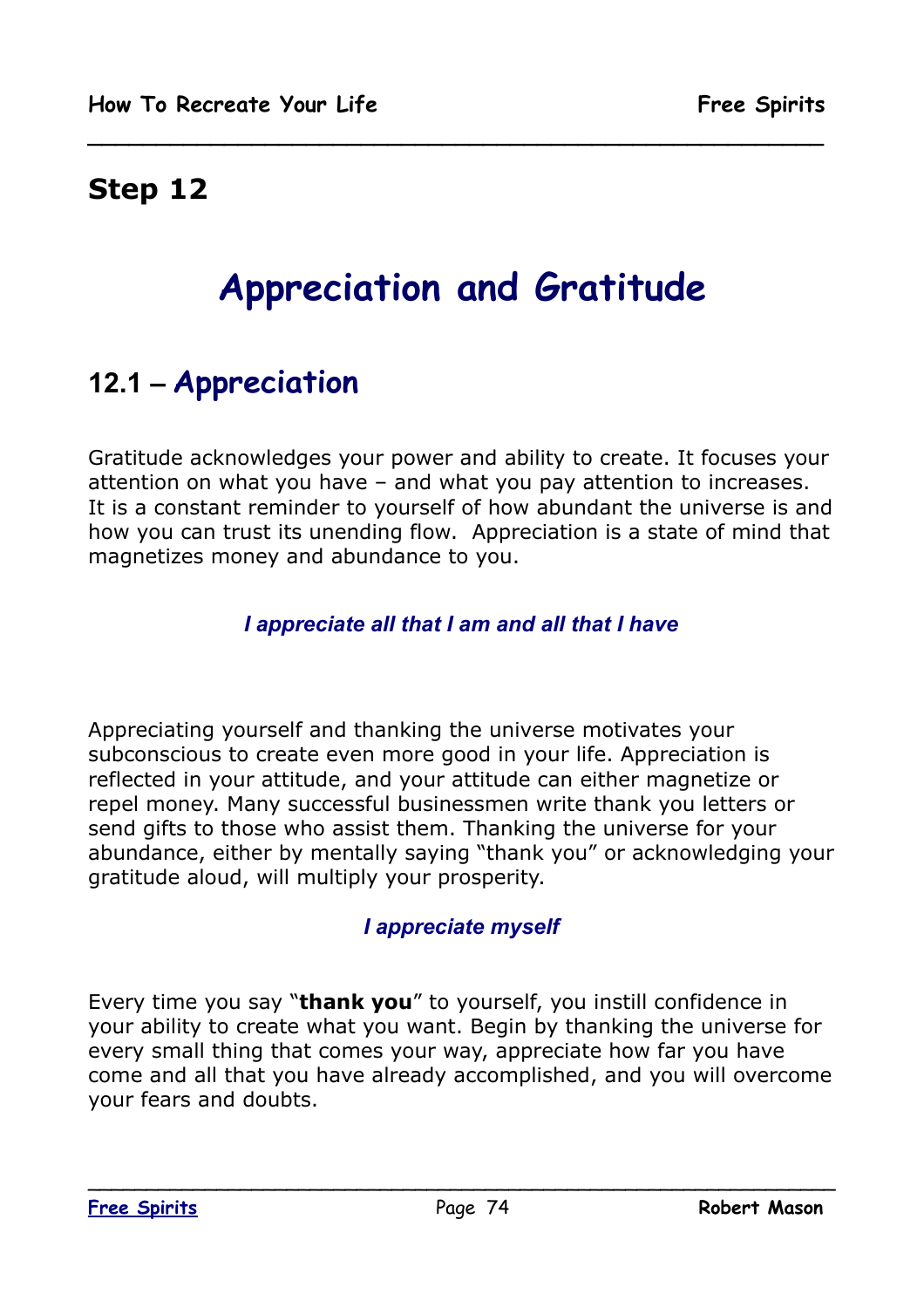Give thanks for all the things you take for granted – the place you live in, the friends who love you, the food on your table. Do not label what you have now as inadequate, but instead begin thanking the universe for it.

**\_\_\_\_\_\_\_\_\_\_\_\_\_\_\_\_\_\_\_\_\_\_\_\_\_\_\_\_\_\_\_\_\_\_\_\_\_\_\_\_\_\_\_\_\_\_\_\_\_\_\_\_\_\_**

By doing this, you are making yourself magnetic to even more good things. Pretending that you are increasing your feelings of satisfaction and happiness, plus intending to have more good things appear in your life, is all that is required.

#### *I give thanks for my wonderful life*

Feeling continual gratitude for the blessings in your life creates the vibration that will attract even more good things to you. This is one of the most important concepts to grasp when practising the laws of attraction.

Acknowledge your friends and family - be grateful for your family and friends, and you will find more friends come into your life.

Those who complain about lack and live in a state of dissatisfaction with what they have are telling the universe to stop sending blessings their way. It is only when we are grateful and pleased with the abundance already in our lives that we can readily attract even more to us.

#### *I know that being grateful can bring about more abundance*

#### **Gratitude exercise**

Write down all that you already have that you can be grateful for – family, friends, health, possessions.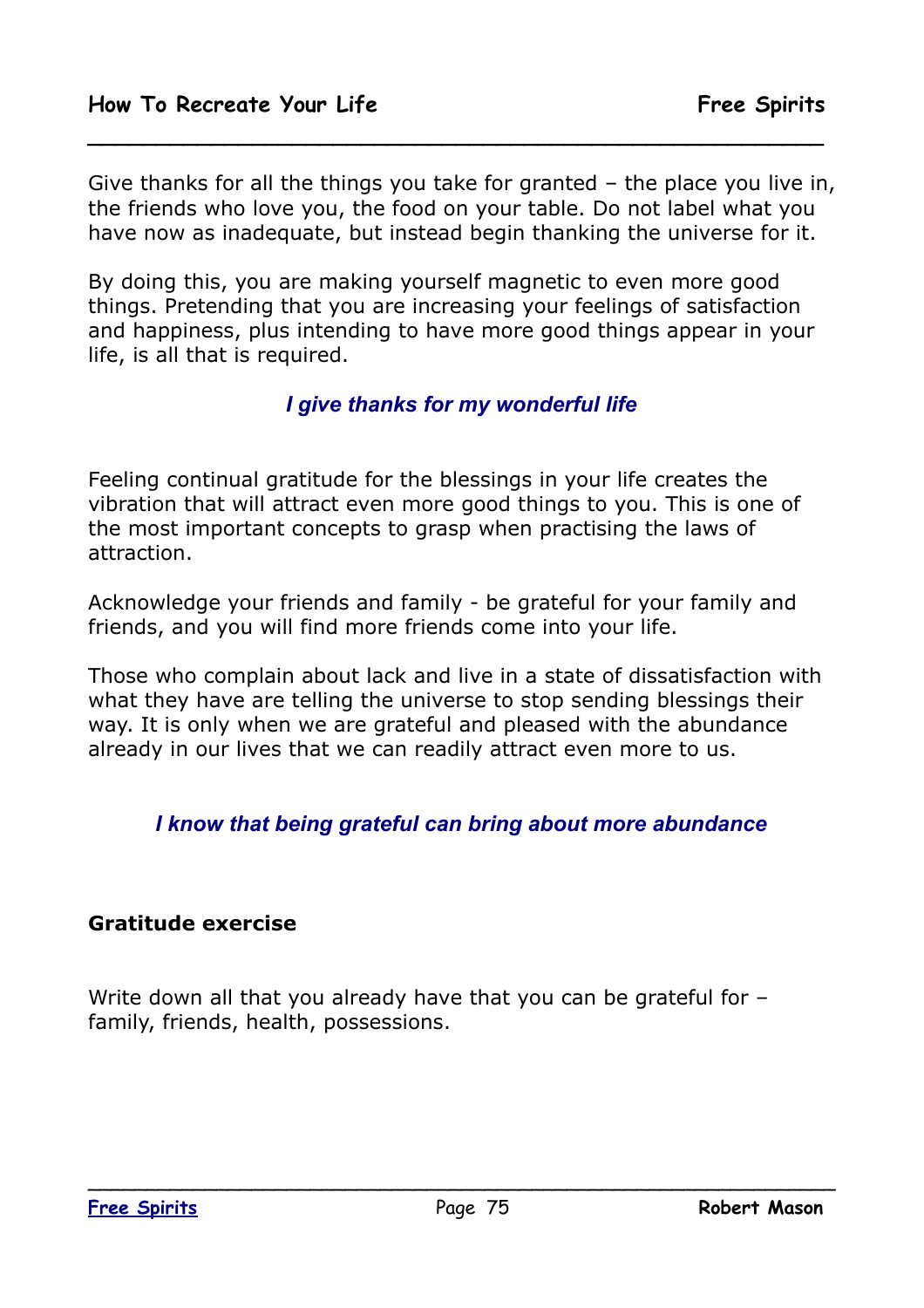## **12.2 - Honour Yourself**

#### **Express gratitude to yourself – for all that you have done, and all you are doing.**

**\_\_\_\_\_\_\_\_\_\_\_\_\_\_\_\_\_\_\_\_\_\_\_\_\_\_\_\_\_\_\_\_\_\_\_\_\_\_\_\_\_\_\_\_\_\_\_\_\_\_\_\_\_\_**

Take small actions that **honour yourself –** preferably every day if you can.

### **You are worth it!**

Perhaps you would like to soak in a warm bath, buy flowers for your house, or take half an hour for yourself every day. Nurturing activities give your subconscious a message that you are a worthy person who deserves to have your goals met.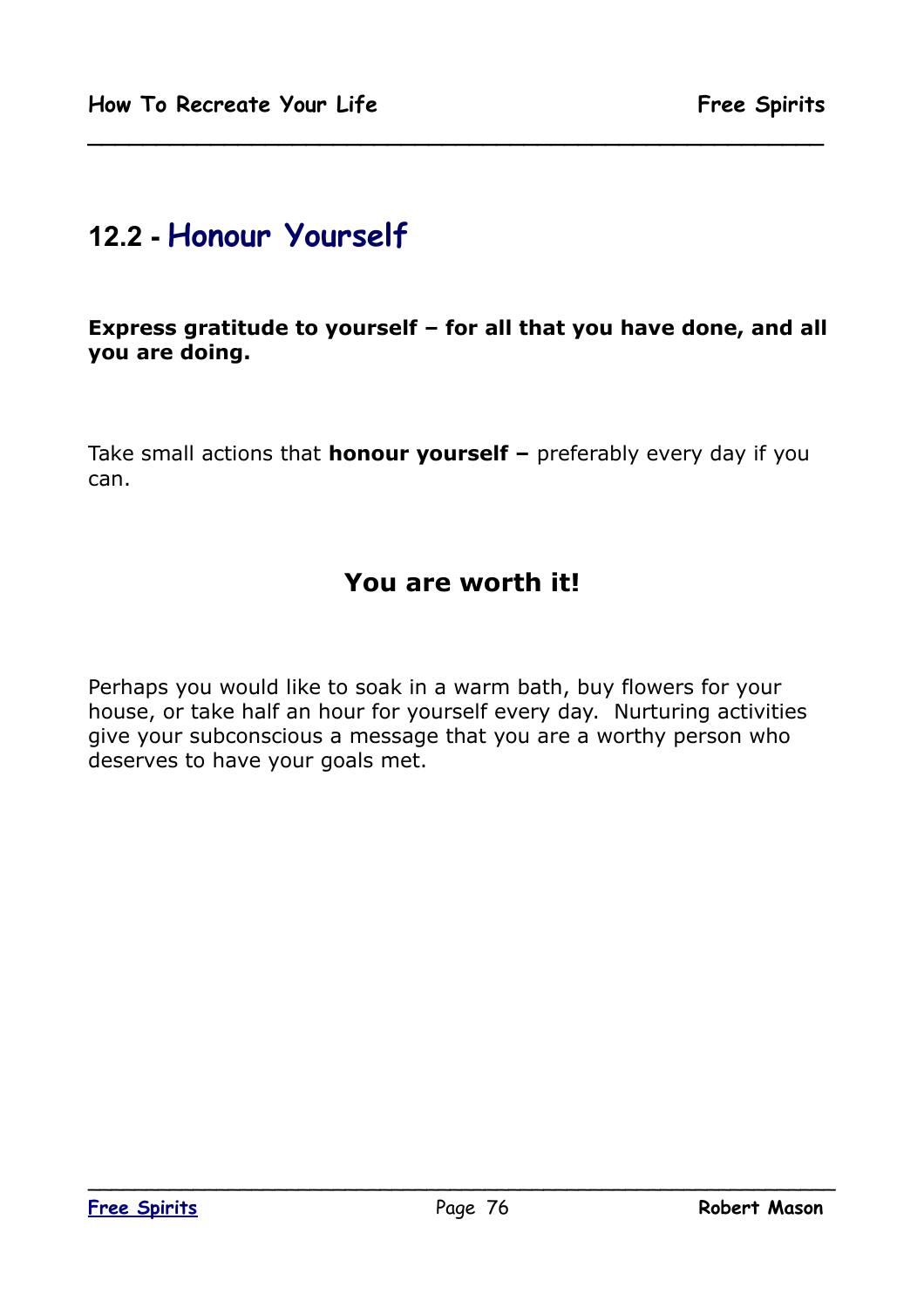## **Step 13**

# **Life's Work and Life Purpose**

**\_\_\_\_\_\_\_\_\_\_\_\_\_\_\_\_\_\_\_\_\_\_\_\_\_\_\_\_\_\_\_\_\_\_\_\_\_\_\_\_\_\_\_\_\_\_\_\_\_\_\_\_\_\_**

# **13.1 - Discovering Your Life's Work**

### *I have a unique, special contribution to make*

Remember that every single one of us is endowed by nature with the ability to achieve excellence or outstanding accomplishment in at least one specific area. Every single person is put on the earth for a unique purpose. Nobody is created at random, every one of us has something valuable and special to contribute to the human race.

Every one of us can be excellent, can be outstanding in at least one area and one of our major responsibilities as an adult is to find our area of great potential and to channel our energies and abilities into becoming excellent in that area.

Every single successful man and woman who has ever made a contribution to the world in any area has found their area of excellence. Then they have channelled their time and talent and ability and energy into becoming outstanding in at least that one area.

#### *I am alert to my opportunities and I use them well*

In establishing our goals, one of our goals has to be to think in terms of where we can develop excellence. You can only become excellent doing what you love to do. One of our prime responsibilities is to find what we love to do as adults and then to spend the time and the effort and the energy in order to become excellent in that area.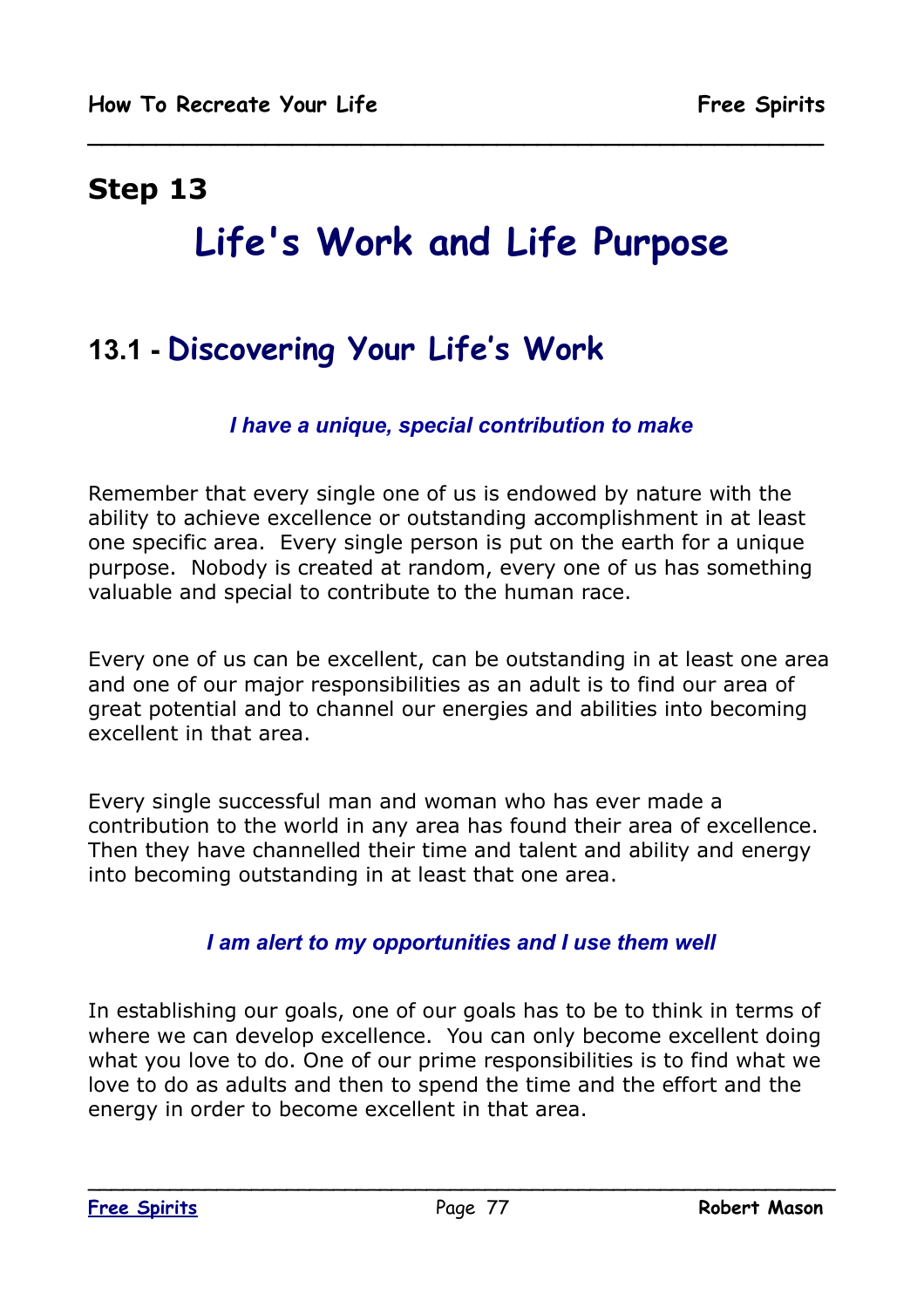You can tell where your potential area of excellence is:

- by looking at what interests you

- by looking at what attracts your attention

- by looking at the sort of things you would do if you were not being paid for them at all

**\_\_\_\_\_\_\_\_\_\_\_\_\_\_\_\_\_\_\_\_\_\_\_\_\_\_\_\_\_\_\_\_\_\_\_\_\_\_\_\_\_\_\_\_\_\_\_\_\_\_\_\_\_\_**

- by looking at the sort of things you would do if you had no limitations whatever on your abilities.

## **We make a living by what we get, but we make a life by what we give. ~ Winston Churchill**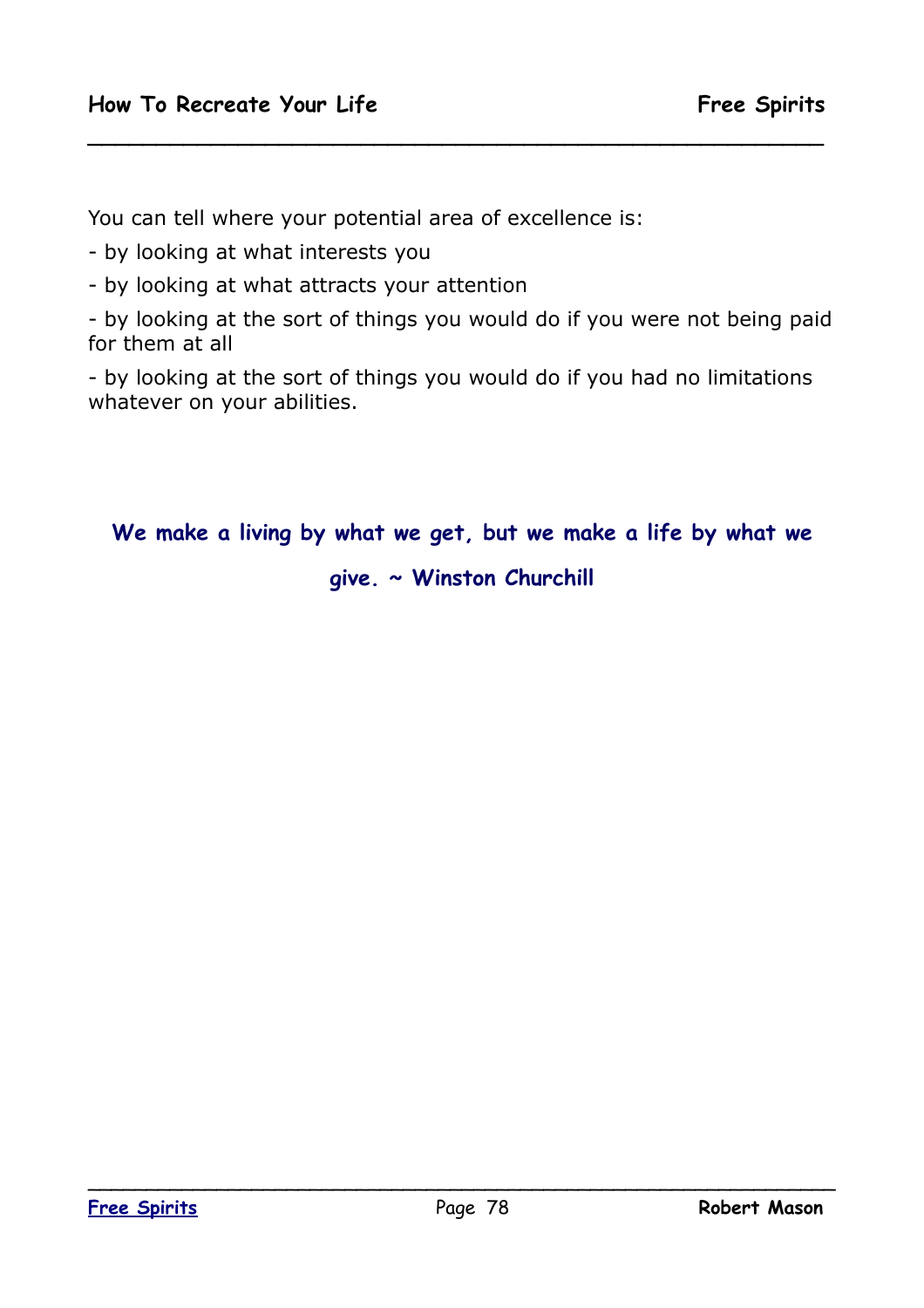## **Step 14**

# **Summary and Conclusion**

**\_\_\_\_\_\_\_\_\_\_\_\_\_\_\_\_\_\_\_\_\_\_\_\_\_\_\_\_\_\_\_\_\_\_\_\_\_\_\_\_\_\_\_\_\_\_\_\_\_\_\_\_\_\_**

# **14.1 - Essential Daily Tools**

These are the essential tools and techniques that will enable you to **create whatever you truly desire.**

### **14.1.1. Decision**

Decide in specific detail what it is that you intend to create – your **goal**.

### **14.1.2. Desire**

It is important that you set a goal that you intensely **desire**. Desire is the great motivator - it is an essential element for the achievement of any goal.

### **14.1.3. Belief**

You must absolutely believe, beyond a shadow of a doubt, that you have the ability to achieve the goal that you set for yourself.

### **14.1.4. Writing**

Write your goals down in complete detail, to program them into your subconscious.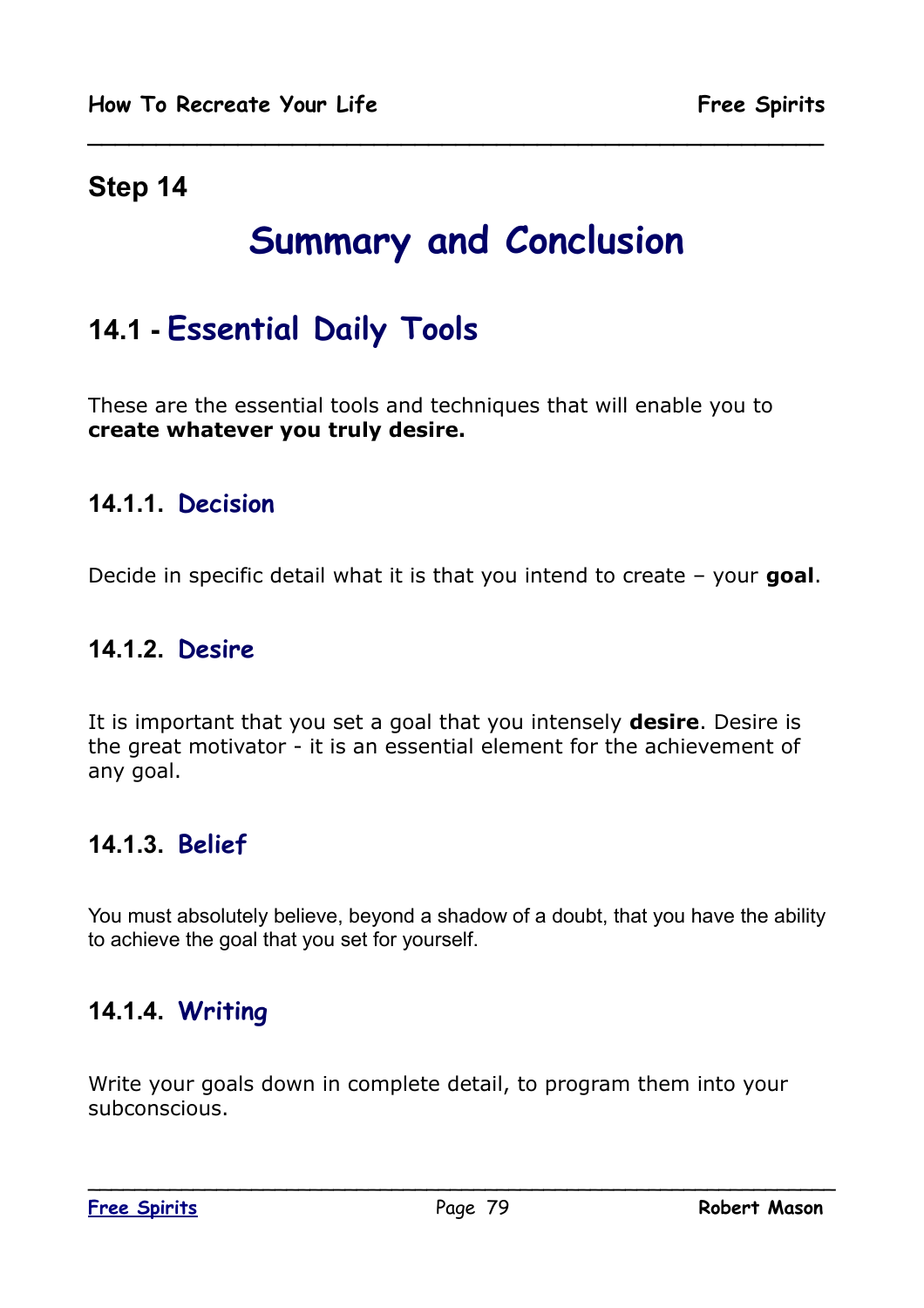### **14.1.5. Write** your goals again **every** morning.

### **14.1.6. Expectation**

The more conviction you have in your ability to achieve your goal, the sooner and the more completely it will be achieved.

**\_\_\_\_\_\_\_\_\_\_\_\_\_\_\_\_\_\_\_\_\_\_\_\_\_\_\_\_\_\_\_\_\_\_\_\_\_\_\_\_\_\_\_\_\_\_\_\_\_\_\_\_\_\_**

### **14.1.7. Affirmations**

Repeat your goals over and over to yourself, observing the rule of the four Ps - **personal, positive, present** and with **passion**.

**Daily affirmations** that you either say to yourself quietly, or out loud if you are on your own, perhaps driving the car, are probably the most simple and easiest way of effecting change in your life.

Saying **"I like myself", "I feel terrific", "I am responsible"**, changes the way you feel about yourself, makes you feel good about yourself, and powers you forward to perform everything that you do much more effectively.

Affirmations are especially effective when you go to bed and when you wake up in the morning.

When you go to bed, say to yourself several times *–* 

#### **"I wake up in the morning feeling terrific**".

When you wake up in the morning, say to yourself – "**I feel terrific**" with passion and enthusiasm.

Then spend twenty to thirty minutes writing your goals again.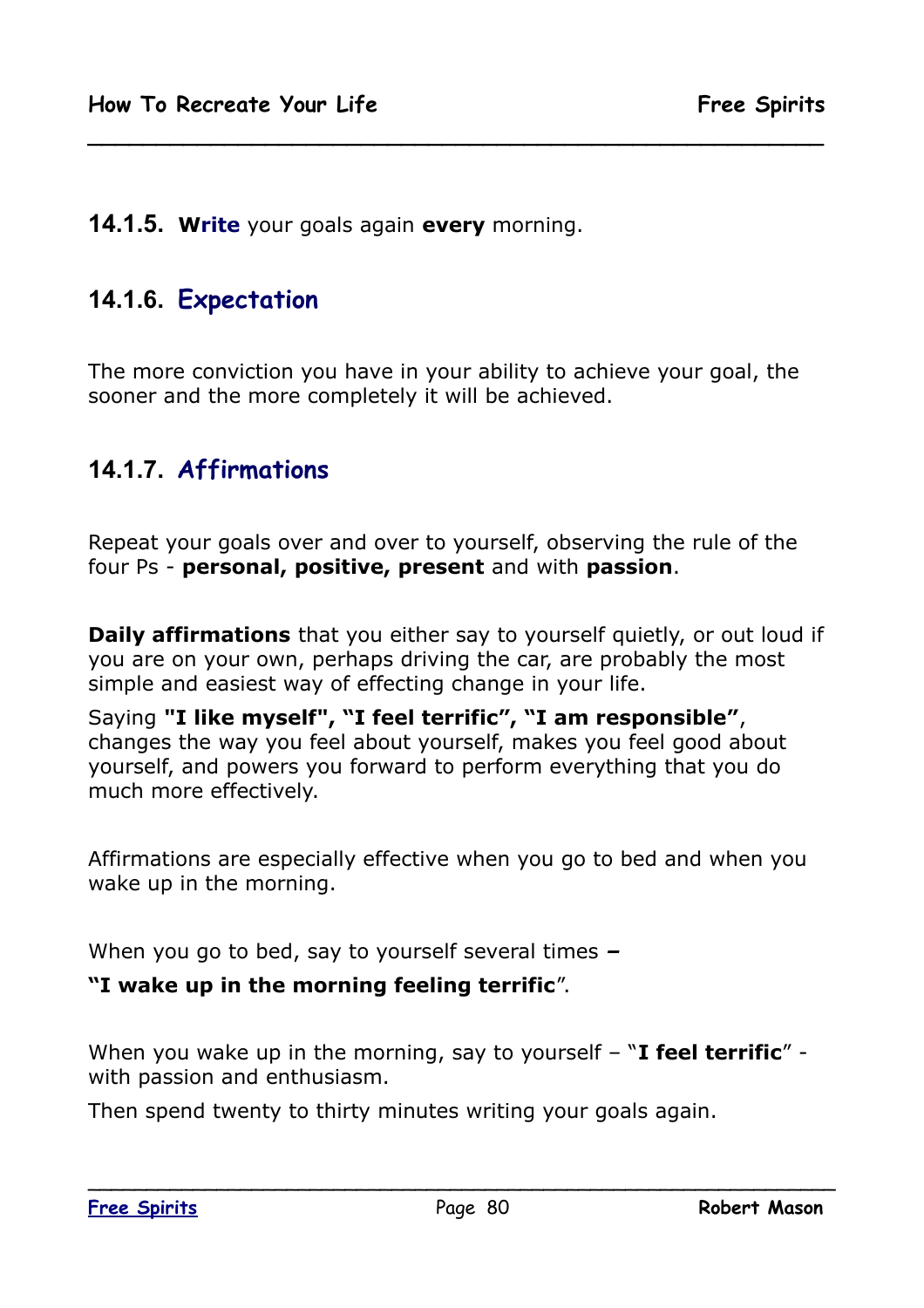### **14.1.8. Visualisation**

Form and replay a detailed, vivid mental picture of what you want to be, to have or to do very clearly in your mind, with great enthusiasm. Hold a clear picture in your mind of your goal as though it were already in existence right now. And replay that picture every single day.

**\_\_\_\_\_\_\_\_\_\_\_\_\_\_\_\_\_\_\_\_\_\_\_\_\_\_\_\_\_\_\_\_\_\_\_\_\_\_\_\_\_\_\_\_\_\_\_\_\_\_\_\_\_\_**

## **14.1.9. Attitude**

We become what we think about, so a **positive mental attitude** is an absolutely indispensable prerequisite for success. At all times, keep your mind and your conversation and all of your thoughts and activities focused on **solutions and benefits**.

It is essential to **eliminate destructive self-criticism**. Never criticize yourself for anything and never allow anybody else to say anything about you that is destructive or negative. Don't allow negatives about yourself of any kind.

The basic rule is this - never say anything about yourself that you do not sincerely desire to be true. When we **accept responsibility**, we look to the future and to what we can do, but when we blame, we look to the past and to what cannot be undone or changed.

### **14.1.10. Appreciation**

Appreciation is a state of mind that magnetizes abundance to you. The more you demonstrate a sense of joy, enthusiasm and appreciation for what you already have, the more good things you will attract into your life. Talk about your visions and your dreams – speak of what is good in your life right now. Create a vision of abundance and soon the world will reflect it back to you.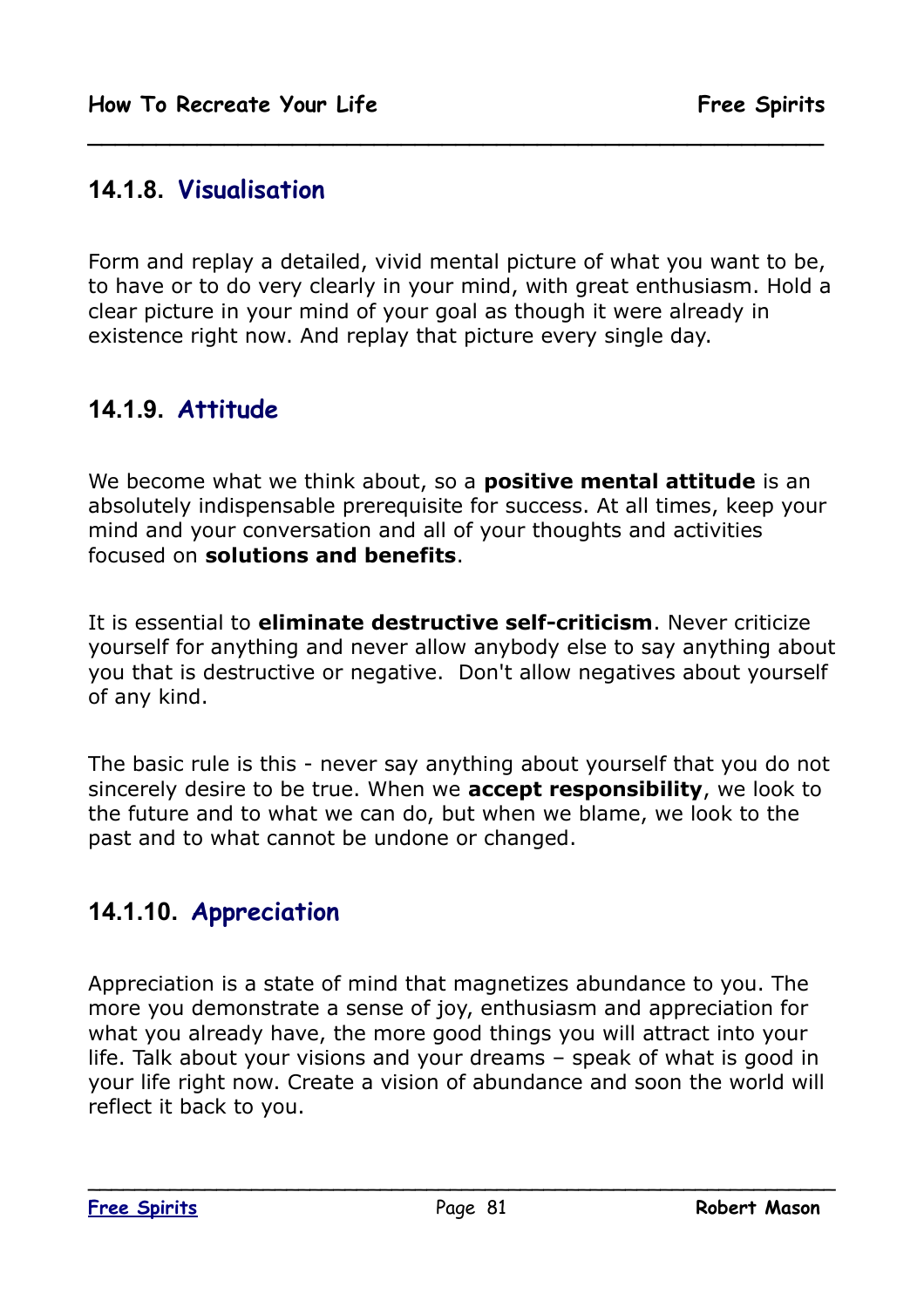### **14.1.11. Honour Yourself**

Take small actions that **honour yourself**. Perhaps you would like to soak in a warm bath, buy flowers for your home, or take half an hour for yourself every day. Nurturing activities give your subconscious a message that you are a worthy person who deserves to have your goals met.

**\_\_\_\_\_\_\_\_\_\_\_\_\_\_\_\_\_\_\_\_\_\_\_\_\_\_\_\_\_\_\_\_\_\_\_\_\_\_\_\_\_\_\_\_\_\_\_\_\_\_\_\_\_\_**

## **14.2 - Exercise**

Write or print the Essential Daily Tools, so that you can carry them with you at all times to remind you to use them every day!